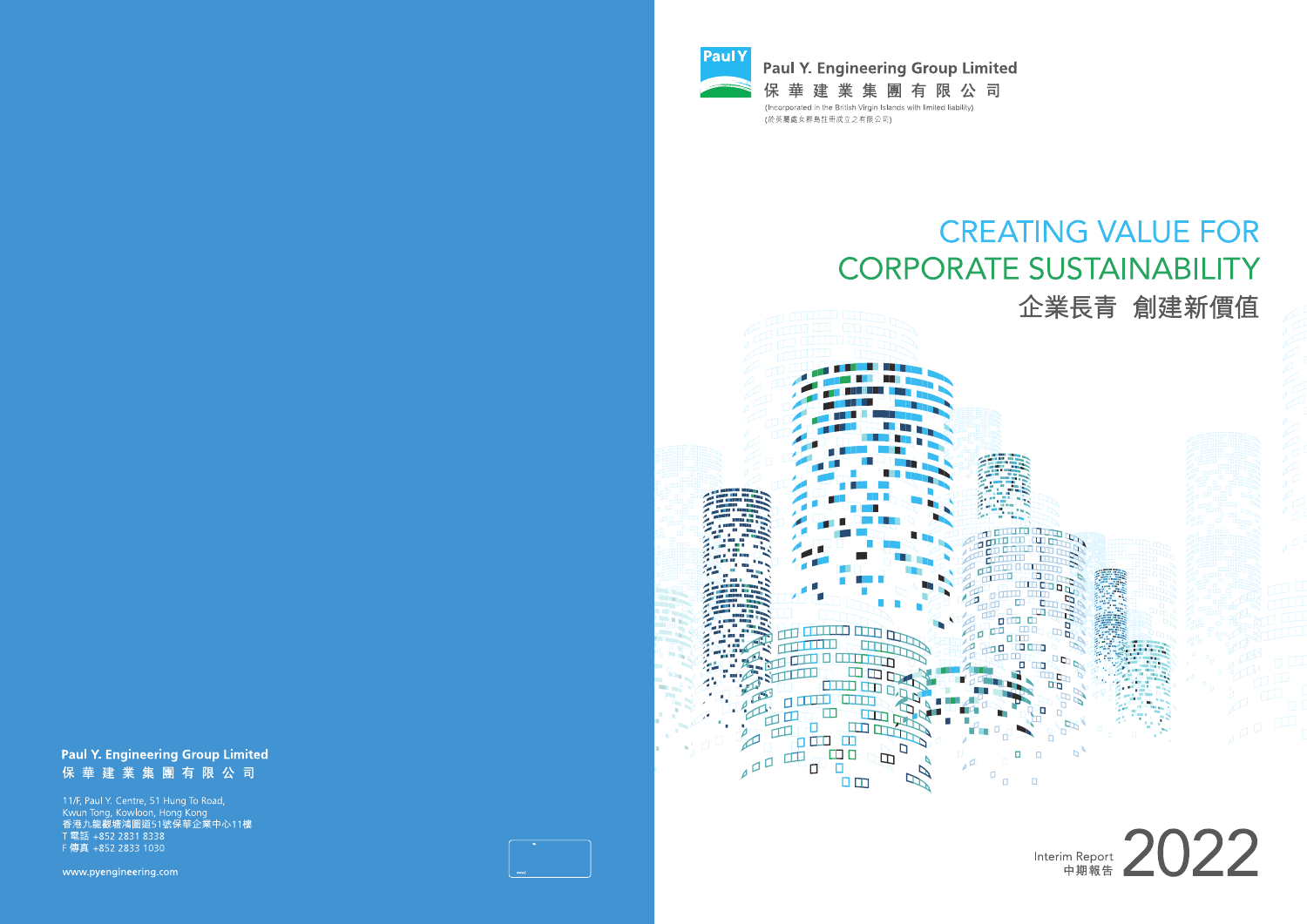Paul Y. Engineering Group Limited is a leading construction and engineering group headquartered in Hong Kong, offering comprehensive and integrated project management and delivery services and facilities management services in Hong Kong, Mainland China, Macau and Southeast Asia.

For over 75 years, Paul Y. Engineering has been at the heart of some of the most challenging and impressive construction and engineering projects that have shaped the iconic skylines of Hong Kong and many other cities. Through growth in recent decades, Paul Y. Engineering has developed and become one of Hong Kong's largest contracting businesses.

We aim to satisfy the needs and expectations of our valuable clientele by providing integrated project delivery solutions through all stages of projects. At the same time, we are committed to our role as a responsible corporate citizen by the implementation of sustainable practices in our businesses and good corporate governance to build harmonious relationships with our people, clients, business partners and the communities in which we operate.

保華建業集團有限公司以香港為基地,是其中一間主要的建築及工程公司, 致力提供全面及綜合式的項目管理、交付服務及設施管理服務,業務遍及香 港、中國內地、澳門及東南亞。

過去七十五年,保華建業參與及建設了不少具挑戰性及代表性的工程項目, 為香港以及世界各地的城市勾劃和塑造出深刻和具標誌性的景觀,點綴各大 都會。隨着近數十年的業務增長,保華建業已發展成為本港一間最具規模的 承建商之一。

我們致力為客戶提供全面而靈活的方案,務求在整個建造過程裏配合客戶的 需要和期望。與此同時,保華建業作為負責任的企業公民,透過實踐可持續 發展及良好的企業管治,矢志與員工、客戶、合作夥伴和社區建立和諧關係。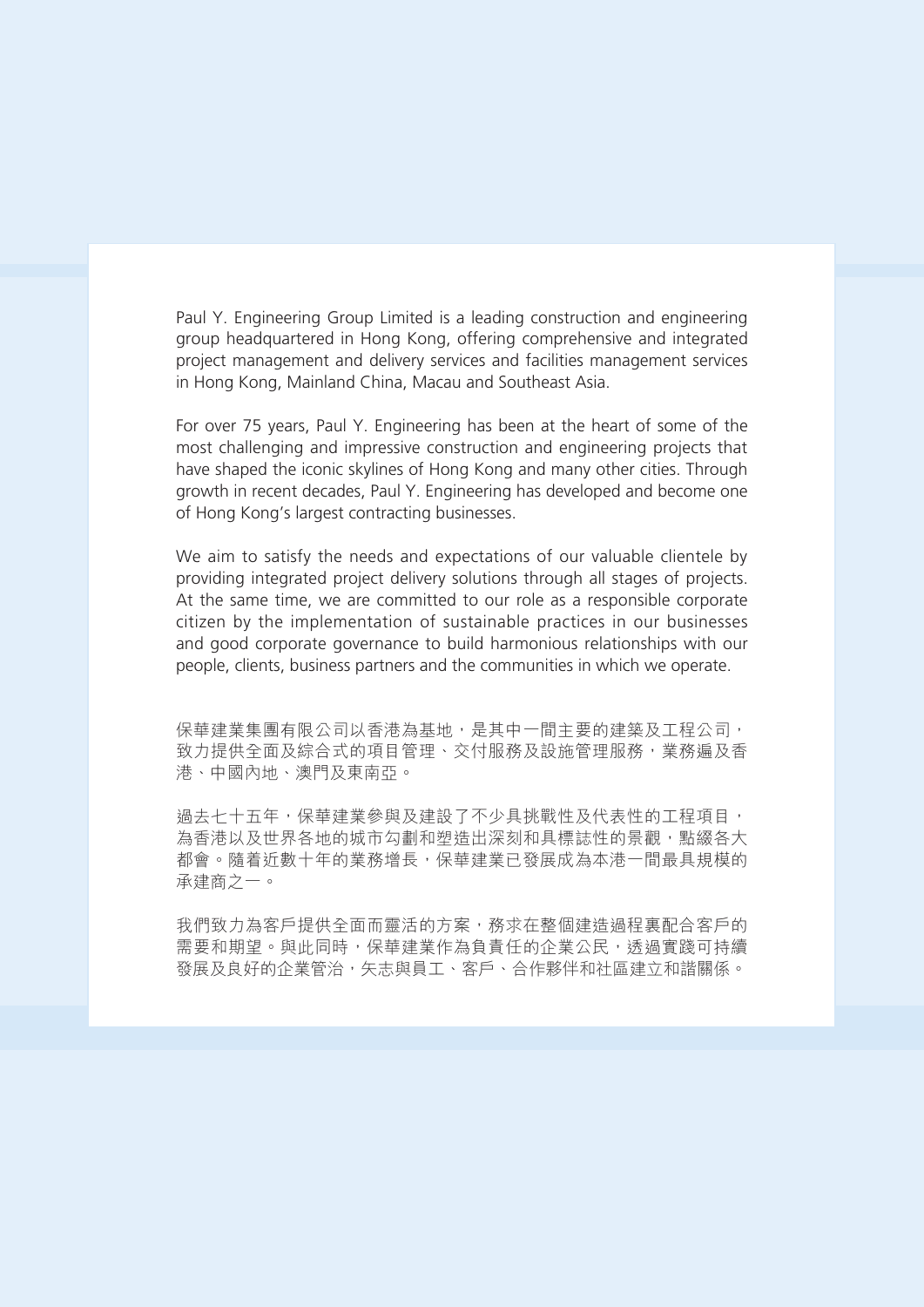- **Contents 目錄**<sup>2</sup> Deputy Chairman's Statement 副主席報告
	- 4 Chief Executive Officer's Report 行政總裁報告
	- 10 Corporate Governance 企業管治
	- 13 Condensed Consolidated Statement of Profit or Loss 簡明綜合損益表
	- 14 Condensed Consolidated Statement of Profit or Loss and Other Comprehensive Income 簡明綜合損益及其他全面收益表
	- 15 Condensed Consolidated Statement of Financial Position 簡明綜合財務狀況表
	- 17 Condensed Consolidated Statement of Changes in Equity 簡明綜合權益變動表
	- 19 Condensed Consolidated Statement of Cash Flows 簡明綜合現金流量表
	- 21 Notes to the Condensed Consolidated Financial Statements 簡明綜合財務報表附註
	- 51 Corporate Information 公司資料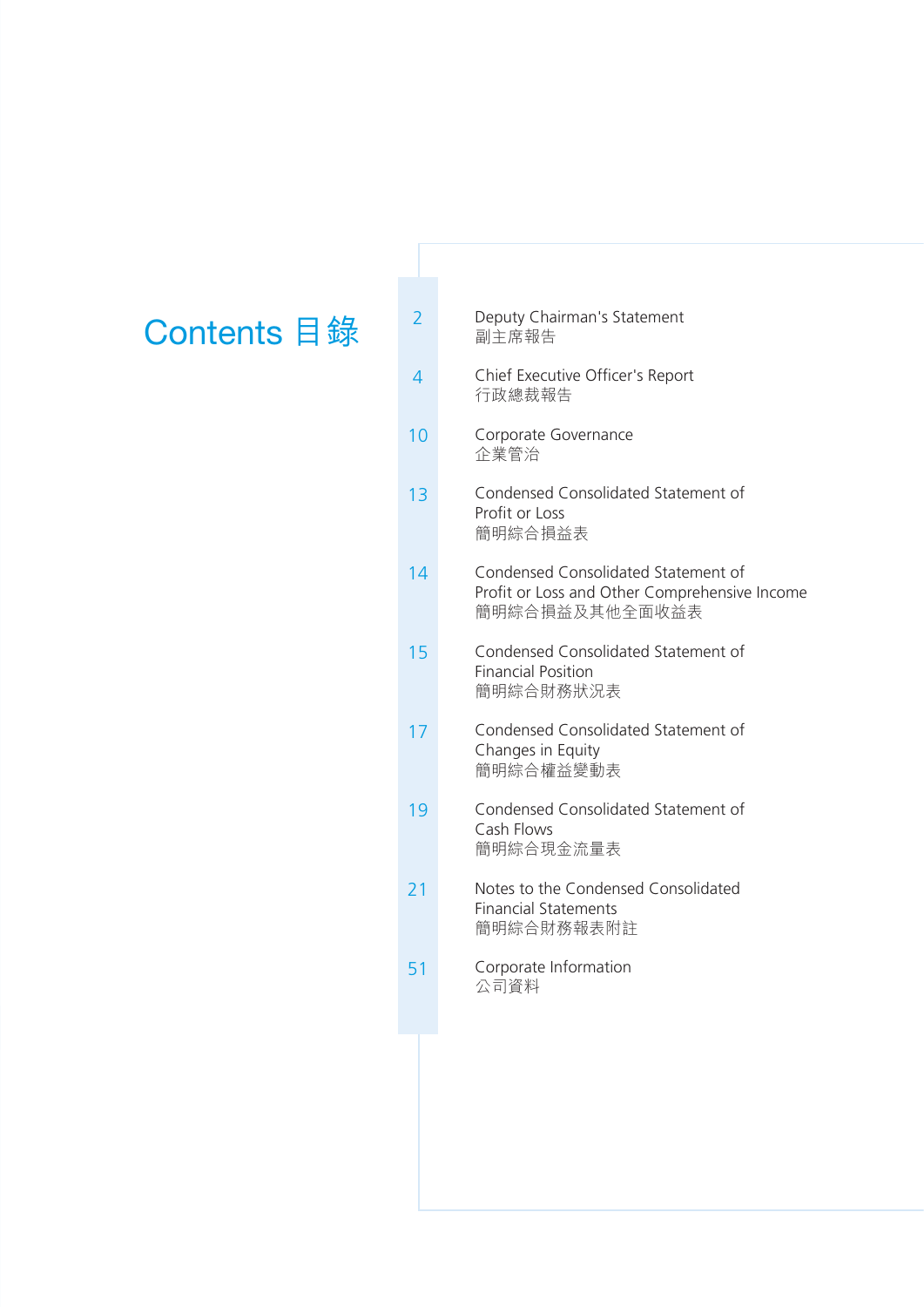# DEPUTY CHAIRMAN'S STATEMENT 副主席報告

Dear Shareholders,

I am pleased to present the Interim Report of Paul Y. Engineering Group Limited (the "Company", together with its subsidiaries, the "Group") for the six months ended 30 September 2021.

Profit for the period attributable to owners of the Company was about HK\$22 million (2020: HK\$67 million), a decrease of about 67% compared with the same period last year. Our shareholders' fund at the period end increased to approximately HK\$1,158 million or about HK\$0.95 per share as the Group accepted an irrevocable and unconditional assignment of the voting rights of 100% shareholding in Grand Scheme Developments Limited from Blue River Holdings Limited, the ultimate holding company of the Company, at nil consideration on 30 September 2021. Cash, bank balances and deposits stood at about HK\$898 million. Revenue during the period was about HK\$6,402 million (2020: HK\$5,357 million), an increase of about 19% compared with the same period last year. The board of directors (the "Board") does not recommend an interim dividend.

During the period under review, the Group secured new contracts with a total value of about HK\$4,794 million (2020: HK\$6,103 million), a decrease of about 21% from the last corresponding period. As at 30 September 2021, the value of contracts on hand was about HK\$53,724 million, up by approximately 7% as compared with the corresponding amount as at 31 March 2021. Subsequent to the period end, the Group further secured new contracts with a total value of approximately HK\$655 million.

Looking ahead, having lived with the pandemic for almost 2 years and the advances being made around the world in controlling it, the global economy is expected to recover gradually with benefits for Hong Kong. We will monitor the market closely with a view to identifying opportunities to grow and diversify. We will continue to apply innovative and technological advances to our operations to strengthen our business foundation and to drive efficiency. Our focus will continue to be on safety, cost control and quality through implementation of good control measures and corporate governance as part of our risk management policy and procedures.

The Group remains positive that the HKSAR Government's land and housing policies and its proposed infrastructure works, such as the Northern Metropolis Development Strategy, will continue to provide sustainable growth opportunities for the construction market in the long term.

各位股東:

本人欣然提呈保華建業集團有限公司(「本公 司」,連同其附屬公司,「本集團」)截至二零 二一年九月三十日止六個月之中期報告。

本公司擁有人應佔期間溢利約為2,200萬港元 (二零二零年:6,700萬港元),較去年同期減 少約67%。股東資金於期末增加至約11.58億 港元或每股約0.95港元,此乃由於本集團接納 本公司之最終控股公司藍河控股有限公司於二 零二一年九月三十日無償轉讓Grand Scheme Developments Limited之100%股權之投票權, 此轉讓乃不可撤回及無條件。現金、銀行結餘 及存款約為8.98億港元。期內之收入約為64.02 億港元(二零二零年:53.57億港元),較去年同 期增加約19%。董事會(「董事會」)不建議派發 中期股息。

回顧期內,本集團獲得之新合約總值約47.94 億港元(二零二零年:61.03億港元),較去年同 期減少約21%。於二零二一年九月三十日,本 集團手頭合約價值約為537.24億港元,較二零 二一年三月三十一日之相關價值增加約7%。期 末後,本集團再取得總值約6.55億港元之新合 約。

展望未來,經過近兩年的疫情,加上各國在控 制疫情方面取得進展後,預計全球經濟將逐漸 復甦,本港將因而受惠。我們將繼續密切留意 市場,尋求增長和多元化的機遇。我們將繼續 在我們的運營中應用創新技術,以加強我們的 業務基礎並提高效率。作為我們風險管理政策 和程序的一部分,我們將繼續透過實施良好的 監管措施和公司管治來推動工地安全、達致成 本控制和提高建築質量。

另外,本集團認為香港特區政府計劃推出的一 系列造地建屋政策,以及大量的基建工程投資 (例如北部都會區發展策略),將繼續為本地建 造業創造機會,相信業界長遠前景依然樂觀。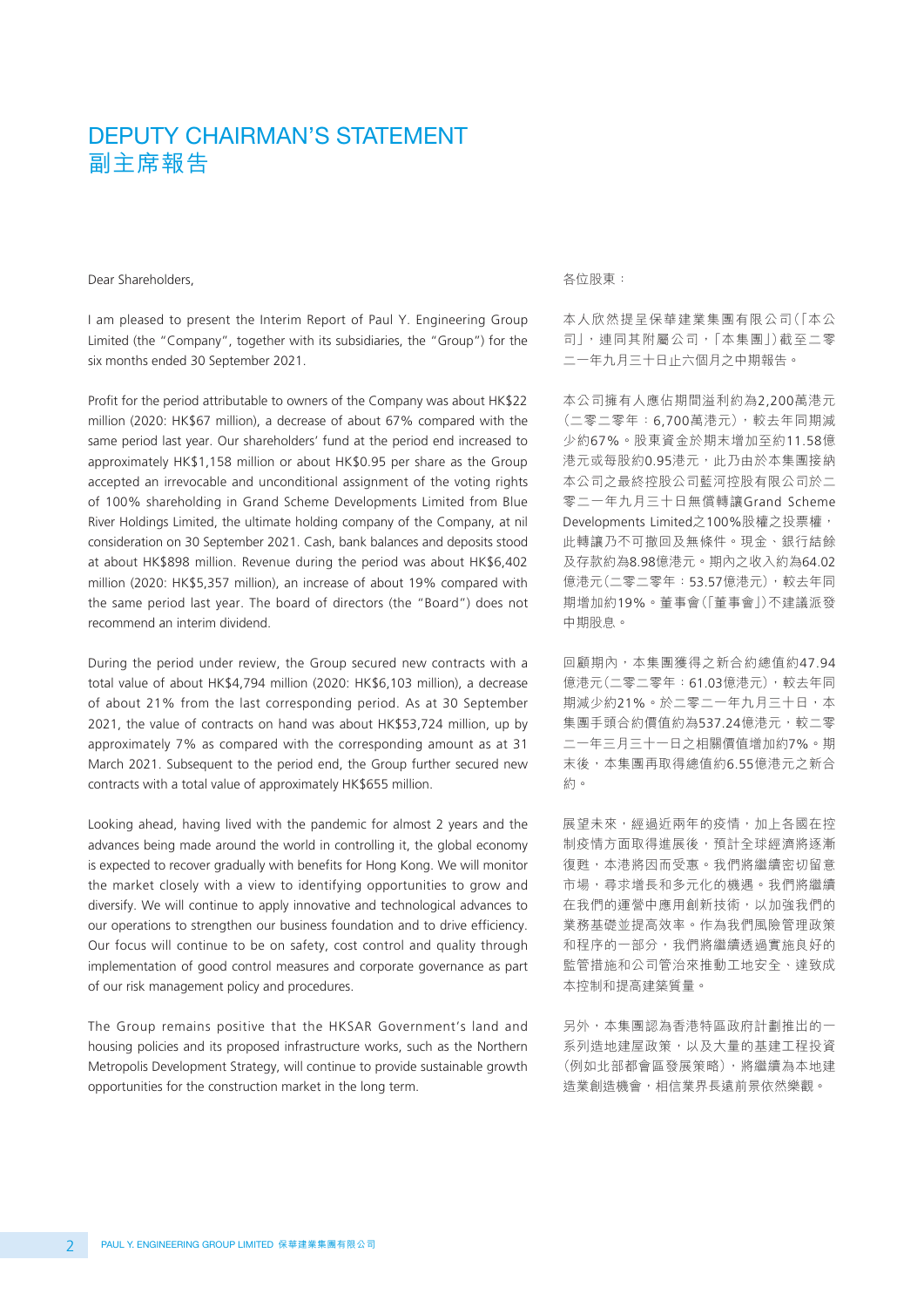# DEPUTY CHAIRMAN'S STATEMENT 副主席報告

In closing, I would like to express my sincere gratitude to our Board, management teams and committed employees for their hard work and continuous effort over the years. To increase shareholder value, we will continue to capture opportunities to realise sustainable growth of our business.

最後,本人藉此向董事會成員、管理團隊和全 體員工多年來的辛勤工作和努力不懈,為集團 作出巨大貢獻深表謝意。本集團將不斷尋找更 多發展商機,令業務達致可持續增長,為各股 東創造更大價值。

**Chan Fut Yan** Deputy Chairman (Executive Director) Hong Kong, 26 November 2021

#### **陳佛恩**

副主席(執行董事) 香港,二零二一年十一月二十六日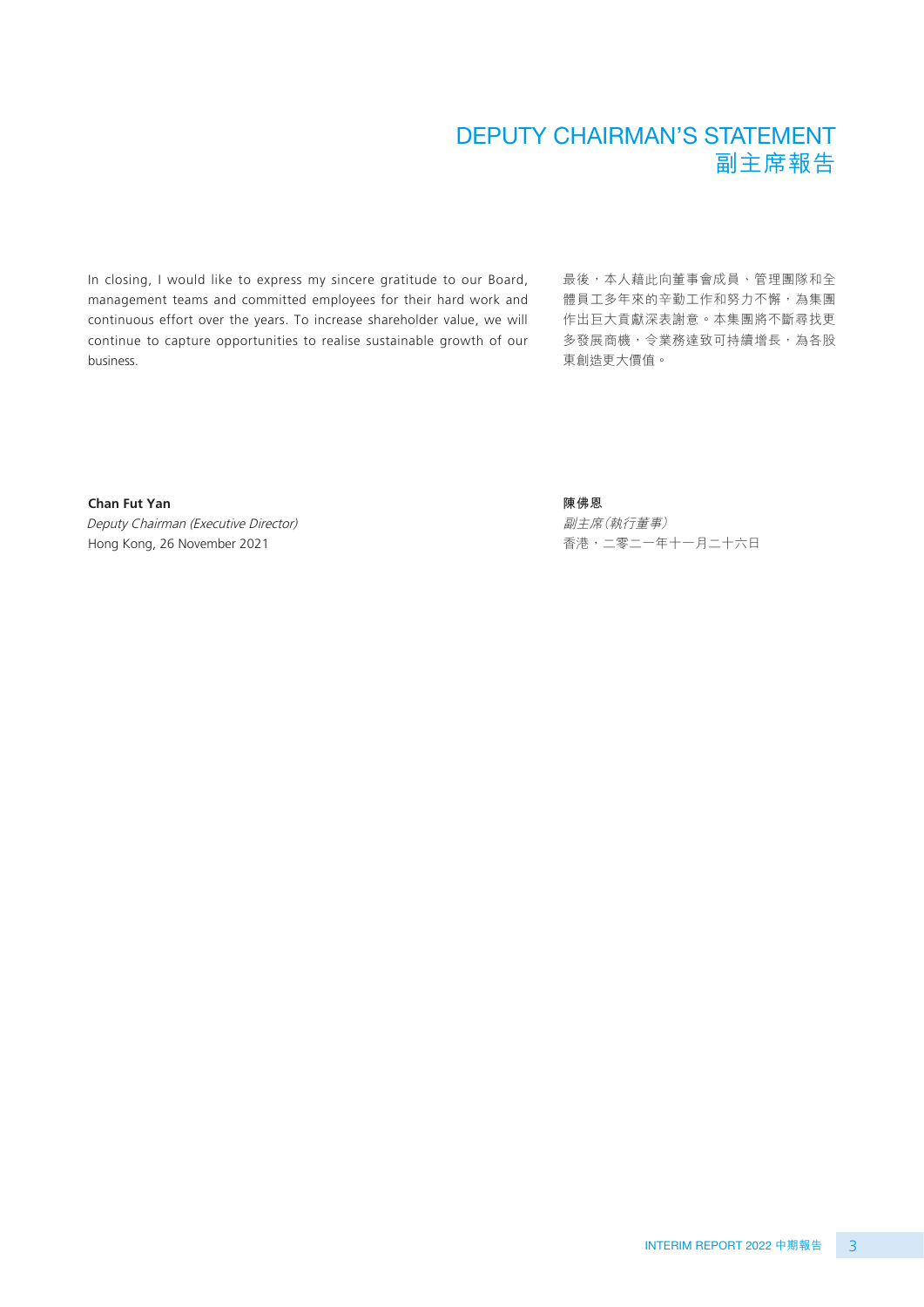Dear Shareholders,

It is my pleasure to present the interim results of Paul Y. Engineering Group Limited (the "Company", together with its subsidiaries, the "Group") for the six months ended 30 September 2021, together with the comparative figures for the corresponding period in 2020. The consolidated statements of profit or loss, profit or loss and other comprehensive income, financial position, changes in equity and cash flows of the Group, all of which are unaudited and condensed, along with selected explanatory notes, are set out on pages 13 to 50 of this report.

#### **REVIEW OF FINANCIAL PERFORMANCE AND POSITIONS**

During the period under review, with the impact of the COVID-19 pandemic continuing to linger, and the construction industry is facing challenges of rising costs of raw materials, the Group's business in the review period has been exceptionally challenging. Fortunately, with our strong order book on hand and leveraging our all-round business strategies, the Group has successfully secured several new contracts covering public works and private development to drive income increase. The Group continued to grasp opportunities and enhance our business performance by adopting various approaches including constant review and optimisation operations and project management, as well as advanced technologies application.

For the six months ended 30 September 2021, the Group recorded a consolidated revenue of approximately HK\$6,402 million (2020: HK\$5,357 million), representing an increase of approximately 19% from that of the last period. The gross profit decreased by approximately 2% to approximately HK\$239 million (2020: HK\$244 million) and the gross margin was approximately 3.7% (2020: 4.5%). Profit for the period attributable to owners of the Company was decreased by approximately 67% to approximately HK\$22 million (2020: HK\$67 million). The decrease in gross profit and profit for the period was mainly due to the absence of wage subsidies from the Government for the corresponding period of last year.

#### 各位股東:

本人欣然提呈保華建業集團有限公司(「本公 司」,連同其附屬公司,「本集團」)截至二零 二一年九月三十日止六個月之中期業績以及二 零二零年同期的比較數字。本集團之綜合損益 表、綜合損益及其他全面收益表、綜合財務狀 況表、綜合權益變動表,以及綜合現金流量表 均未經審核及屬簡明性質,並附載部分說明性 之附註,載於本報告第13頁至第50頁。

#### **財務表現及狀況回顧**

回顧期內,受到2019年新型冠狀病毒病疫情的 延續,加上建築原材料價格上升,本集團業務 於回顧期內尤其充滿挑戰。但我們手頭合約充 足,加上本集團憑藉多元的業務拓展,成功取 得多項工務工程及私營發展項目新合約,帶動 收入增長,有助減輕對本集團業務的影響。本 集團繼續把握機遇,並透過採納不同措施,包 括持續優化營運及項目管理,以及應用先進科 技,提升業務表現。

截至二零二一年九月三十日止六個月,本集 團錄得綜合收入約64.02億港元(二零二零年: 53.57億港元),較去年同期增加約19%。毛利 減少約2%至約2.39億港元(二零二零年:2.44 億港元),而毛利率約為3.7%(二零二零年: 4.5%)。期內,本公司擁有人應佔期間溢利減 少約67%至約2,200萬港元(二零二零年:6,700 萬港元)。毛利和溢利的減少主要是由於期內未 有如去年同期政府所提供之工資補貼所致。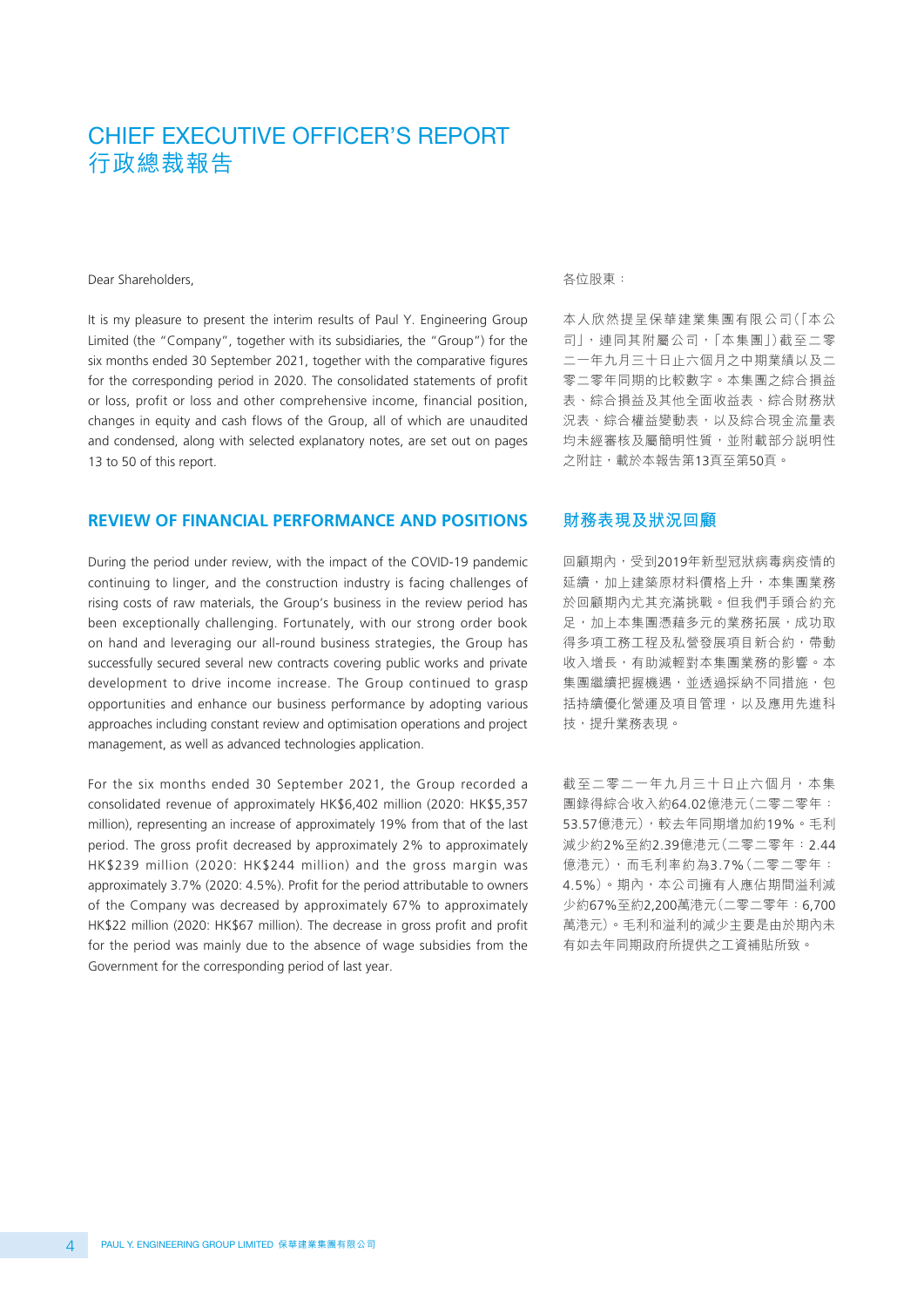On 30 September 2021, the Group accepted an irrevocable and unconditional assignment of the voting rights of 100% shareholding (the "Voting Rights") in Grand Scheme Developments Limited ("Grand Scheme") from Blue River Holdings Limited ("Blue River"), the ultimate holding company of the Company, at nil consideration. As Grand Scheme becomes a wholly-owned subsidiary of the Group, total assets of the Group increased to approximately HK\$8,695 million as at 30 September 2021. Current assets increased to approximately HK\$8,034 million, representing approximately 1.1 times the current liabilities. The equity attributable to owners of the Company increased to approximately HK\$1,158 million. Net cash used in operating activities was about HK\$214 million and net cash inflow in respect of investing and financing activities was approximately HK\$333 million, resulting in a net increase in cash and cash equivalents of about HK\$119 million for the period.

#### **REVIEW OF OPERATIONS**

Management contracting division remained the core business and the major contributor of revenue during this period. Revenue of this division amounted to approximately HK\$6,400 million (2020: HK\$5,354 million), up by about 20%. It reported an operating profit of approximately HK\$121 million (2020: HK\$161 million). As at 30 September 2021, the value of contracts on hand was approximately HK\$53,635 million, while the value of work remaining had stood at approximately HK\$29,010 million.

During the period under review, the management contracting division secured new construction contracts with an aggregate value of approximately HK\$4,794 million, representing a decrease of approximately 21% as compared to the amount of approximately HK\$6,103 million for the same period last year. Subsequent to the period end, the division secured further contracts of approximately HK\$641 million. Set out below are some of the new contracts secured during the period and up to the date of this report:

- Construction of Public Housing Development at Chiu Shun Road, Tseung Kwan O
- Design and Build Contract for Automated Car Park A at Hong Kong Boundary Crossing Facilities
- Development of Lok Ma Chau Loop Main Works Package 1 Contract 1 – Site Formation and Infrastructure Works inside Lok Ma Chau Loop and Western Connection Road Phase 1
- Main Contract for Mixed Housing Development at Pak Wo Road, FSSTL 264, Fanling

於二零二一年九月三十日,本集團接納本公 司之最終控股公司藍河控股有限公司(「藍河」) 無償轉讓Grand Scheme Developments Limited (「Grand Scheme」)之100%股權之投票權(「投 票權」),此轉讓乃不可撤回及無條件。由於 Grand Scheme成為本集團之全資附屬公司,本 集團於二零二一年九月三十日之資產總值增加 至約86.95億港元,流動資產增加至約為80.34 億港元,相當於流動負債約1.1倍。本公司擁有 人應佔權益增加至約11.58億港元。用於經營業 務之現金淨額約為2.14億港元,而投資及融資 活動之現金流入淨額約為3.33億港元,故期內 之現金及與現金等值項目錄得約1.19億港元之 淨增幅。

#### **業務回顧**

承建管理部門仍為本集團之主要業務,亦是本 期間之主要收入來源。該部門收入約達64.00 億港元(二零二零年:53.54億港元),上升約 20%。該部門錄得經營溢利約為1.21億港元(二 零二零年:1.61億港元)。於二零二一年九月 三十日,其手頭合約價值約為536.35億港元, 而餘下工程價值則約為290.10億港元。

回顧期內,承建管理部門獲得之新建築工程合 約總值約47.94億港元,較去年同期之約61.03 億港元減少約21%。期末後,該部門再取得約 值6.41億港元之工程合約。以下為期內及截至 本報告日期所取得之部分新合約:

- 將軍澳昭信路公共房屋發展項目建造工程
- 香港口岸自動停車場A設計及建造合約
- 落馬洲河套地區發展第一期主體工程合約 一:落馬洲河套地區工地平整和基礎設施 工程及西面連接道路第一期
- 粉嶺上水市地段第264號百和路混合房屋 項目總承包合約工程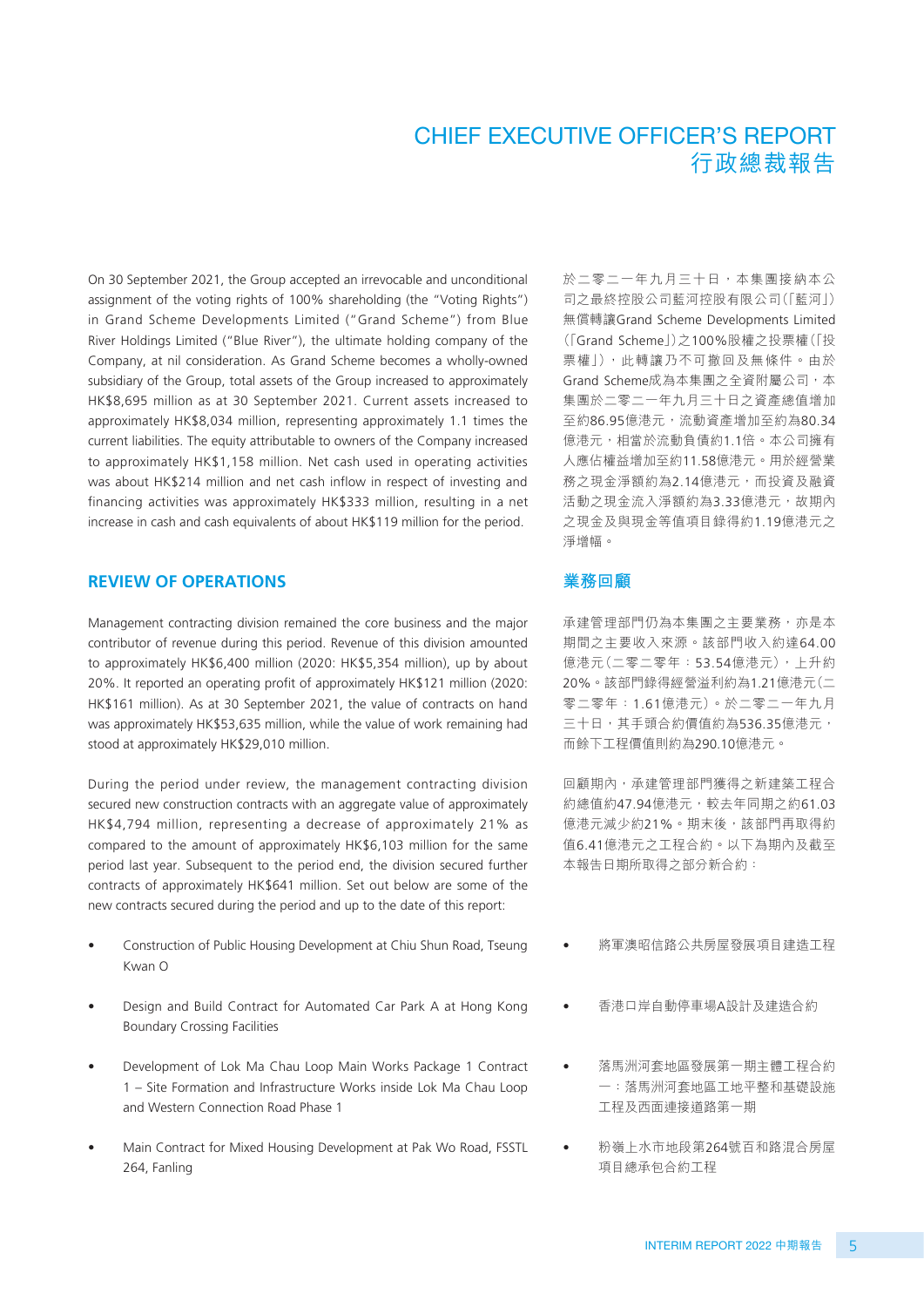- Main Contract for Proposed Student Activities Center for Hong Kong International School Association Limited at R.B.L. 1199 Tai Tam Reservoir Road, Tai Tam
- Main Contract Works for the Composite Redevelopment at 11 Ngau Tau Kok Road
- Site Formation and Foundation Works for Proposed Residential Redevelopment at 6 Deep Water Bay Road

The property development management division reported a profit of approximately HK\$7 million for the period under review. The value of contracts on hand for property development management division at the period end was approximately HK\$89 million. Subsequent to the period end, the division secured further contracts of approximately HK\$14 million.

The property investment division reported a loss, through its joint venture, of approximately HK\$11 million for the period under review. The joint venture was disposed of by the Group during the period. In addition, Grand Scheme and its subsidiaries, which are principally engaged in investment, sale and leasing of properties, become subsidiaries of the Group on 30 September 2021, and are included in this division.

#### **LIQUIDITY AND CAPITAL RESOURCES**

Under its prudent funding and treasury policies, the Group maintains a variety of credit facilities to meet requirements for working capital. As at 30 September 2021, cash, bank balances and deposits stood at approximately HK\$898 million, of which approximately HK\$756 million, HK\$16 million, HK\$111 million, HK\$12 million and HK\$3 million were denominated in Hong Kong Dollars, Macau Patacas, Renminbi, Singapore Dollars and Malaysian Ringgit respectively.

As at 30 September 2021, the Group had total bank borrowings of approximately HK\$1,568 million which are repayable within one year. All of the bank borrowings bore interest at floating rates and were denominated in Hong Kong Dollars. The Group's gearing ratio, based on total bank borrowings of approximately HK\$1,568 million and equity attributable to owners of the Company of around HK\$1,158 million, was about 1.35 as at 30 September 2021.

- 大潭水塘道鄉郊建屋地段第1199號擬建 香港國際學校學生活動中心總承包合約工 程
- 牛頭角道11號綜合重建發展項目總承包 合約工程
- 深水灣道6號住宅重建項目工地平整及地 基工程

回顧期內,物業發展管理部門錄得溢利約700萬 港元。物業發展管理部門於期末之手頭合約價 值約為8,900萬港元。期末後,該部門取得約值 1,400萬港元之合約。

回顧期內,物業投資部門通過其合營企業錄得 虧損約1,100萬港元。本集團已於期內出售該合 營企業。此外,Grand Scheme及其附屬公司於 二零二一年九月三十日成為本集團之附屬公司 並計入本部門,其主要從事物業投資、銷售及 租賃。

#### **流動資金與資本來源**

本集團根據審慎之資金及庫務政策,備有多項 信貸安排以提供其所需之營運資金。於二零 二一年九月三十日,現金、銀行結餘及存款約 為8.98億港元,其中約7.56億港元、1,600萬港 元、1.11億港元、1,200萬港元及300萬港元分 別以港元、澳門幣、人民幣、新加坡元及馬來 西亞令吉為單位。

於二零二一年九月三十日,本集團之總銀行借 款約15.68億港元,有關借款須於一年內償還。 全部銀行借款按浮動利率計息,並以港元為單 位。於二零二一年九月三十日,根據總銀行借 款約15.68億港元及本公司擁有人應佔權益約 11.58億港元計算,本集團之資本負債比率約為 1.35。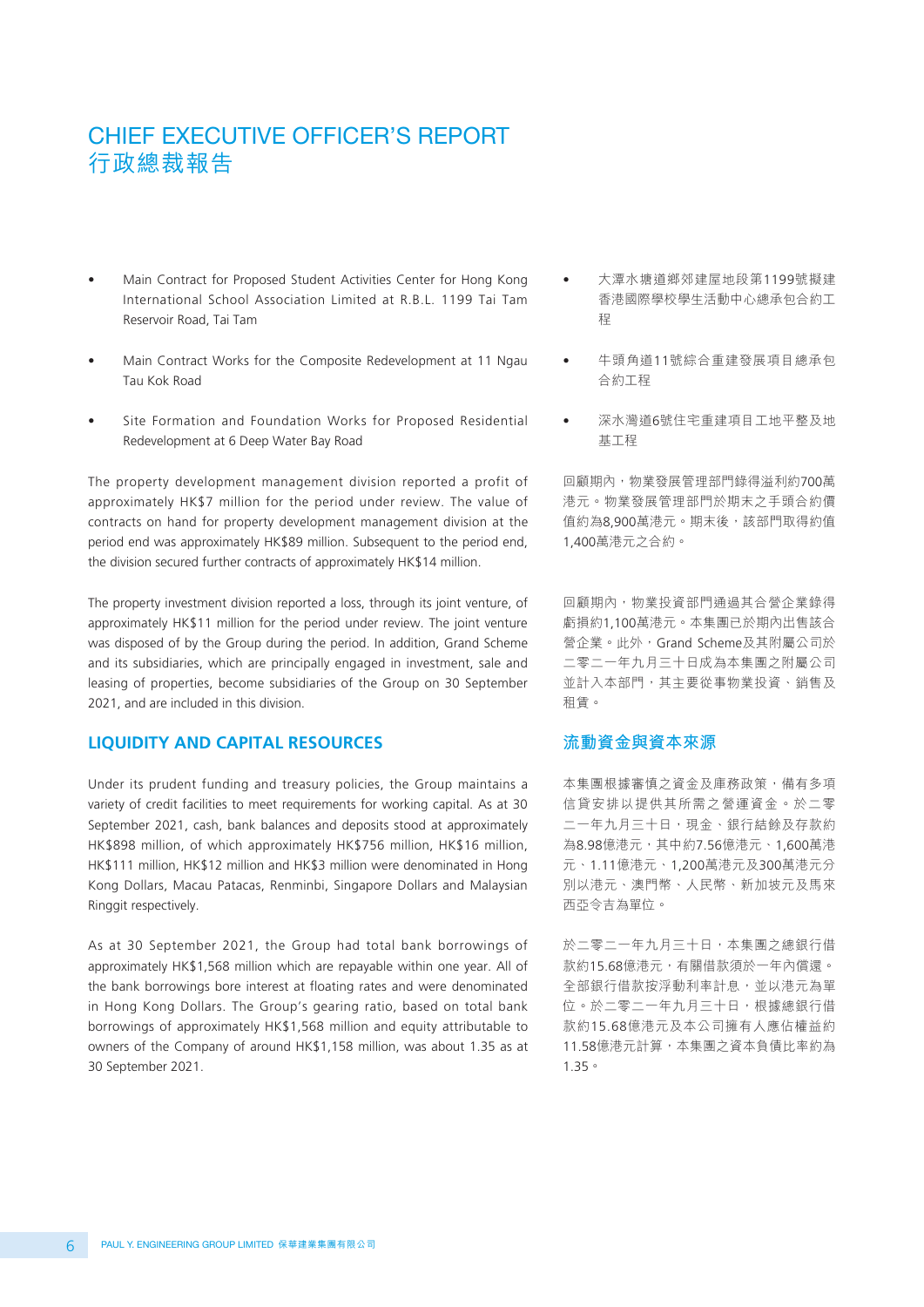#### **EMPLOYEES**

The Group had 2,183 full-time employees, excluding contracted casual labour in Macau, as at 30 September 2021. The Group offers competitive remuneration package that is based on overall market rates and employee performance, as well as the performance of the Group. Remuneration package is comprised of salary, a performance-based bonus, and other benefits including training, provident funds and medical coverage.

#### **PLEDGE OF ASSETS**

As at 30 September 2021, the Group pledged bank deposits and cash of approximately HK\$41 million and charged over the Group's leasehold land and building and benefits from certain construction contracts to secure the general facilities granted to the Group.

#### **CONTINGENT LIABILITIES**

The Group had contingent liabilities in respect of indemnities of approximately HK\$29 million issued to financial institutions for bonds on construction contracts of joint operations as at 30 September 2021.

In addition, a subsidiary of the Company was involved in a dispute with a subcontractor alleging a final payment of approximately HK\$38 million being due under a sub-contract for construction works, for which the subsidiary assesses no entitlement. The Group is of the view that the claim is groundless and that it would not lead to a material adverse impact on the financial position of the Group. No provision has therefore been made in the condensed consolidated financial statements as at 30 September 2021.

#### **COMMITMENTS**

As at 30 September 2021, the Group had expenditure contracted for but not provided in the condensed consolidated financial statements in respect of acquisition of property, plant and equipment of approximately HK\$6 million.

## **僱員**

於二零二一年九月三十日,本集團共聘用2,183 名全職僱員,不包括於澳門之合約臨時工人。 本集團根據整體市場水平、僱員之表現,以及 本集團之表現,提供具競爭力之酬金待遇。酬 金待遇包括薪金、按表現發放之花紅,以及其 他福利,包括培訓、公積金及醫療福利。

#### **資產抵押**

於二零二一年九月三十日,本集團將約4,100萬 港元之銀行存款及現金,以及本集團之租賃土 地及樓宇及若干建築合約產生之利益作抵押, 作為授予本集團之一般融資之擔保。

#### **或然負債**

於二零二一年九月三十日,本集團就合營業務 之建築合約獲授之保證而向金融機構發出之彌 償保證,有約2,900萬港元之或然負債。

此外,本公司一間附屬公司涉及一宗與分判建 築工程有關之糾紛。分判商聲稱在分判合約下 有一筆金額約3,800萬港元的應收工程款項,而 在附屬公司的評審中,分判商並無該權利。本 集團認為有關申索毫無根據,且不會對本集團 之財務狀況造成重大不利影響。因此,於二零 二一年九月三十日之簡明綜合財務報表中並無 作出任何撥備。

#### **承擔**

於二零二一年九月三十日,本集團就購置物 業、機械及設備而已訂約但未於簡明綜合財務 報表內撥備之開支約600萬港元。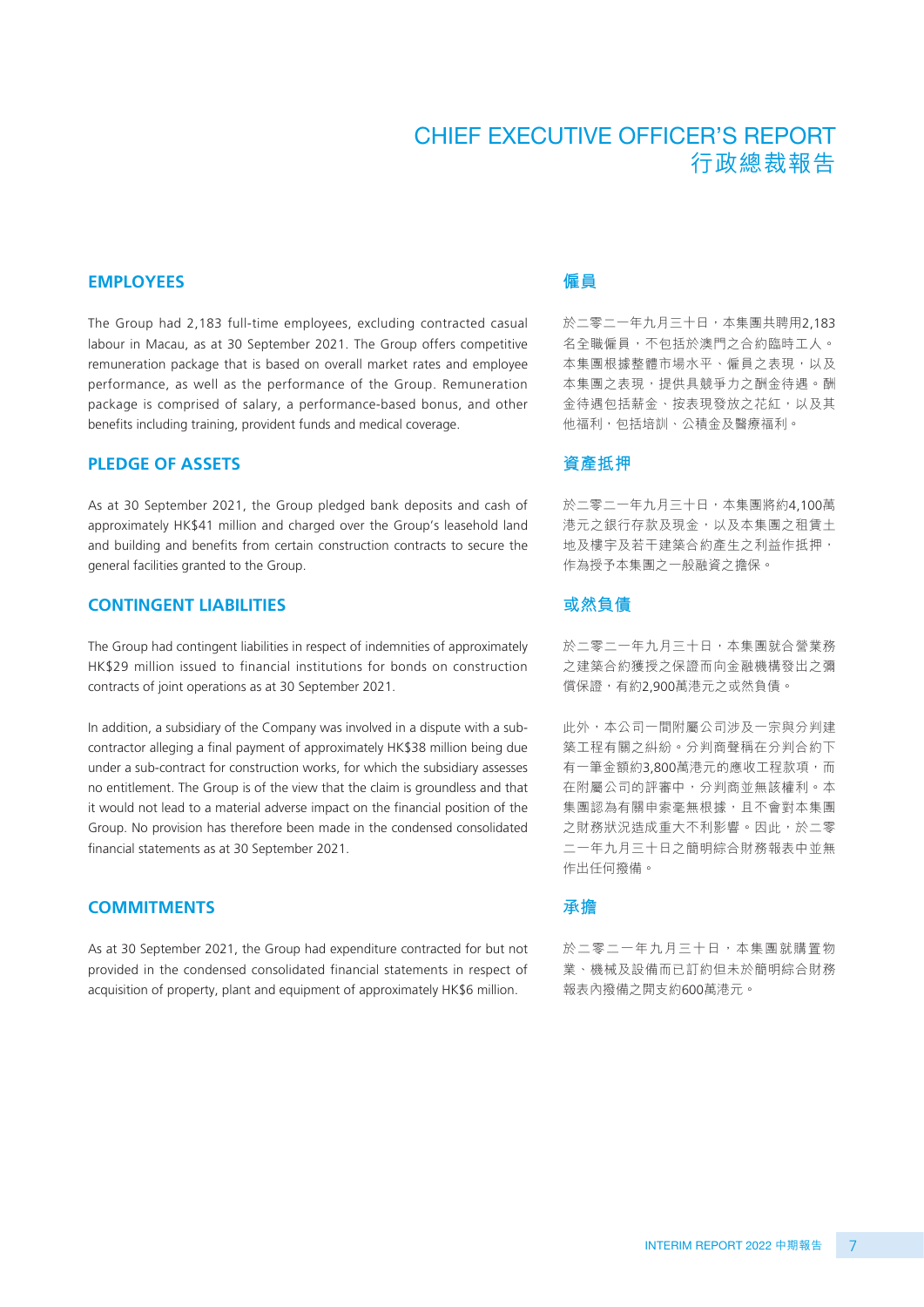#### **MATERIAL ACQUISITION AND DISPOSAL**

On 30 June 2021, the Group has disposed of its interests in a joint venture, through disposal of subsidiaries, which is principally engaged in property investment.

On 30 September 2021, the Group has received an irrevocable and unconditional assignment of the Voting Rights in Grand Scheme from Blue River, the ultimate holding company of the Company, at nil consideration. Upon accepting the assignment of the Voting Rights, Grand Scheme and its subsidiaries become wholly-owned subsidiaries of the Group starting from 30 September 2021.

Apart from the above, there was no other material acquisition and disposal of subsidiaries, associates and joint ventures during the period.

#### **SECURITIES IN ISSUE**

As at 30 September 2021, there were 1,220,558,996 shares in issue. During the period under review, there was no movement in the issued share capital.

#### **INTERIM DIVIDEND**

The board of directors of the Company does not recommend the payment of an interim dividend for the six months ended 30 September 2021 (2020: Nil).

#### **OUTLOOK**

Over the past 2 years the effects of the COVID-19 pandemic have badly affected the global economy and a number of business sectors in Hong Kong. However with the mass global rollout of COVID-19 vaccinations and the consequent gradual easing of travel and other restrictions across the world, the global economy is showing signs of recovery. We must not, however, be complacent and must remain vigilant. Notwithstanding potential improvement in Sino-US trade relations, other international political and trade issues have arisen which could adversely impact the economic environment.

## **重大收購及出售**

於二零二一年六月三十日,本集團透過出售附 屬公司出售一間主要從事物業投資之合營企業 權益。

於二零二一年九月三十日,本集團獲本公司之 最終控股公司藍河無償轉讓Grand Scheme之投 票權,此轉讓乃不可撤回及無條件。於接納獲 轉讓之該批投票權後, Grand Scheme及其附屬 公司自二零二一年九月三十日成為本集團之全 資附屬公司。

除上述者外,本集團於期內並無重大收購及出 售附屬公司、聯營公司及合營企業之事項。

#### **已發行證券**

於二零二一年九月三十日,已發行合共 1,220,558,996股股份。回顧期內,已發行股本 並無任何變動。

#### **中期股息**

本公司董事會不建議派付截至二零二一年九 月三十日止六個月之中期股息(二零二零年: 無)。

#### **展望**

過去兩年中,2019年新型冠狀病毒病的疫情, 對全球市場及本港各行各業帶來衝擊。隨着 大規模疫苗接種計劃展開及各國放寬出入境限 制,全球經濟有望恢復。但本集團絕不會鬆 懈,必須保持警愓。儘管中美貿易關係可能改 善,但其他國際政治及貿易事件已經出現,或 為全球經濟帶來不利影響。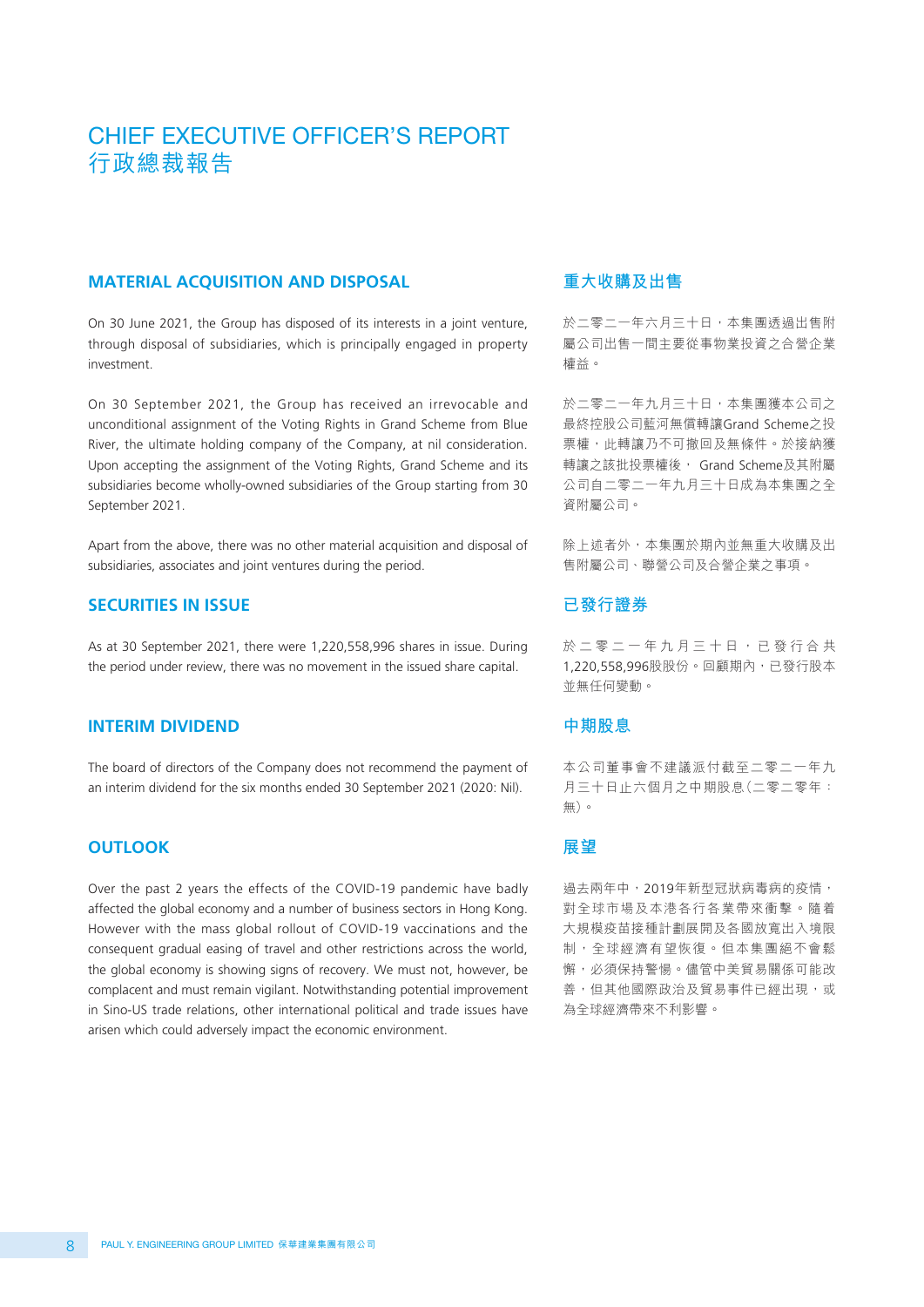In Hong Kong, the construction industry is already encountering challenges created in part by prevailing international relations with the rising costs of raw materials. In addition the competition for projects has been keen with tender prices at unexpected levels not seen for a number of years. Nevertheless, the Board remains positive in view of the strong order book in hand that will provide long-term income streams. We will continue to focus on premium projects while adopting a cautious approach in project tendering to expand the portfolio of our business. Wishing to keep apace of the technological revolution, which has been changing the face of construction, we will continue to actively apply advanced innovative technologies to our operations. We have and will continue to invest substantial resources in promoting and expanding smart construction and implementing workplace digitalisation to streamline design and project planning, enhance transparency, efficiency and shorten construction time. We will continue to support the policies of the HKSAR Government in the use of technology, such as Building Information Modelling (BIM), and the adoption of Modular Integrated Construction (MiC) for realisation of green construction and sustainable development in Hong Kong.

Through mindful deployment of resources and innovation and identification of business opportunities for diversification, the Group will be able to overcome the challenges from volatile market conditions and continue to grow.

Finally, I would like to take this opportunity to express my sincere gratitude to our Board members, management teams and employees for their dedication and hard work and our shareholders, clients and business partners for their support and trust over the years. The Group remains committed to doing its best to build value for growth.

在香港,本地建造業亦正面對因現時國際關係 而引致原材料價格上升的挑戰。另外,投標價 格競爭激烈令投標價格處於多年未見的意外水 平。儘管如此,鑑於本集團手頭合約充足並帶 來長期收入來源,董事會仍然保持樂觀。本集 團將繼續專注於優質項目,在項目招標中採取 審慎的策略,積極拓展業務範疇。為了跟上正 在改變建築業面貌的技術革命,本集團將繼續 積極地將先進的創新技術應用到我們的運營 中。我們已經並將繼續投入大量資源來推廣和 擴展智能建築和實施工地數碼化,以簡化設計 和項目規劃,提高透明度、效率和縮短施工時 間。本集團將繼續支持香港特區政府在科技應 用方面的政策,例如建築信息模擬技術(BIM), 以及採用「組裝合成」建築法(MiC),以實現香 港的綠色建築和可持續發展。

透過資源審慎運用、創新及多元業務發展,本 集團將能克服各種市場動盪挑戰及持續發展。

最後,本人謹此機會衷心向一直為本集團付出 努力的董事會成員、管理團隊及員工致謝,同 時感謝各股東、客戶及合作夥伴多年內的支持 和信任。本集團將致力做到最好,持續創優增 值。

**Lee Hang Wing, James** Chief Executive Officer (Executive Director)

Hong Kong, 26 November 2021

**李恒頴** 行政總裁(執行董事)

香港,二零二一年十一月二十六日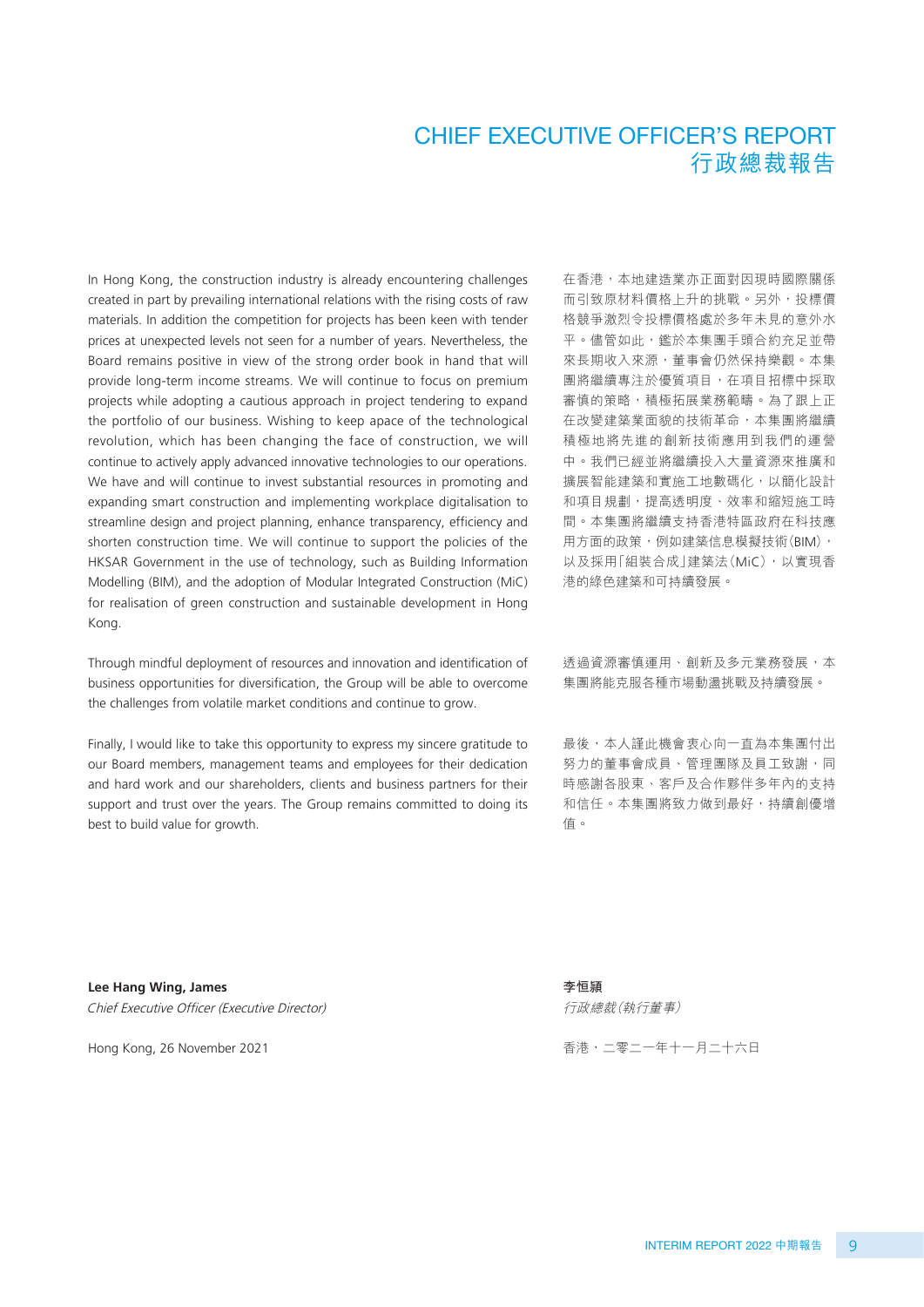# CORPORATE GOVERNANCE 企業管治

Paul Y. Engineering Group Limited (the "Company", together with its subsidiaries, the "Group") is committed to maintaining high standards of corporate governance because we believe that is the best way to enhance shareholder value. The Company places strong emphasis on an effective board (the "Board") of directors (the "Directors") of the Company, accountability, sound internal control, appropriate risk-assessment procedures, and transparency to all shareholders.

#### **BOARD OF DIRECTORS**

#### **Composition**

As at the date of this report, the Board comprises three Directors, who possess appropriate expertise and qualifications in managing the Group.

#### **Role and Responsibilities**

The Board is responsible for overseeing the Company's strategic direction and the controls applied to its activities, and ensuring that Management has appropriate processes in place for risk-assessment, management, and internal control over the Company's day-to-day affairs.

The Board has in place a list of decisions that are to be retained for the Board decision. These matters include:

- 1. Corporate strategy;
- 2. Financial reporting and control;
- 3. Major financial arrangements;
- 4. Risk management;
- 5. Succession planning; and
- 6. Recommendations to shareholders regarding the appointment of external auditor, dividend payments, capital reorganizations and scheme of arrangement.

The Board has delegated all day-to-day operations and management of the Company's business to Management under the leadership of the Chief Executive Officer of the Company.

保華建業集團有限公司(「本公司」,連同其附屬 公司,「本集團」)致力維持高水平之企業管治, 因本集團相信此乃提升股東價值之最佳途徑。 本公司之企業管治原則強調有效之本公司董事 (「董事」)會(「董事會」)、問責性、有效之內部 監控、恰當之風險評估程序及對全體股東之透 明度。

#### **董事會**

**組成**

於本報告日期,董事會由三位董事組成,彼等 具備適當專業及資格管理本集團。

#### **角色及職責**

董事會負責監管本公司之策略方向及對業務活 動之控制,確保管理層已為風險作評估、本公 司日常事務之管理及內部監控採取適當程序。

董事會已完整地將本公司一系列決策納入其管 治範圍,其中包括:

- 1. 公司策略;
- 2. 財務匯報及控制;
- 3. 重大財務安排;
- 4. 風險管理;
- 5. 繼承方案;及
- 6. 就外聘核數師任命、派息、資本重組及債 務償還安排向股東提供建議。

董事會已將本公司業務之一切日常營運及管理 工作轉授予以本公司行政總裁為首的管理層負 責。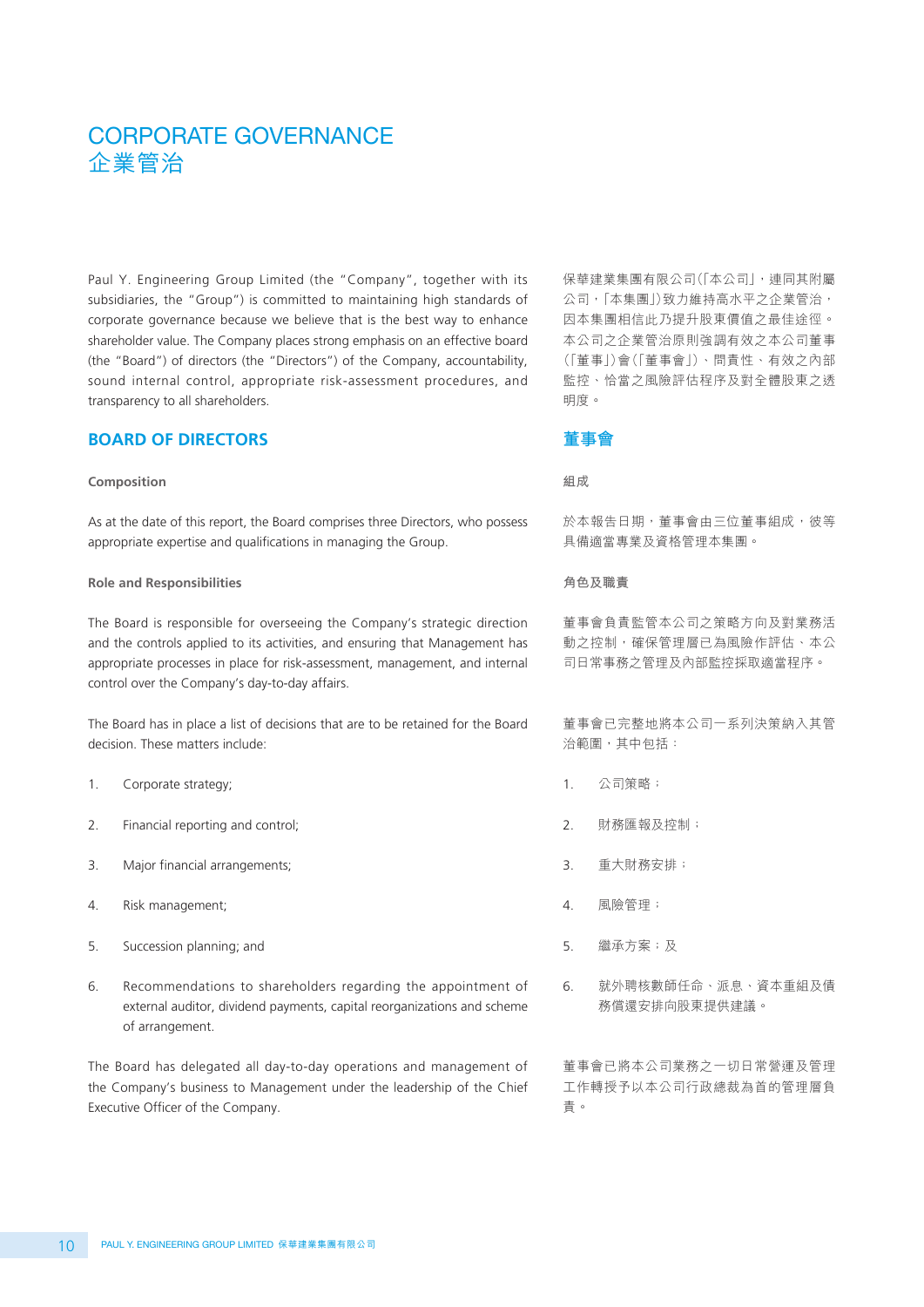# CORPORATE GOVERNANCE 企業管治

#### **Board Process**

In order to have an effective Board, Directors are provided with information on activities and developments in the Group's business on a regular and timely basis to keep them apprised of the latest developments of the Group. The Directors have full access to information on the Group and are able to seek independent professional advice whenever they deem it necessary.

In addition, in order to enable the Board and each Director to discharge their duties, it is the Company's practice to provide all Directors with monthly updates giving a balanced and understandable assessment of the Company's performance, positions and prospects.

To avoid conflicts of interest, Directors who have declared their material interests in the proposed transactions or issues to be discussed are not counted in the quorum of meetings and abstain from voting on the relevant resolutions.

Minutes of Board meetings with sufficient details of matters discussed are kept in safe custody by the Company Secretary, and are open for inspection by Directors.

#### **Management Functions**

The division of responsibilities between the Board and Management are clearly set out in writing to ensure that there is a segregation of duties with clear accountability.

The Board has delegated all the day-to-day operations and management of the Company's business to Management, under the leadership of the Chief Executive Officer of the Company. Management is required to report to the Board on their decisions or recommendations.

#### **董事會程序**

為確保董事會行事有效,董事獲適時提供本集 團業務之活動及發展之資料,以使董事瞭解本 集團之最新發展現狀。董事可取閱本集團之一 切資料,並在董事認為需要時徵詢獨立專業意 見。

此外,為了讓董事會及各董事履行其職責,本 公司已實行每月向各董事提供更新資料,載列 有關本公司表現、狀況及前景之平衡及易於理 解之評估。

為避免利益衝突,對討論的擬議交易或問題宣 稱有重大利害關係的董事將不得算入會議法定 人數中,亦須迴避對相關決議案進行投票。

詳盡載明相關事項之董事會會議之記錄由公司 秘書妥為保管,並供各董事查閱。

#### **管理職能**

董事會與管理層之職責區分以書面形式清晰列 明,以保證各司其職。

董事會已將本公司業務之一切日常營運及管理 工作轉授予以本公司行政總裁為首的管理層負 責。管理層須向董事會匯報其決議或建議。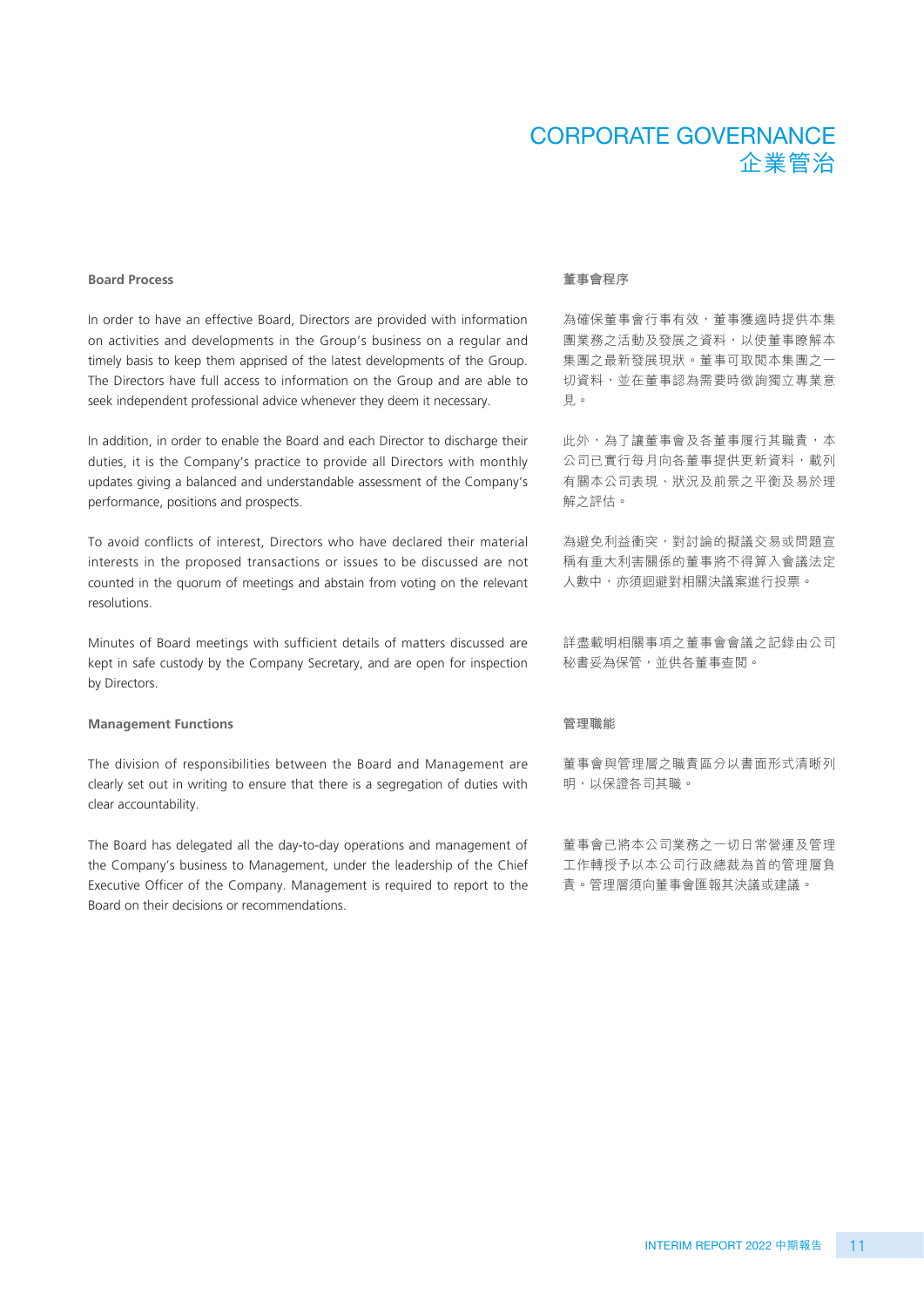# CORPORATE GOVERNANCE 企業管治

#### **COMPANY SECRETARY**

The Company Secretary supports the Board by ensuring good information flow and that Board policy and procedures are followed. He is responsible for advising the Board on governance matters and facilitates the induction and professional development of Directors. The Company Secretary is also responsible to the Group's compliance with all obligations of relevant rules and regulations.

#### **EXTERNAL AUDITOR**

A written resolution of all members of the Company in lieu of the Annual General Meeting dated 22 October 2021, shareholders approved the reappointment of Crowe (HK) CPA Limited as the Company's external auditor for the financial year ending 31 March 2022. The Board of the Company is responsible for approving the remuneration and terms of engagement of the external auditor and ensuring the continuing objectivity and independence of the external auditor.

#### **RISK MANAGEMENT AND INTERNAL CONTROL**

The Board is responsible for the Company's risk management and internal control systems and for reviewing their effectiveness. In meeting its responsibility, the Board seeks to increase risk awareness across the Company's business operations and has put in place policies and procedures which provide a framework for controls and management of risks.

The Board also committed to managing risks and monitoring its business and financial activities in a manner which enables it to maximise profitable business opportunities, avoid or reduce risks which can cause loss or reputational damage, ensure compliance with applicable laws and regulations, and enhance resilience to external events.

#### **INVESTOR RELATIONS AND SHAREHOLDER RIGHTS**

In order to enhance shareholder and investor understanding of the Group's business, the Company has established several communication channels with shareholders and investors, including (i) printed copies of corporate documents (including but not limited to annual reports, interim reports, circulars and notices of shareholder meetings); (ii) general meetings where shareholders can offer comments and exchange views with the Board; and (iii) the Company's website: www.pyengineering.com.

## **公司秘書**

公司秘書負責支援董事會,確保資訊流通無 阻,以及有關董事會之政策及程序得到遵守。 公司秘書向董事會提供管治事宜之意見,並促 進董事履新及專業發展。公司秘書亦對本集團 遵守相關規則及規例之所有責任負責。

#### **外聘核數師**

本公司於二零二一年十月二十二日通過之全體 股東書面決議案以代替股東週年大會中,股東 批准續聘國富浩華(香港)會計師事務所有限公 司為本公司截至二零二二年三月三十一日止財 政年度之外聘核數師。本公司董事會負責審批 聘用外聘核數師之薪酬及聘用條款,並保證外 聘核數師之持續客觀性及獨立性。

#### **風險管理及內部監控**

董事會有責任維持本公司之風險管理及內部監 控系統及檢討其效益。為履行此責任,董事會 致力於本公司業務營運中增強風險意識,並制 定相關政策及程序,為風險監控及管理提供框 架。

董事會亦致力管理風險及監察其業務及財務活 動,務求能盡量提高可獲利商機、避免或減低 可造成損失或破壞聲譽之風險、確保遵守適用 法例和法規以及提高對外來事件的回應能力。

## **投資者關係及股東權利**

為加深股東及投資者對本集團業務之了解,本 公司已建立不同渠道與股東及投資者溝通,包 括(i)印製之公司刊物(包括而不限於年報、中期 報告、通函及股東大會通告);(ii)股東大會讓股 東可向董事會提出意見及交流觀點;及(iii)本公 司網站:www.pyengineering.com。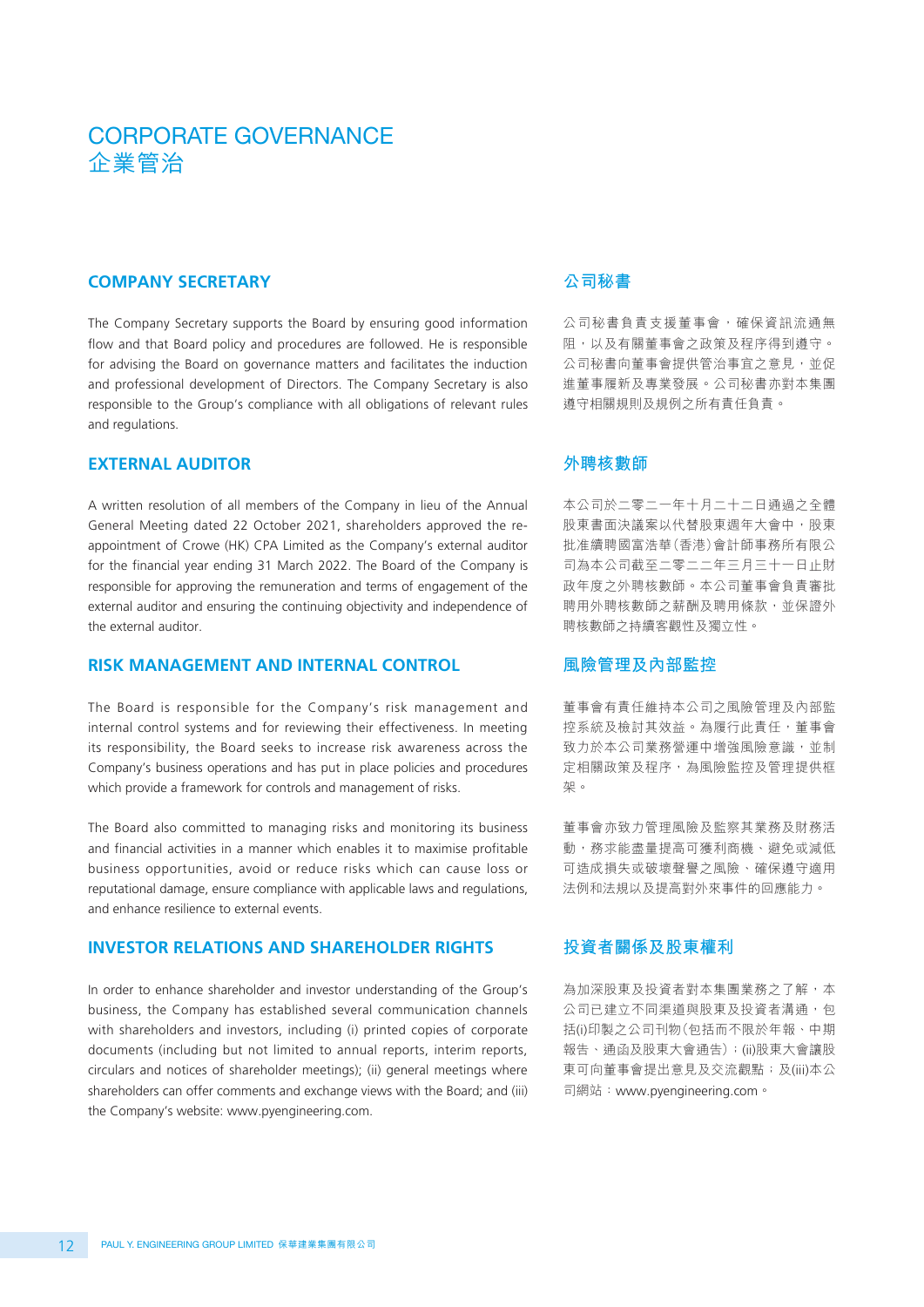# CONDENSED CONSOLIDATED STATEMENT OF PROFIT OR LOSS 簡明綜合損益表

For the six months ended 30 September 2021 截至二零二一年九月三十日止六個月

|                                          |             |                | <b>Unaudited</b><br>未經審核<br><b>Six months ended</b><br><b>30 September</b><br>截至九月三十日止六個月 |               |  |
|------------------------------------------|-------------|----------------|-------------------------------------------------------------------------------------------|---------------|--|
|                                          |             |                | 2021                                                                                      | 2020          |  |
|                                          |             |                | 二零二一年                                                                                     | 二零二零年         |  |
|                                          |             | <b>NOTES</b>   | <b>HK\$'000</b>                                                                           | HK\$'000      |  |
|                                          |             | 附註             | 千港元                                                                                       | 千港元           |  |
| Revenue                                  | 收入          | 3              | 6,401,724                                                                                 | 5,357,462     |  |
| Cost of sales                            | 銷售成本        |                | (6, 163, 075)                                                                             | (5, 113, 793) |  |
|                                          |             |                |                                                                                           |               |  |
| Gross profit                             | 毛利          |                | 238,649                                                                                   | 243,669       |  |
| Other income                             | 其他收益        |                | 3,907                                                                                     | 20,190        |  |
| Administrative expenses                  | 行政費用        |                | (194, 881)                                                                                | (139,370)     |  |
| Finance costs                            | 融資成本        |                | (23, 270)                                                                                 | (23, 147)     |  |
| Impairment allowance on financial assets | 金融資產及合約資產之  |                |                                                                                           |               |  |
| and contract assets                      | 減值撥備        |                | (14, 120)                                                                                 | (27, 420)     |  |
| Gain on disposal of subsidiaries and     | 出售附屬公司及一間合營 |                |                                                                                           |               |  |
| a joint venture                          | 企業之盈利       | 22             | 13,481                                                                                    |               |  |
| Share of results of associates           | 攤佔聯營公司業績    |                | 7,137                                                                                     | (4)           |  |
| Share of results of joint ventures       | 攤佔合營企業業績    |                | (11, 156)                                                                                 | (5,647)       |  |
|                                          |             |                |                                                                                           |               |  |
| Profit before tax                        | 除税前溢利       |                | 19,747                                                                                    | 68,271        |  |
| Income tax credit (expense)              | 所得税抵免(費用)   | $\overline{4}$ | 2,191                                                                                     | (1, 349)      |  |
|                                          |             |                |                                                                                           |               |  |
| Profit for the period                    | 期間溢利        | 5              | 21,938                                                                                    | 66,922        |  |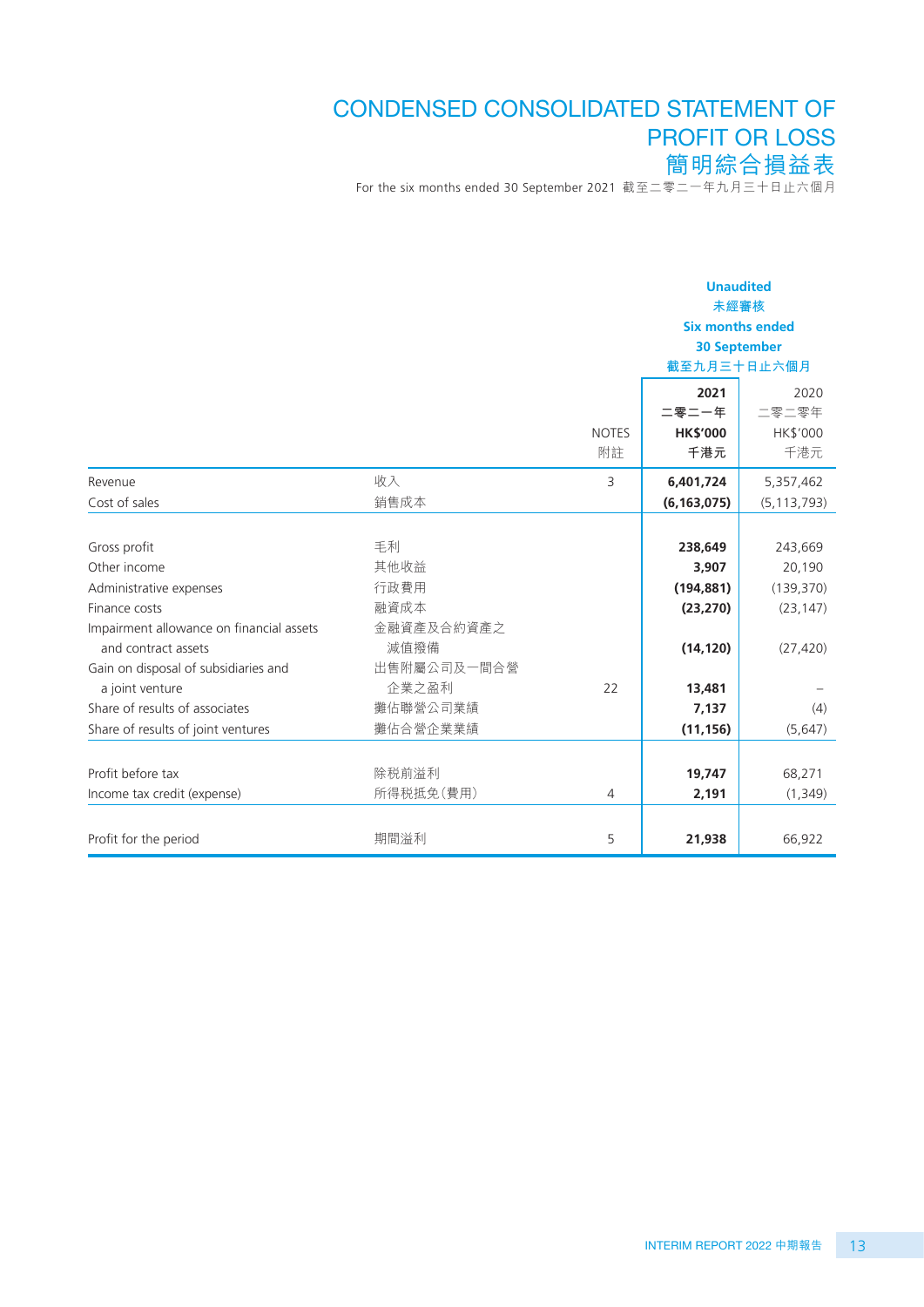# CONDENSED CONSOLIDATED STATEMENT OF PROFIT OR LOSS AND OTHER COMPREHENSIVE INCOME 簡明綜合損益及其他全面收益表

For the six months ended 30 September 2021 截至二零二一年九月三十日止六個月

|                                                                                                                                                                   |                                                       | <b>Unaudited</b><br>未經審核<br><b>Six months ended</b><br><b>30 September</b><br>截至九月三十日止六個月 |                                  |
|-------------------------------------------------------------------------------------------------------------------------------------------------------------------|-------------------------------------------------------|-------------------------------------------------------------------------------------------|----------------------------------|
|                                                                                                                                                                   |                                                       | 2021<br>二零二一年<br><b>HK\$'000</b><br>千港元                                                   | 2020<br>二零二零年<br>HK\$'000<br>千港元 |
| Profit for the period                                                                                                                                             | 期間溢利                                                  | 21,938                                                                                    | 66,922                           |
| Other comprehensive (expense) income<br>for the period:<br>Items that may be reclassified subsequently<br>to profit or loss:<br>Exchange differences arising from | 期間其他全面(開支)<br>收益:<br>其後可能重新分類至損益<br>之項目:<br>換算海外業務產生之 |                                                                                           |                                  |
| translation of foreign operations<br>Share of translation reserve of an                                                                                           | 匯兑差額<br>攤佔一間聯營公司及                                     | 376                                                                                       | 1,837                            |
| associate and joint ventures<br>Reclassification adjustment on                                                                                                    | 合營企業匯兑儲備<br>出售一間合營企業之重新                               | 1,268                                                                                     | 3,388                            |
| disposal of a joint venture                                                                                                                                       | 分類調整                                                  | (2,641)                                                                                   |                                  |
|                                                                                                                                                                   |                                                       | (997)                                                                                     | 5,225                            |
| Total comprehensive income for the period                                                                                                                         | 期間全面收益總額                                              | 20,941                                                                                    | 72,147                           |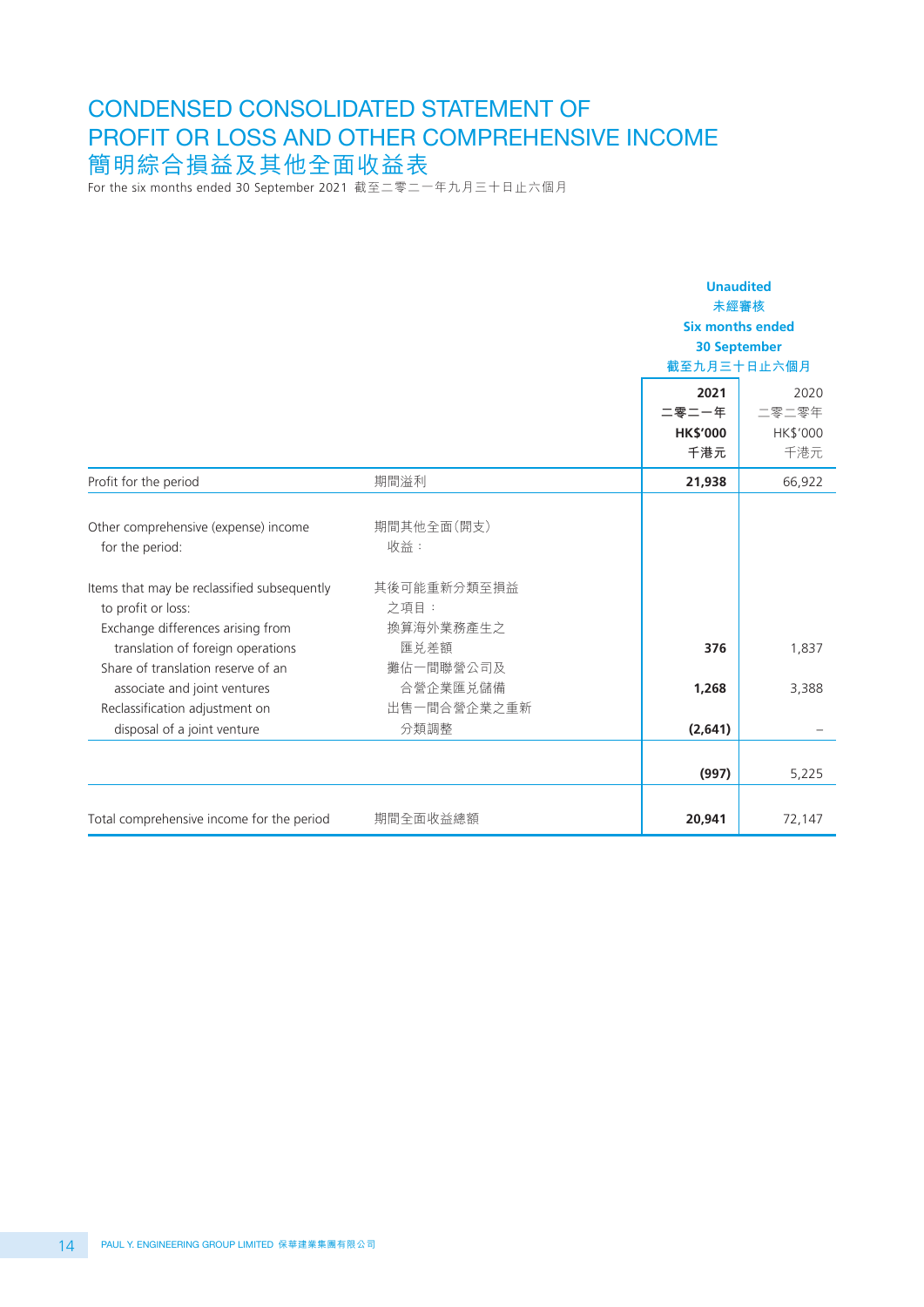# CONDENSED CONSOLIDATED STATEMENT OF FINANCIAL POSITION 簡明綜合財務狀況表

At 30 September 2021 於二零二一年九月三十日

|                                           |                       |              | <b>Unaudited</b> | Audited   |
|-------------------------------------------|-----------------------|--------------|------------------|-----------|
|                                           |                       |              | 未經審核             | 經審核       |
|                                           |                       |              | 30.9.2021        | 31.3.2021 |
|                                           |                       |              | 二零二一年            | 二零二一年     |
|                                           |                       |              | 九月三十日            | 三月三十一日    |
|                                           |                       | <b>NOTES</b> | <b>HK\$'000</b>  | HK\$'000  |
|                                           |                       | 附註           | 千港元              | 千港元       |
| <b>NON-CURRENT ASSETS</b>                 | 非流動資產                 |              |                  |           |
| Property, plant and equipment             | 物業、機械及設備              | 7            | 147,560          | 143,750   |
| Right-of-use assets                       | 使用權資產                 | 7            | 85,134           | 80,134    |
| Investment properties                     | 投資物業                  | 8            | 196,919          |           |
| Goodwill                                  | 商譽                    |              | 11,526           | 11,526    |
| Other intangible assets                   | 其他無形資產                |              | 8,035            | 8,035     |
| Interests in joint ventures               | 合營企業權益                |              | 750              | 89,837    |
| Financial assets measured                 | 按公平值誌入其他全面收益          |              |                  |           |
| at FVOCI                                  | 之金融資產                 | 9            | 210,337          |           |
|                                           |                       |              |                  |           |
|                                           |                       |              | 660,261          | 333,282   |
| <b>CURRENT ASSETS</b>                     | 流動資產                  |              |                  |           |
|                                           | 物業存貨                  |              |                  |           |
| Stock of properties                       | 貿易及其他應收款項、訂金          | 10           | 34,370           |           |
| Trade and other debtors, deposits and     | 及預付款項                 |              |                  |           |
| prepayments                               |                       | 11           | 2,446,861        | 1,151,389 |
| Contract assets                           | 合約資產                  | 12           | 4,344,845        | 3,439,178 |
| Amount due from ultimate holding company  | 應收最終控股公司款項            | 20(b)(i)     |                  |           |
| Amounts due from fellow subsidiaries      | 應收同系附屬公司款項            | 20(b)(ii)    | 140              | 1,017,986 |
| Amounts due from associates               | 應收聯營公司款項              | 20(c)(i)     | 5,820            | 18,642    |
| Amounts due from joint ventures           | 應收合營企業款項              | 20(c)(ii)    | 1,508            | 4,862     |
| Amounts due from joint operations/        | 應收合營業務/合營業務<br>其他夥伴款項 |              |                  |           |
| other partners of joint operations        |                       | 20(d)(i)     | 120,563          | 90,250    |
| Amount due from a related company         | 應收一間關連公司款項            | 20(e)(i)     |                  | 94        |
| Loan to ultimate holding company          | 向最終控股公司貸款             | 20(b)(iii)   |                  |           |
| Loan to a fellow subsidiary               | 向一間同系附屬公司貸款           | 20(b)(iv)    |                  | 177,226   |
| Other loans receivable                    | 其他應收貸款                | 13           | 177,226          |           |
| Taxation recoverable                      | 可收回税項                 |              | 4,895            | 4,213     |
| Pledged bank deposits and restricted cash | 已抵押銀行存款及受限制現金         |              | 40,986           | 26,630    |
| Short term bank deposits                  | 短期銀行存款                |              | 108,916          | 131,600   |
| Bank balances and cash                    | 銀行結餘及現金               |              | 748,314          | 606,249   |
|                                           |                       |              |                  |           |
|                                           |                       |              | 8,034,444        | 6,668,319 |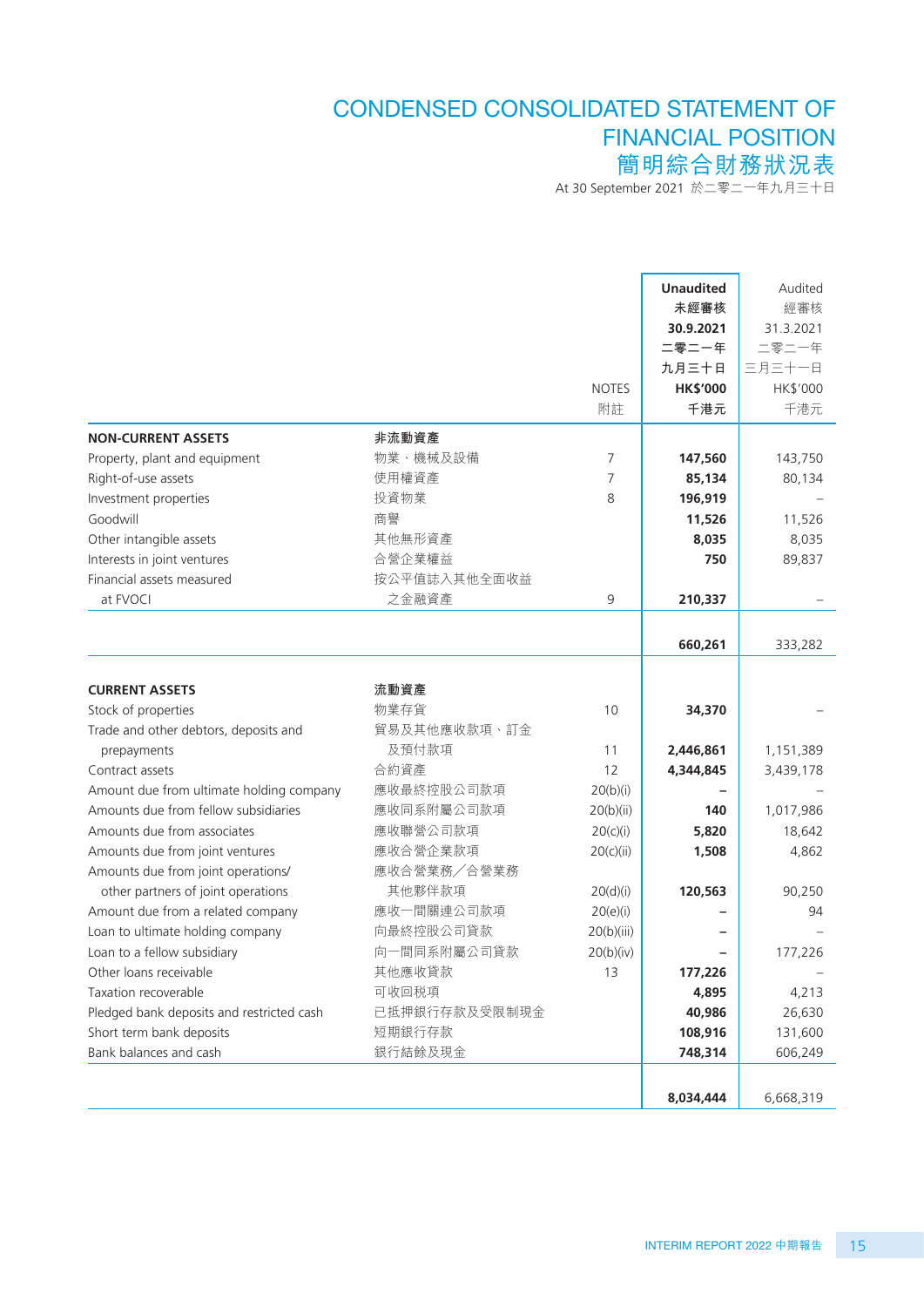# At 30 September 2021 於二零二一年九月三十日 CONDENSED CONSOLIDATED STATEMENT OF FINANCIAL POSITION 簡明綜合財務狀況表

|                                                        |              | <b>NOTES</b><br>附註 | <b>Unaudited</b><br>未經審核<br>30.9.2021<br>二零二一年<br>九月三十日<br><b>HK\$'000</b><br>千港元 | Audited<br>經審核<br>31.3.2021<br>二零二一年<br>三月三十一日<br>HK\$'000<br>千港元 |
|--------------------------------------------------------|--------------|--------------------|-----------------------------------------------------------------------------------|-------------------------------------------------------------------|
|                                                        |              |                    |                                                                                   |                                                                   |
| <b>CURRENT LIABILITIES</b>                             | 流動負債         |                    |                                                                                   |                                                                   |
| Trade and other creditors and                          | 貿易及其他應付款項及   |                    |                                                                                   |                                                                   |
| accrued expenses                                       | 應計開支         | 14                 | 5,403,981                                                                         | 4,383,587                                                         |
| Contract liabilities                                   | 合約負債         | 12                 | 332,633                                                                           | 451,626                                                           |
| Amounts due to fellow subsidiaries                     | 應付同系附屬公司款項   | 20(b)(v)           | 9,990                                                                             |                                                                   |
| Amount due to a joint venture                          | 應付一間合營企業款項   | 20(c)(iii)         | 60                                                                                | 60                                                                |
| Amounts due to joint operations/                       | 應付合營業務/合營業務  |                    |                                                                                   |                                                                   |
| other partners of joint operations                     | 其他夥伴款項       | 20(d)(ii)          | 90,453                                                                            | 67,084                                                            |
| Amount due to a related company                        | 應付一間關連公司款項   | 20(e)(ii)          |                                                                                   | 12,202                                                            |
| Loan from a related company                            | 一間關連公司借款     | 20(e)(iii)         |                                                                                   | 70,000                                                            |
| Lease liabilities                                      | 租賃負債         |                    | 31,070                                                                            | 27,375                                                            |
| Taxation payable                                       | 應付税項         |                    | 27,301                                                                            | 27,529                                                            |
| Bank borrowings                                        | 銀行借款         | 15                 | 1,568,282                                                                         | 1,185,187                                                         |
|                                                        |              |                    | 7,463,770                                                                         | 6,224,650                                                         |
| <b>NET CURRENT ASSETS</b>                              | 流動資產淨值       |                    | 570,674                                                                           | 443,669                                                           |
| <b>TOTAL ASSETS LESS CURRENT</b><br><b>LIABILITIES</b> | 總資產減流動<br>負債 |                    | 1,230,935                                                                         | 776,951                                                           |
|                                                        |              |                    |                                                                                   |                                                                   |
| <b>NON-CURRENT LIABILITIES</b>                         | 非流動負債        |                    |                                                                                   |                                                                   |
| Deferred tax liabilities                               | 遞延税項負債       |                    | 13,204                                                                            |                                                                   |
| Obligations in excess of interests                     | 超出聯營公司權益之    |                    |                                                                                   |                                                                   |
| in associates                                          | 責任           |                    | 2,162                                                                             | 9,251                                                             |
| Lease liabilities                                      | 租賃負債         |                    | 58,024                                                                            | 57,461                                                            |
|                                                        |              |                    |                                                                                   |                                                                   |
|                                                        |              |                    | 73,390                                                                            | 66,712                                                            |
|                                                        |              |                    | 1,157,545                                                                         | 710,239                                                           |
|                                                        |              |                    |                                                                                   |                                                                   |
| <b>CAPITAL AND RESERVES</b>                            | 資本及儲備        |                    |                                                                                   |                                                                   |
| Share capital                                          | 股本           | 16                 | 122,056                                                                           | 122,056                                                           |
| Reserves                                               | 儲備           |                    | 1,035,489                                                                         | 588,183                                                           |
| <b>TOTAL EQUITY</b>                                    | 總權益          |                    | 1,157,545                                                                         | 710,239                                                           |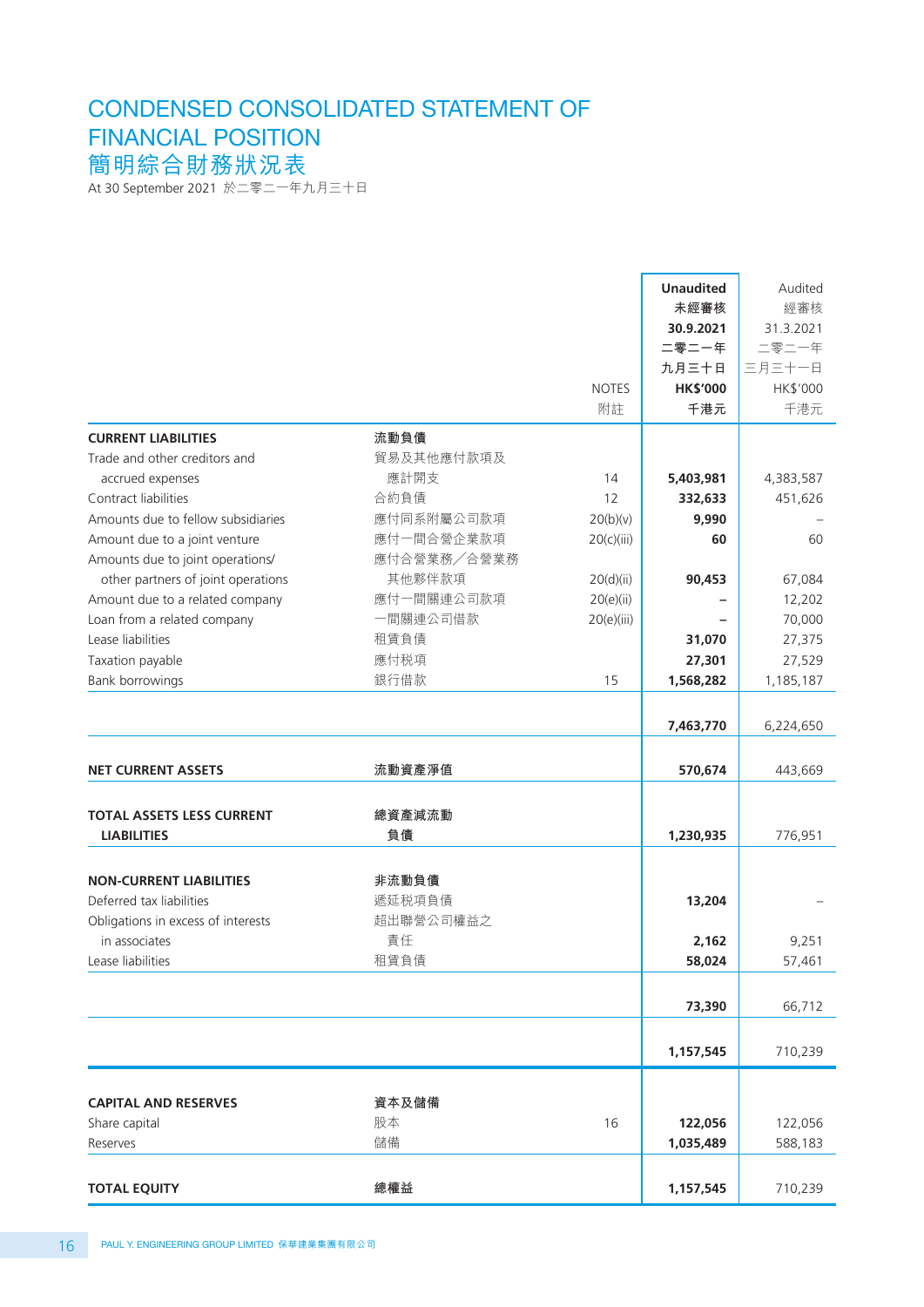# CONDENSED CONSOLIDATED STATEMENT OF CHANGES IN EQUITY 簡明綜合權益變動表

For the six months ended 30 September 2021 截至二零二一年九月三十日止六個月

|                                                                                                                                                                                                                                                     |                                                                                     | Attributable to owners of the Company<br>本公司擁有人應佔 |                                                         |                                                          |                                                         |                                |                                                         |                                |                                   |
|-----------------------------------------------------------------------------------------------------------------------------------------------------------------------------------------------------------------------------------------------------|-------------------------------------------------------------------------------------|---------------------------------------------------|---------------------------------------------------------|----------------------------------------------------------|---------------------------------------------------------|--------------------------------|---------------------------------------------------------|--------------------------------|-----------------------------------|
|                                                                                                                                                                                                                                                     |                                                                                     | capital                                           | surplus                                                 | Capital<br>Share Contributed redemption<br>reserve<br>資本 | reserve                                                 | Special Translation<br>reserve | Other<br>reserve                                        | Retained<br>profits            | Total                             |
|                                                                                                                                                                                                                                                     |                                                                                     | 股本<br><b>HK\$'000</b><br>千港元                      | 實繳盈餘<br><b>HK\$'000</b><br>千港元<br>(Note (a))<br>(附註(a)) | 贖回儲備<br><b>HK\$'000</b><br>千港元                           | 特別儲備<br><b>HK\$'000</b><br>千港元<br>(Note (b))<br>(附註(b)) | 匯兑儲備<br><b>HK\$'000</b><br>千港元 | 其他儲備<br><b>HK\$'000</b><br>千港元<br>(Note (c))<br>(附註(c)) | 保留溢利<br><b>HK\$'000</b><br>千港元 | 總計<br><b>HK\$'000</b><br>千港元      |
| At 1 April 2021<br>(audited)                                                                                                                                                                                                                        | 於二零二一年四月一日<br>(經審核)                                                                 | 122,056                                           | 406,727                                                 | 1,812                                                    | 26,489                                                  | 12,542                         |                                                         | 140,613                        | 710,239                           |
| Exchange differences arising from<br>translation of foreign operations<br>Share of translation reserve of an associate<br>and joint ventures<br>Reclassification adjustment on<br>disposal of a joint venture<br>(Note 22)<br>Profit for the period | 換算海外業務產生之<br>匯兑差額<br>攤佔一間聯營公司及<br>合營企業匯兑儲備<br>出售一間合營企業之<br>重新分類調整<br>(附註22)<br>期間溢利 |                                                   |                                                         |                                                          |                                                         | 376<br>1,268<br>(2,641)        |                                                         | 21,938                         | 376<br>1,268<br>(2,641)<br>21,938 |
| Total comprehensive (expense)<br>income for the period                                                                                                                                                                                              | 期間全面(開支)收益<br>總額                                                                    |                                                   |                                                         |                                                          |                                                         | (997)                          | $\overline{\phantom{0}}$                                | 21,938                         | 20,941                            |
| Deemed contribution from<br>holding company (Note 21)                                                                                                                                                                                               | 視作控股公司之出資<br>(附註21)                                                                 |                                                   |                                                         |                                                          |                                                         |                                | 426,365                                                 |                                | 426,365                           |
| At 30 September 2021<br>(unaudited)                                                                                                                                                                                                                 | 於二零二一年九月三十日<br>(未經審核)                                                               | 122,056                                           | 406,727                                                 | 1,812                                                    | 26,489                                                  | 11,545                         | 426,365                                                 | 162,551                        | 1,157,545                         |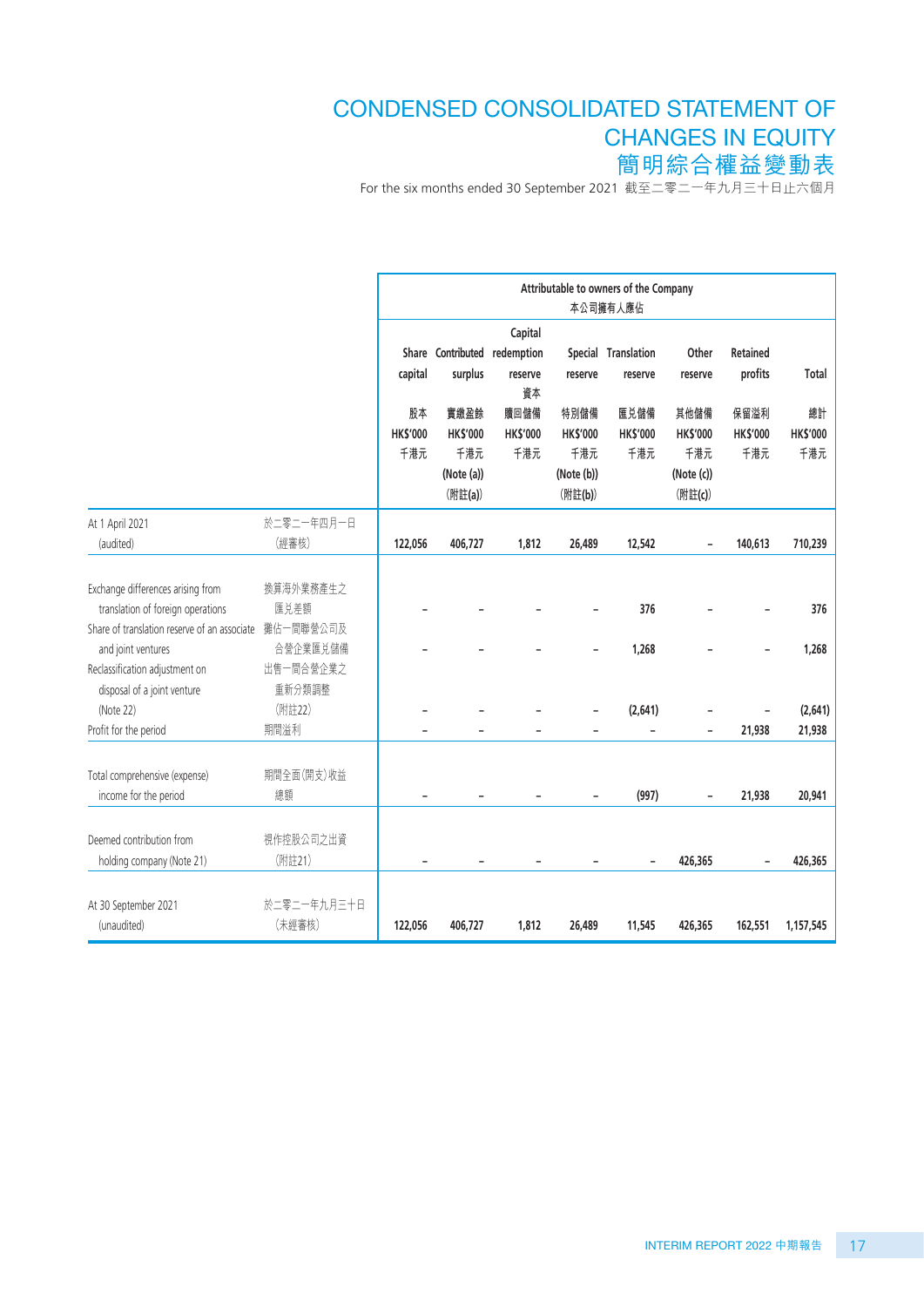# CONDENSED CONSOLIDATED STATEMENT OF CHANGES IN EQUITY 簡明綜合權益變動表

For the six months ended 30 September 2021 截至二零二一年九月三十日止六個月

|                                    |             | Attributable to owners of the Company<br>本公司擁有人應佔 |                          |               |                          |                          |          |          |  |
|------------------------------------|-------------|---------------------------------------------------|--------------------------|---------------|--------------------------|--------------------------|----------|----------|--|
|                                    |             |                                                   |                          | Capital       |                          |                          |          |          |  |
|                                    |             | Share                                             | Contributed              | redemption    | Special                  | Translation              | Retained |          |  |
|                                    |             | capital                                           | surplus                  | reserve<br>資本 | reserve                  | reserve                  | profits  | Total    |  |
|                                    |             | 股本                                                | 實繳盈餘                     | 贖回儲備          | 特別儲備                     | 匯兑儲備                     | 保留溢利     | 總計       |  |
|                                    |             | HK\$'000                                          | HK\$'000                 | HK\$'000      | HK\$'000                 | HK\$'000                 | HK\$'000 | HK\$'000 |  |
|                                    |             | 千港元                                               | 千港元                      | 千港元           | 千港元                      | 千港元                      | 千港元      | 千港元      |  |
|                                    |             |                                                   | (Note (a))               |               | (Note (b))               |                          |          |          |  |
|                                    |             |                                                   | (附註(a))                  |               | (附註(b))                  |                          |          |          |  |
| At 1 April 2020                    | 於二零二零年四月一日  |                                                   |                          |               |                          |                          |          |          |  |
| (audited)                          | (經審核)       | 122,056                                           | 406,727                  | 1,812         | 26,489                   | 2,555                    | 109,882  | 669,521  |  |
|                                    |             |                                                   |                          |               |                          |                          |          |          |  |
| Exchange differences arising from  | 換算海外業務產生之   |                                                   |                          |               |                          |                          |          |          |  |
| translation of foreign operations  | 匯兑差額        |                                                   |                          |               |                          | 1,837                    |          | 1,837    |  |
| Share of translation reserve of an | 攤佔一間聯營公司及   |                                                   |                          |               |                          |                          |          |          |  |
| associate and joint ventures       | 合營企業匯兑儲備    |                                                   |                          |               |                          | 3,388                    |          | 3,388    |  |
| Profit for the period              | 期間溢利        |                                                   | $\overline{\phantom{0}}$ | ÷             | $\overline{\phantom{0}}$ | $\overline{\phantom{0}}$ | 66,922   | 66,922   |  |
|                                    |             |                                                   |                          |               |                          |                          |          |          |  |
| Total comprehensive income         | 期間全面收益      |                                                   |                          |               |                          |                          |          |          |  |
| for the period                     | 總額          | $\qquad \qquad -$                                 | $\qquad \qquad -$        |               | -                        | 5,225                    | 66,922   | 72,147   |  |
|                                    |             |                                                   |                          |               |                          |                          |          |          |  |
| At 30 September 2020               | 於二零二零年九月三十日 |                                                   |                          |               |                          |                          |          |          |  |
| (unaudited)                        | (未經審核)      | 122,056                                           | 406,727                  | 1,812         | 26,489                   | 7,780                    | 176,804  | 741,668  |  |

Notes:

- (a) The contributed surplus represents the differences of the carrying amount of the investments in subsidiaries acquired from the former holding company of the Company and the carrying amount of the amount due from a subsidiary assigned by the former holding company of the Company, in excess of the nominal value of the Company's shares issued in exchange therefor.
- (b) The special reserve of the Company and its subsidiaries (collectively referred to as the "Group") comprises (i) the difference between the cost of acquisition of subsidiaries and the nominal amount of their share capital at the date on which they were acquired; and (ii) the equity-settled sharebased payment expenses recognised in relation to the share options granted under the share option scheme and the shares awarded under the share award scheme of the former holding company of the Company.
- (c) The other reserve represents the fair value of net assets acquired from the holding company of the Company at nil consideration which was deemed as contribution from holding company (see note 21 for details).

附註:

- (a) 實繳盈餘指向本公司之前控股公司收購於附 屬公司之投資之賬面值及本公司之前控股公 司所轉讓應收一間附屬公司款項之賬面值, 超出本公司所發行用於交換之股份面值之該 等差額。
- (b) 本公司及其附屬公司(統稱「本集團」)之特別 儲備包括(i)收購附屬公司之成本與有關附屬 公司被收購當日之股本面值之間的差額;及 (ii)本公司根據前控股公司之購股權計劃授出 之購股權及股份獎勵計劃獎勵之股份而確認 以股權結算以股份為基礎之付款開支。
- (c) 其他儲備指向本公司之控股公司以零代價收 購資產淨值之公平值被視作控股公司之出資 (詳情見附註21)。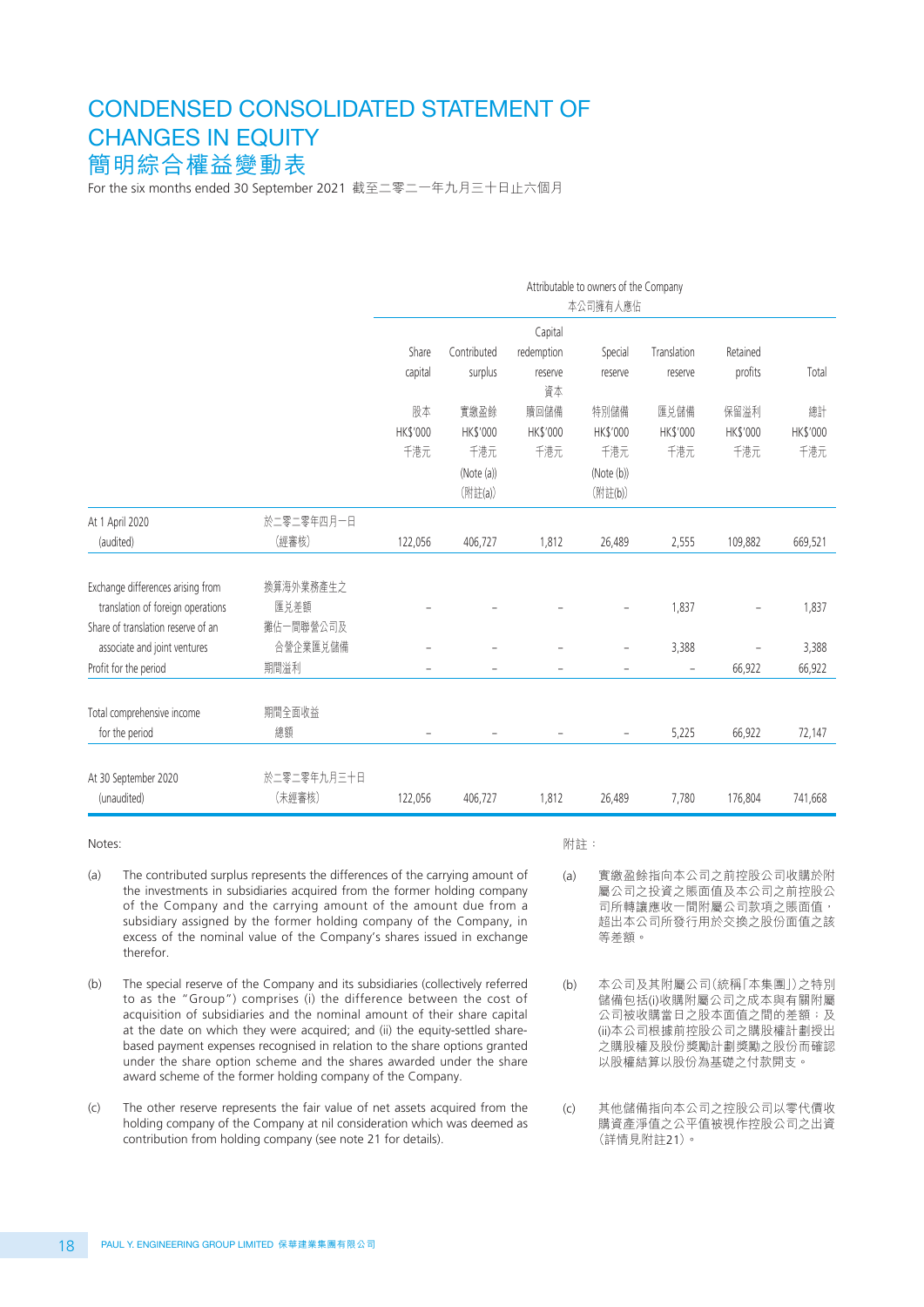# For the six months ended 30 September 2021 截至二零二一年九月三十日止六個月 CONDENSED CONSOLIDATED STATEMENT OF CASH FLOWS 簡明綜合現金流量表

|                                                                                                         |                                     |              | <b>Unaudited</b><br>未經審核<br><b>Six months ended</b><br><b>30 September</b><br>截至九月三十日止六個月 |          |  |
|---------------------------------------------------------------------------------------------------------|-------------------------------------|--------------|-------------------------------------------------------------------------------------------|----------|--|
|                                                                                                         |                                     |              | 2021                                                                                      | 2020     |  |
|                                                                                                         |                                     |              | 二零二一年                                                                                     | 二零二零年    |  |
|                                                                                                         |                                     | <b>NOTES</b> | <b>HK\$'000</b>                                                                           | HK\$'000 |  |
|                                                                                                         |                                     | 附註           | 千港元                                                                                       | 千港元      |  |
| Net cash (used in) generated from operating                                                             | (用於)來自經營業務之現金                       |              |                                                                                           |          |  |
| activities                                                                                              | 淨額                                  |              | (213, 782)                                                                                | 148,544  |  |
| Net cash (used in) generated from investing<br>activities<br>Additions to property, plant and equipment | (用於)來自投資業務之現金<br>淨額<br>添置物業、機械及設備   |              | (24, 148)                                                                                 | (5,696)  |  |
| Placement of pledged bank deposits and<br>restricted cash<br>Advances to joint operations/other         | 存入已抵押銀行存款及受限制<br>現金<br>向合營業務/合營業務其他 |              | (14, 392)                                                                                 |          |  |
| partners of joint operations<br>Acquisition of assets through deemed<br>acquisition of subsidiaries     | 夥伴墊款<br>透過視作收購附屬公司進行之<br>資產收購       | 21           | 22,688                                                                                    | (351)    |  |
| Repayment from a joint venture<br>Proceeds from disposal of property, plant                             | 一間合營企業還款<br>出售物業、機械及設備所得            |              | 1,203                                                                                     | 1,107    |  |
| and equipment<br>Repayment from joint operations/other                                                  | 款項<br>合營業務/合營業務其他                   |              | 106                                                                                       | 283      |  |
| partners of joint operations                                                                            | 夥伴還款                                |              |                                                                                           | 10,543   |  |
| Other investing cash flows                                                                              | 其他投資現金流                             |              | 944                                                                                       | 2,481    |  |
|                                                                                                         |                                     |              | (13, 599)                                                                                 | 8,367    |  |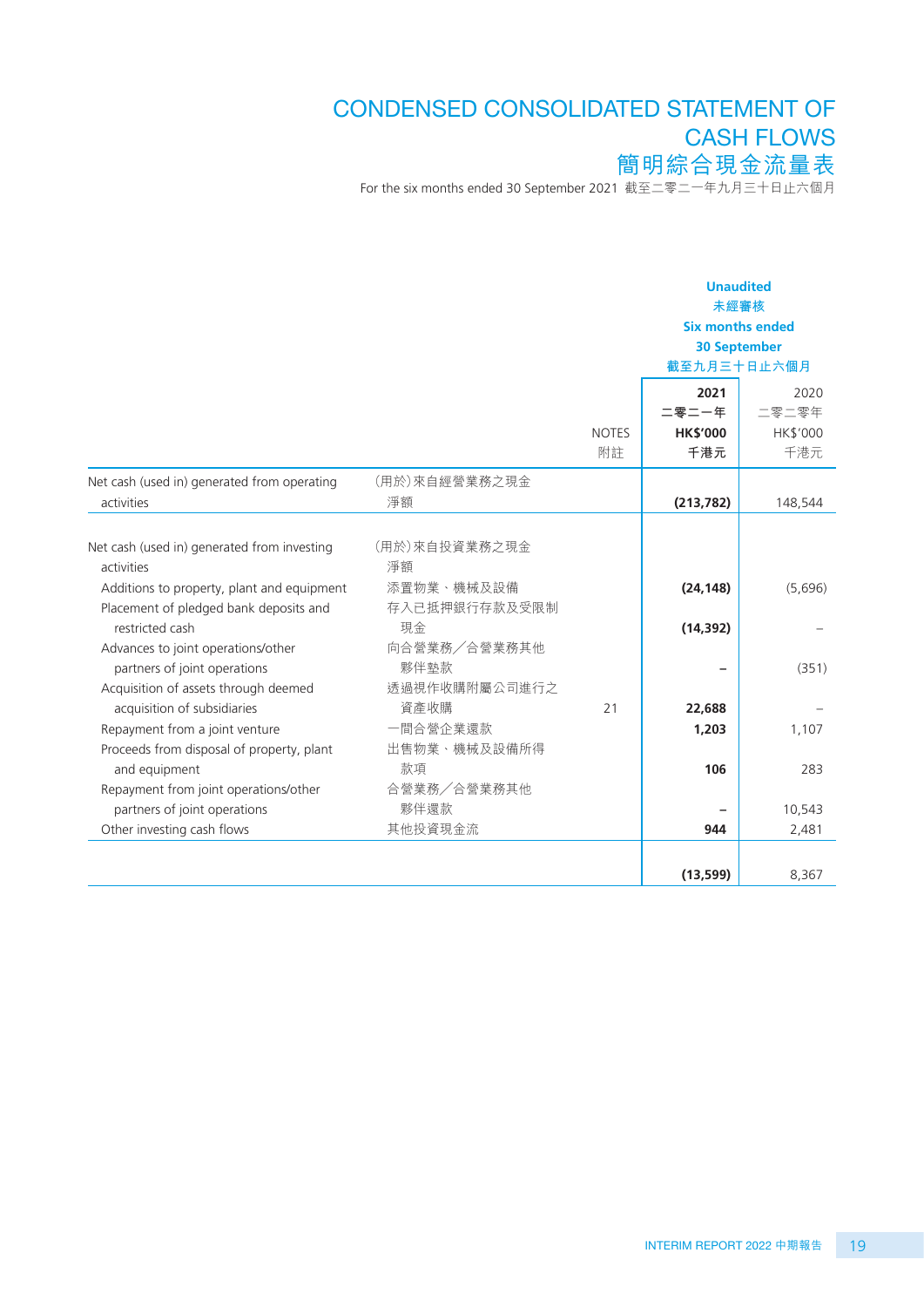# CONDENSED CONSOLIDATED STATEMENT OF CASH FLOWS 簡明綜合現金流量表

For the six months ended 30 September 2021 截至二零二一年九月三十日止六個月

|                                                                                                                    |                                      | <b>Unaudited</b><br>未經審核<br><b>Six months ended</b><br><b>30 September</b><br>截至九月三十日止六個月<br>2021 | 2020              |
|--------------------------------------------------------------------------------------------------------------------|--------------------------------------|---------------------------------------------------------------------------------------------------|-------------------|
|                                                                                                                    |                                      | 二零二一年<br><b>HK\$'000</b>                                                                          | 二零二零年<br>HK\$'000 |
|                                                                                                                    |                                      | 千港元                                                                                               | 千港元               |
| Net cash generated from financing activities<br>New bank borrowings raised<br>Advances from joint operations/other | 來自融資活動之現金淨額<br>新造銀行借款<br>合營業務/合營業務其他 | 812,695                                                                                           | 899,900           |
| partners of joint operations                                                                                       | 夥伴墊款                                 |                                                                                                   | 351               |
| Repayment of bank borrowings                                                                                       | 償還銀行借款                               | (429, 600)                                                                                        | (641,000)         |
| Repayment of lease liabilities                                                                                     | 償還租賃負債                               | (18, 231)                                                                                         | (12, 787)         |
| Repayment to joint operations/other                                                                                | 償還合營業務/合營業務                          |                                                                                                   |                   |
| partners of joint operations                                                                                       | 其他夥伴                                 |                                                                                                   | (10, 543)         |
| Other financing cash flows                                                                                         | 其他融資現金流                              | (18, 265)                                                                                         | (17, 867)         |
|                                                                                                                    |                                      | 346,599                                                                                           | 218,054           |
|                                                                                                                    |                                      |                                                                                                   |                   |
| Net increase in cash and cash equivalents                                                                          | 現金及與現金等值項目增加淨額                       | 119,218                                                                                           | 374,965           |
| Effect of foreign exchange rate changes                                                                            | 外幣匯率變動之影響                            | 163                                                                                               | 1,216             |
| Cash and cash equivalents brought forward                                                                          | 現金及與現金等值項目承前                         | 737,849                                                                                           | 417,194           |
|                                                                                                                    |                                      |                                                                                                   |                   |
| Cash and cash equivalents carried forward                                                                          | 現金及與現金等值項目結轉                         | 857,230                                                                                           | 793,375           |
|                                                                                                                    |                                      |                                                                                                   |                   |
| Analysis of the balances of cash and<br>cash equivalents                                                           | 現金及與現金等值項目結餘<br>分析                   |                                                                                                   |                   |
| Short term bank deposits                                                                                           | 短期銀行存款                               | 108,916                                                                                           | 282,430           |
| Bank balances and cash                                                                                             | 銀行結餘及現金                              | 748,314                                                                                           | 510,945           |
|                                                                                                                    |                                      |                                                                                                   |                   |
|                                                                                                                    |                                      | 857,230                                                                                           | 793,375           |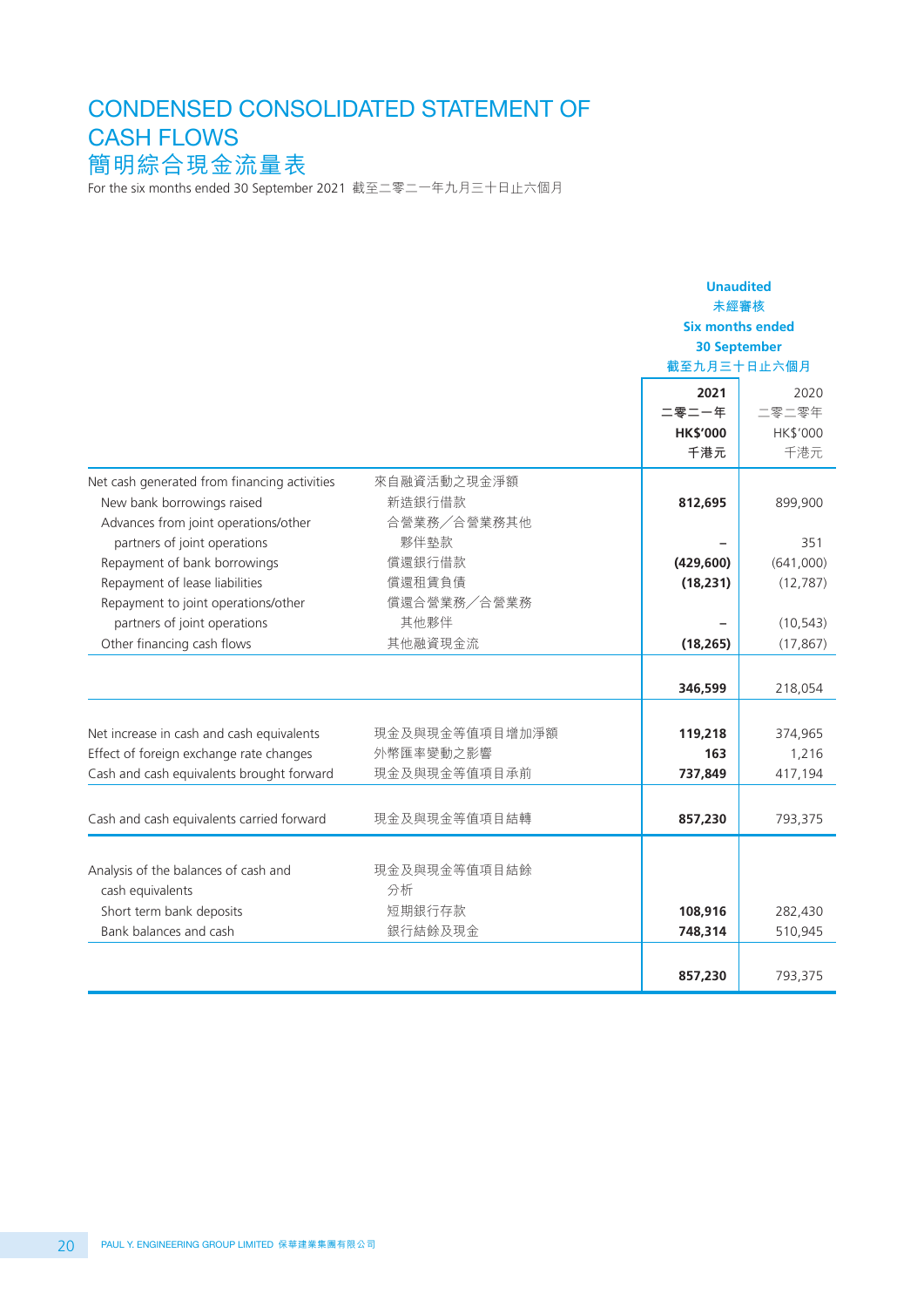For the six months ended 30 September 2021 截至二零二一年九月三十日止六個月

#### **1. BASIS OF PREPARATION**

The condensed consolidated financial statements have been prepared in accordance with Hong Kong Accounting Standard ("HKAS") 34 "Interim Financial Reporting" issued by the Hong Kong Institute of Certified Public Accountants (the "HKICPA").

#### **2. SIGNIFICANT ACCOUNTING POLICIES**

The condensed consolidated financial statements have been prepared on the historical cost basis except for investment properties and certain financial instruments, which are measured at fair values, as explained in the accounting policies newly applied by the Group.

Other than changes in accounting policies resulting from application of amendments to Hong Kong Financial Reporting Standards ("HKFRSs") and application of certain accounting policies which become relevant to the Group, the accounting policies and methods of computation used in the condensed consolidated financial statements for the six months ended 30 September 2021 are the same as those presented in the Group's annual financial statements for the year ended 31 March 2021.

#### **(a) Application of amendments to HKFRSs**

In the current interim period, the Group has applied the following amendments to HKFRSs issued by the HKICPA, for the first time, which are mandatorily effective for the Group's financial period beginning on 1 April 2021:

|                          | Amendments to HKFRS 16 Covid-19-Related Rent Concessions                        |
|--------------------------|---------------------------------------------------------------------------------|
|                          | Amendments to HKFRS 16 Covid-19-Related Rent Concessions<br>beyond 30 June 2021 |
| <b>HKAS 39, HKFRS 7,</b> | Amendments to HKFRS 9, Interest Rate Benchmark Reform -<br>Phase 2              |
| HKFRS 4 and HKFRS 16     |                                                                                 |

The application of the amendments to HKFRSs in the current interim period has had no material impact on the Group's financial positions and performance for the current and prior periods and/or on the disclosures set out in these condensed consolidated financial statements.

#### **1. 編製基準**

簡明綜合財務報表乃根據香港會計師公會 (「香港會計師公會」)所頒佈之香港會計準 則(「香港會計準則」)第34號「中期財務報 告」而編製。

#### **2. 重要會計政策**

簡明綜合財務報表乃根據歷史成本法編 製,惟投資物業及若干金融工具按公平值 計量,並詳述於本集團新應用的會計政策 中。

除應用經修訂香港財務報告準則(「香港財 務報告準則」)及應用與本集團相關之若干 會計政策而導致之會計政策變動外,截至 二零二一年九月三十日止六個月之簡明綜 合財務報表內所採用之會計政策及計算方 法與本集團截至二零二一年三月三十一日 止年度之年度財務報表所呈列者一致。

**(a) 應用經修訂香港財務報告準則**

於本中期期間,本集團已首次應用 由香港會計師公會頒佈之下列經修 訂香港財務報告準則,其於本集團 於二零二一年四月一日開始之財務 期間強制生效:

香港財務報告準則第16號(經修 2019冠狀病毒病相關 訂) 租金寬免 |省港財務報古牛則弟16號(經修 \_——冬\_一干ハ月二十日 ■ 訂) 之後的2019冠狀病 毒病相關租金寬免 省港財務報古牛則弟9號,省港 - 州平基牛以半二弟二階 會計準則第39號、香港財務 報告準則第7號、香港財務 報告準則第4號及香港財務 報告準則第16號(經修訂) 段

於本中期期間應用經修訂香港財務 報告準則對本集團於本期間及過往 期間之財務狀況及表現及╱或簡明 綜合財務報表所載之披露並無重大 影響。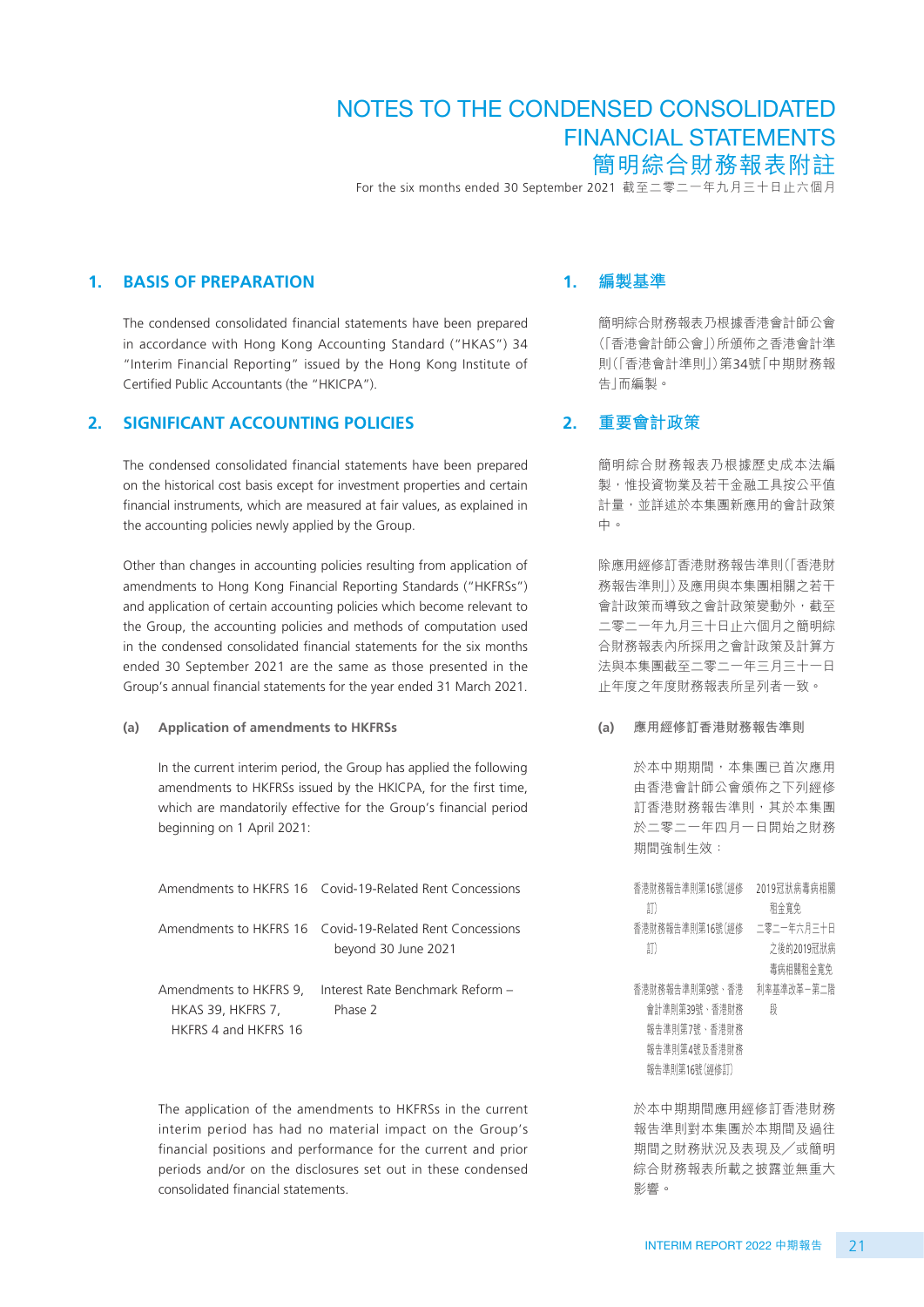For the six months ended 30 September 2021 截至二零二一年九月三十日止六個月

#### **2. SIGNIFICANT ACCOUNTING POLICIES** (Continued)

**(b) Accounting policies newly applied by the Group**

The Group has applied the following accounting policies which became relevant to the Group in the interim period.

A fair value measurement of a non-financial asset takes into account a market participant's ability to generate economic benefits by using the asset in its highest and best use or by selling it to another market participant that would use the asset in its highest and best use.

In addition, for financial reporting purposes, fair value measurements are categorised into Level 1, 2 or 3 based on the degree to which the inputs to the fair value measurements are observable and the significance of the inputs to the fair value measurement in its entirety, which are described as follows:

- Level 1 inputs are quoted prices (unadjusted) in active markets for identical assets or liabilities that the entity can access at the measurement date;
- Level 2 inputs are inputs, other than quoted prices included within Level 1, that are observable for the asset or liability, either directly or indirectly; and
- Level 3 inputs are unobservable inputs for the asset or liability.

#### **Acquisition of a subsidiary not constituting a business**

When the Group acquires a group of assets and liabilities that do not constitute a business, the Group identifies and recognises the individual identifiable assets acquired and liabilities assumed by allocating the purchase price first to financial assets/financial liabilities at the respective fair values, the remaining balance of the purchase price is then allocated to the other identifiable assets and liabilities on the basis of their relative fair values at the date of purchase. Such a transaction does not give rise to goodwill or bargain purchase gain.

## **2. 重要會計政策**(續)

**(b) 本集團新應用的會計政策**

本集團已應用下列於中期期間與本 集團相關之會計政策。

非金融資產的公平值計量計入市場 參與者透過將資產以其最高效及最 佳用途使用或將其出售予另一市場 參與者將資產以其最高效及最佳用 途使用以創造經濟效益的能力。

此外,就財務報告而言,公平值計 量根據公平值計量之輸入數據可觀 察程度及輸入數據對公平值計量之 整體重要性分類為第一級、第二級 及第三級,載述如下:

- 第一級輸入數據是實體於計 量日期可以取得的相同資產 或負債於活躍市場之報價(未 經調整);
- 第二級輸入數據是就資產或 負債直接或間接地可觀察之 輸入數據(第一級內包括的報 價除外);及
- 第三級輸入數據是資產或負 債的不可觀察輸入數據。

**收購並不構成業務的附屬公司**

當本集團收購一組並不構成業務的 資產及負債時,本集團透過將購買 價首先按其各自的公平值分配至金 融資產╱金融負債,以識別及確認 所收購個別可識別資產及所承擔負 債,而餘下的購買價結餘其後按於 購買日期的相關公平值分配至其他 可識別資產及負債。有關交易並不 會產生商譽或議價收購盈利。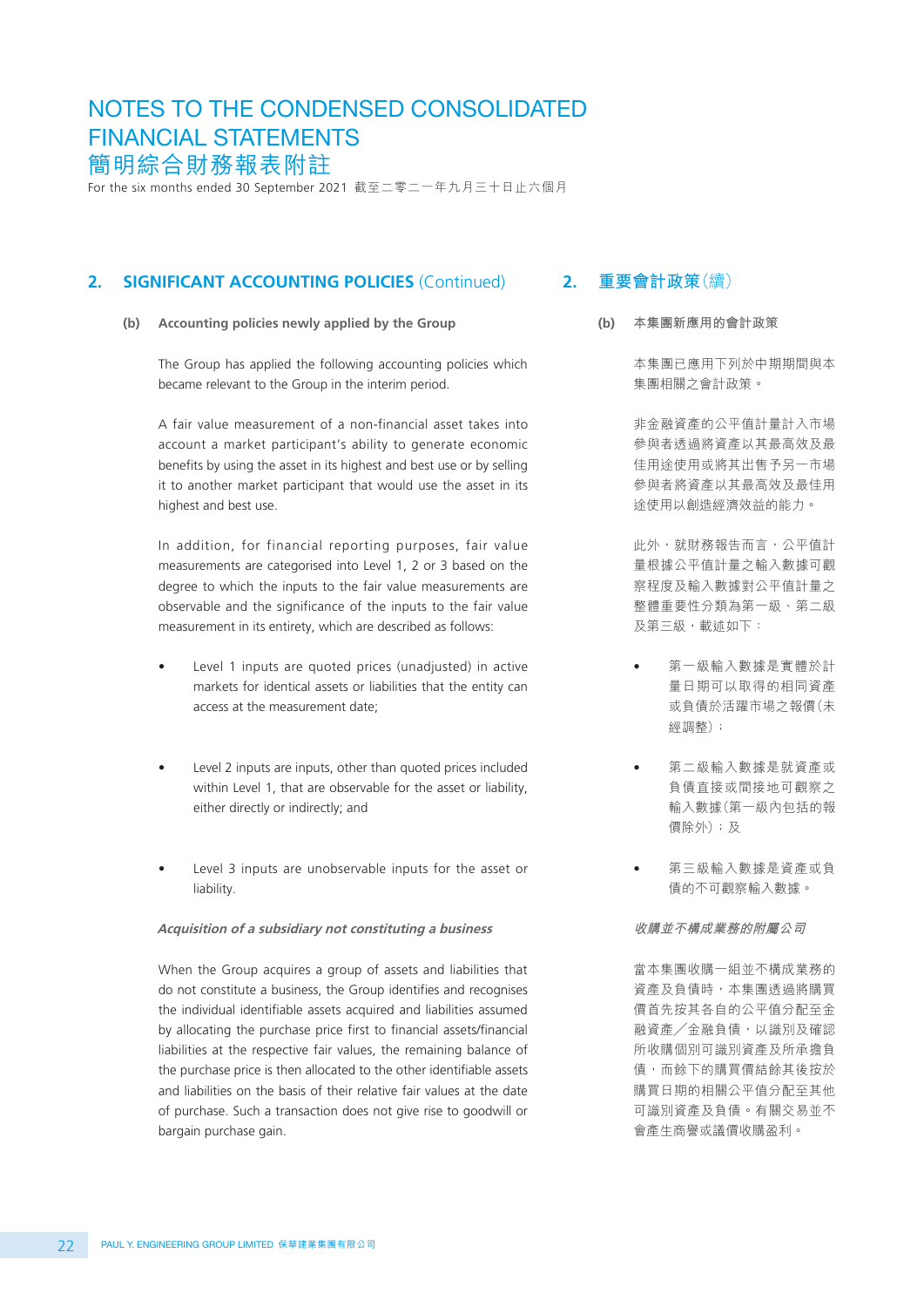For the six months ended 30 September 2021 截至二零二一年九月三十日止六個月

#### **2. SIGNIFICANT ACCOUNTING POLICIES** (Continued)

**(b) Accounting policies newly applied by the Group** (Continued)

#### **Investment properties**

Investment properties are properties held to earn rentals and/or for capital appreciation.

Investment properties are initially measured at cost, including any directly attributable expenditure. Subsequent to initial recognition, investment properties are measured at their fair values, adjusted to exclude any prepaid or accrued operating lease income. Gains or losses arising from changes in the fair value of investment property are included in profit or loss for the period in which they arise.

If a property becomes an investment property because its use has changed as evidenced by end of owner-occupation, any difference between the carrying amount and the fair value of that item at the date of transfer is recognised in other comprehensive income and accumulated in property revaluation reserve. On the subsequent sale or retirement of the property, the relevant revaluation reserve will be transferred directly to retained profits.

An investment property is derecognised upon disposal or when the investment property is permanently withdrawn from use and no future economic benefits are expected from its disposals. Any gain or loss arising on derecognition of the property (calculated as the difference between the net disposal proceeds and the carrying amount of the asset) is included in profit or loss in the period in which the property is derecognised.

An investment property carried at fair value is transferred to properties for sales when there is a change in use evidenced by commencement of development with a view to sale of the relevant properties. The fair value of the property at the date of transfer is the deemed cost of the property for its subsequent accounting in accordance with HKAS 2.

## **2. 重要會計政策**(續)

**(b) 本集團新應用的會計政策**(續)

**投資物業**

投資物業乃持作賺取租金及╱或資 本增值之物業。

於初步確認時,投資物業乃按成本 (包括任何直接應佔費用)計量。於 初步確認後,投資物業按公平值計 量,並予以調整以撇除任何預付或 應計經營租賃收入。投資物業公平 值變動所產生之收益或虧損於產生 期間列入損益中。

倘物業因其用途發生變化(以擁有 人終止佔用證明)成為投資物業, 則該項目於轉撥日期之賬面值與公 平值之間的任何差額於其他全面收 益確認及於物業重估儲備內累計。 物業其後銷售或報廢時,有關重估 儲備將直接轉移至保留溢利。

投資物業於出售或永久停用及預期 出售不會帶來未來經濟利益時終止 確認。終止確認物業所產生任何收 益或虧損乃按出售所得款項淨額與 資產賬面值之差額計算,於該物業 終止確認之期間計入損益。

當有證據顯示投資物業開始發展以 作出售,顯示有關物業用途有所改 變,則按公平值計值之投資物業將 被轉撥至待售物業。物業於轉撥日 期之公平值視作為根據香港會計準 則第2號進行後續會計處理時之物 業成本入賬。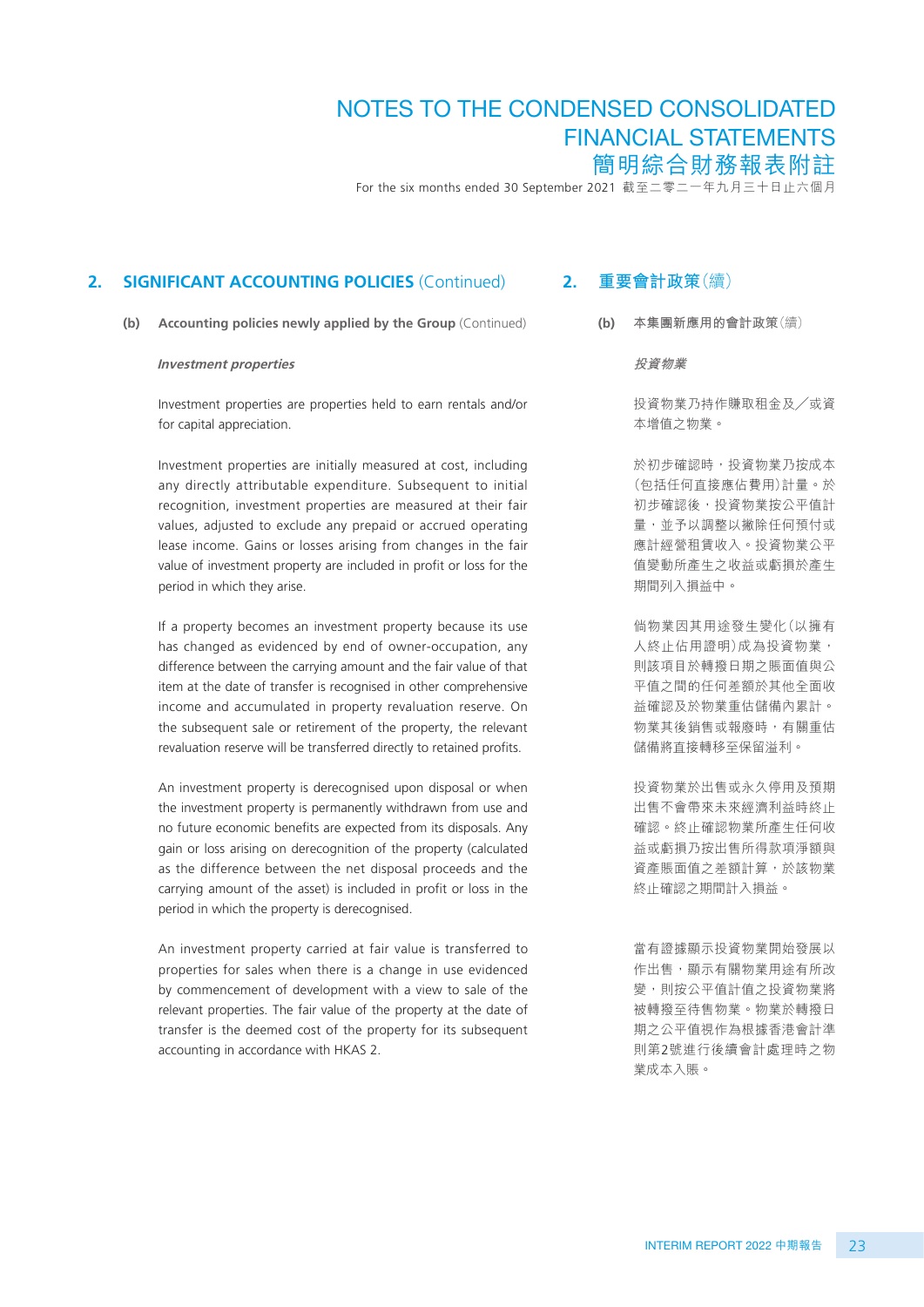For the six months ended 30 September 2021 截至二零二一年九月三十日止六個月

## **2. SIGNIFICANT ACCOUNTING POLICIES** (Continued)

**(b) Accounting policies newly applied by the Group** (Continued)

#### **Financial instruments**

Financial assets

Classification and subsequent measurement of financial assets

Financial assets that meet the following conditions are subsequently measured at FVOCI:

- the financial asset is held within a business model whose objective is achieved by both selling and collecting contractual cash flows; and
- the contractual terms give rise on specified dates to cash flows that are solely payments of principal and interest on the principal amount outstanding.

Equity instruments designated as at FVOCI

Investments in equity instruments at FVOCI are subsequently measured at fair value with gains and losses arising from changes in fair value recognised in other comprehensive income and accumulated in the investment revaluation reserve; and are not subject to impairment assessment.

Dividends from these investments in equity instruments are recognised in profit or loss when the Group's right to receive the dividends is established, unless the dividends clearly represent a recovery of part of the cost of the investment. Dividends are included in the other income in profit or loss.

#### Derecognition of financial assets

On derecognition of an investment in equity instrument which the Group has elected on initial recognition to measure at FVOCI, the cumulative gain or loss previously accumulated in the investment revaluation reserve is not reclassified to profit or loss, but is transferred to retained profits.

## **2. 重要會計政策**(續)

**(b) 本集團新應用的會計政策**(續)

**金融工具**

金融資產

金融資產之分類及其後計量

滿足下列條件之金融資產其後按公 平值誌入其他全面收益計量:

- 該金融資產乃以同時透過銷 售及收取合約現金流而達致 目的之業務模式持有;及
- 合約條款規定於特定日期產 生之現金流純粹為支付本金 及未償付之本金利息。

指定為按公平值誌入其他全面收益 之權益工具

按公平值誌入其他全面收益之權益 工具投資其後按公平值計量,公平 值變動產生之收益及虧損於其他全 面收益確認,並於投資重估儲備累 計,且毋須進行減值評估。

當本集團確立收取股息之權利時, 該等權益工具投資之股息於損益中 確認,除非股息明確屬於收回投資 成本之一部分則作別論。股息計入 損益的其他收益中。

#### 終止確認金融資產

於終止確認本集團在初步確認時選 擇按公平值誌入其他全面收益計量 之權益工具投資時,先前於投資重 估儲備內積累之累計收益或虧損不 會重新分類至損益,而是轉撥至保 留溢利。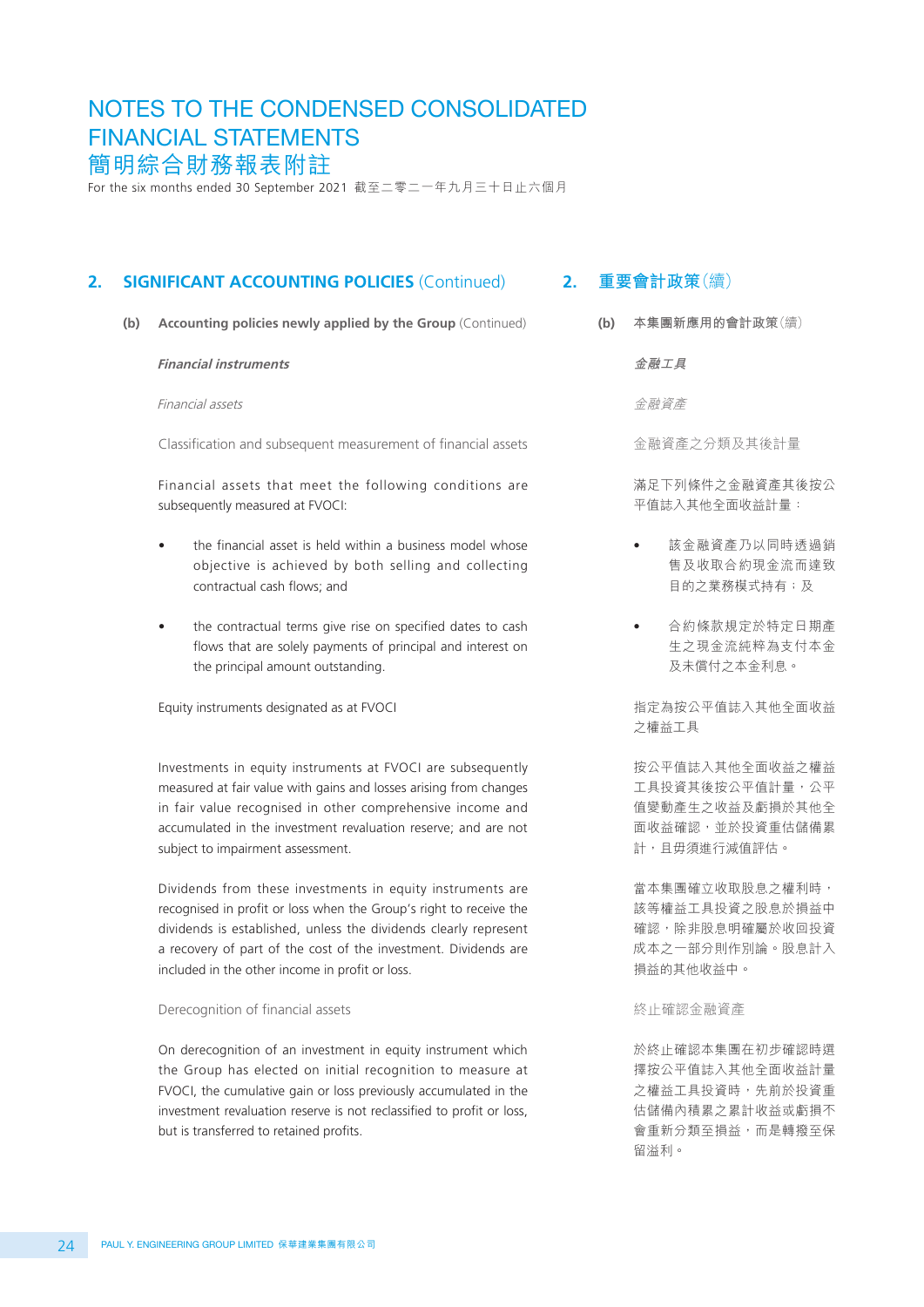For the six months ended 30 September 2021 截至二零二一年九月三十日止六個月

#### **2. SIGNIFICANT ACCOUNTING POLICIES** (Continued)

**(b) Accounting policies newly applied by the Group** (Continued)

#### **Stock of properties**

Stock of properties is stated at the lower of cost and net realisable value. Cost of stock of properties is calculated using the weighted average cost method. Net realisable value represents the estimated selling price in the ordinary course of business less the estimated costs necessary to make the sale. Net realisable value is determined by reference to sale proceeds received after the end of the reporting period, or, if not yet sold after the end of the reporting period, by management estimates based on prevailing market condition. The relevant costs include acquisition costs, development expenditure, borrowing costs capitalised and other direct costs attributable to such properties.

#### **3. REVENUE AND SEGMENT INFORMATION**

Revenue of the Group includes the contract revenue from management contracting services and gross proceeds received and receivable from property development management services in connection with contract works performed.

During the period, the Group disposed of its interests in a joint venture which is principally engaged in property investment (see note 22 for details). In addition, Grand Scheme Developments Limited ("Grand Scheme") and its subsidiaries, which are principally engaged in investment, sale and leasing of properties, become subsidiaries of the Group on 30 September 2021 (see note 21 for details) and are included in the property investment segment.

The Group's reportable and operating segments for the current period are changed as follows:

|                      | Management contracting $-$ building construction and civil engineering |
|----------------------|------------------------------------------------------------------------|
| Property development | - development management, project                                      |
| management           | management and facilities and asset                                    |
|                      | management services                                                    |
| Property investment  | - investment, sale and leasing of properties                           |
|                      |                                                                        |

#### **2. 重要會計政策**(續)

**(b) 本集團新應用的會計政策**(續)

**物業存貨**

物業存貨按成本及可變現淨值兩者 之較低者列賬。物業存貨成本乃使 用加權平均成本法計算。可變現淨 值是以一般業務過程中估計之銷售 價減估計之銷售費用計算。可變現 淨值乃參照報告期完結後取得之銷 售所得款項,或倘於報告期完結後 仍未售出,管理層基於現行市場狀 況估計而釐定。相關成本包括收購 成本、發展支出、撥充資本借貸成 本及其他該等物業應佔直接成本。

#### **3. 收入及分部資料**

本集團之收入包括承建管理服務之合約收 入及就所履行合約工程提供物業發展管理 服務而收取及應收之款項總額。

期內,本集團出售其於一間合營企業之 權益,該合營企業主要從事物業投資 (詳情見附註22)。此外,Grand Scheme Developments Limited (「Grand Scheme」) 及其附屬公司於二零二一年九月三十日成 為本集團之附屬公司並計入物業投資分部 中,其主要從事物業投資、銷售及租賃 (詳情見附註21)。

本集團於期內之可報告及經營分部變動如 下:

| 承建管理   |     | 樓宇建造及土木工程 |
|--------|-----|-----------|
| 物業發展管理 | $-$ | 發展管理、項目管理 |
|        |     | 以及設施及資產管理 |
|        |     | 服務        |
| 物業投資   | $=$ | 物業投資、銷售及租 |
|        |     | 賃         |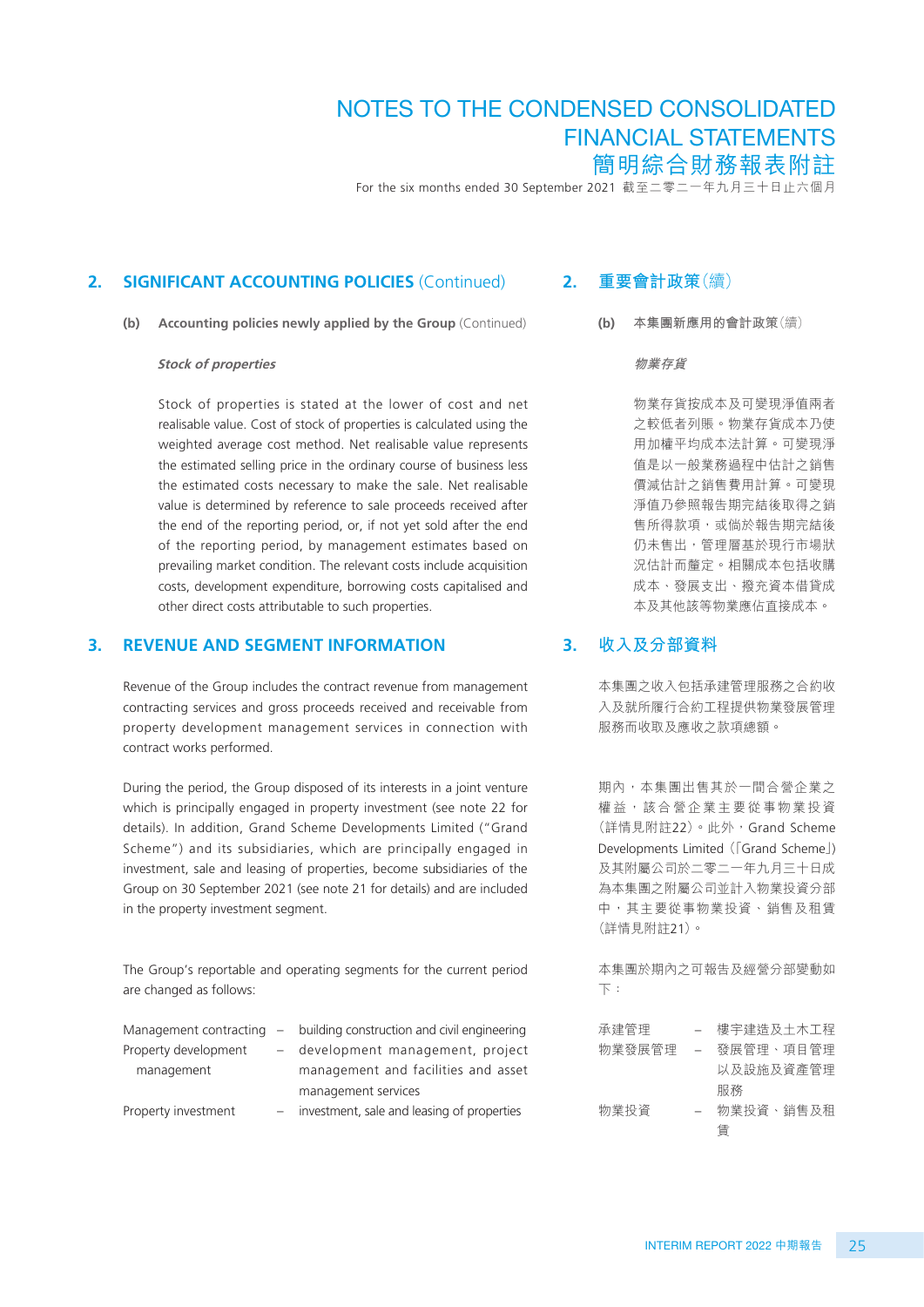For the six months ended 30 September 2021 截至二零二一年九月三十日止六個月

#### **3. 收入及分部資料**(續) **3. REVENUE AND SEGMENT INFORMATION** (Continued)

The following is an analysis of the Group's revenue from contracts with customers and results by reportable and operating segments:

以下為本集團來自客戶合約之收入及業績 按可報告及經營分部之分析:

#### **For the six months ended 30 September 2021**

**截至二零二一年九月三十日止六個月**

|                                                                                                                              |                                                | Management<br>contracting<br>承建管理<br><b>HK\$'000</b><br>千港元 | Property<br>development<br>management<br>物業發展管理<br><b>HK\$'000</b><br>千港元 | Property<br>investment<br>物業投資<br><b>HK\$'000</b><br>千港元 | Segment<br>total<br>分部總計<br><b>HKS'000</b><br>千港元 | <b>Eliminations</b><br>對銷<br><b>HK\$'000</b><br>千港元 | Consolidated<br>綜合<br><b>HK\$'000</b><br>千港元 |
|------------------------------------------------------------------------------------------------------------------------------|------------------------------------------------|-------------------------------------------------------------|---------------------------------------------------------------------------|----------------------------------------------------------|---------------------------------------------------|-----------------------------------------------------|----------------------------------------------|
| <b>SEGMENT REVENUE</b><br>External sales<br>Inter-segment sales                                                              | 分部收入<br>對外銷售<br>分部間銷售                          | 6,400,416                                                   | 1,308<br>1,180                                                            |                                                          | 6,401,724<br>1,180                                | (1, 180)                                            | 6,401,724                                    |
| Segment revenue                                                                                                              | 分部收入                                           | 6,400,416                                                   | 2,488                                                                     | -                                                        | 6,402,904                                         | (1, 180)                                            | 6,401,724                                    |
| Timing of revenue recognition<br>Over time                                                                                   | 收入確認時間<br>隨時間                                  | 6,400,416                                                   | 2,488                                                                     | -                                                        | 6,402,904                                         | (1, 180)                                            | 6,401,724                                    |
| Segment profit (loss)                                                                                                        | 分部溢利(虧損)                                       | 121,084                                                     | 6,624                                                                     | (11, 032)                                                | 116,676                                           |                                                     | 116,676                                      |
| Corporate income<br>Central administrative costs<br>Gain on disposal of subsidiaries<br>and a joint venture<br>Finance costs | 企業收益<br>中央行政成本<br>出售附屬公司及一間合營<br>企業之盈利<br>融資成本 |                                                             |                                                                           |                                                          |                                                   |                                                     | 1,065<br>(88, 205)<br>13,481<br>(23, 270)    |
| Profit before tax                                                                                                            | 除税前溢利                                          |                                                             |                                                                           |                                                          |                                                   |                                                     | 19,747                                       |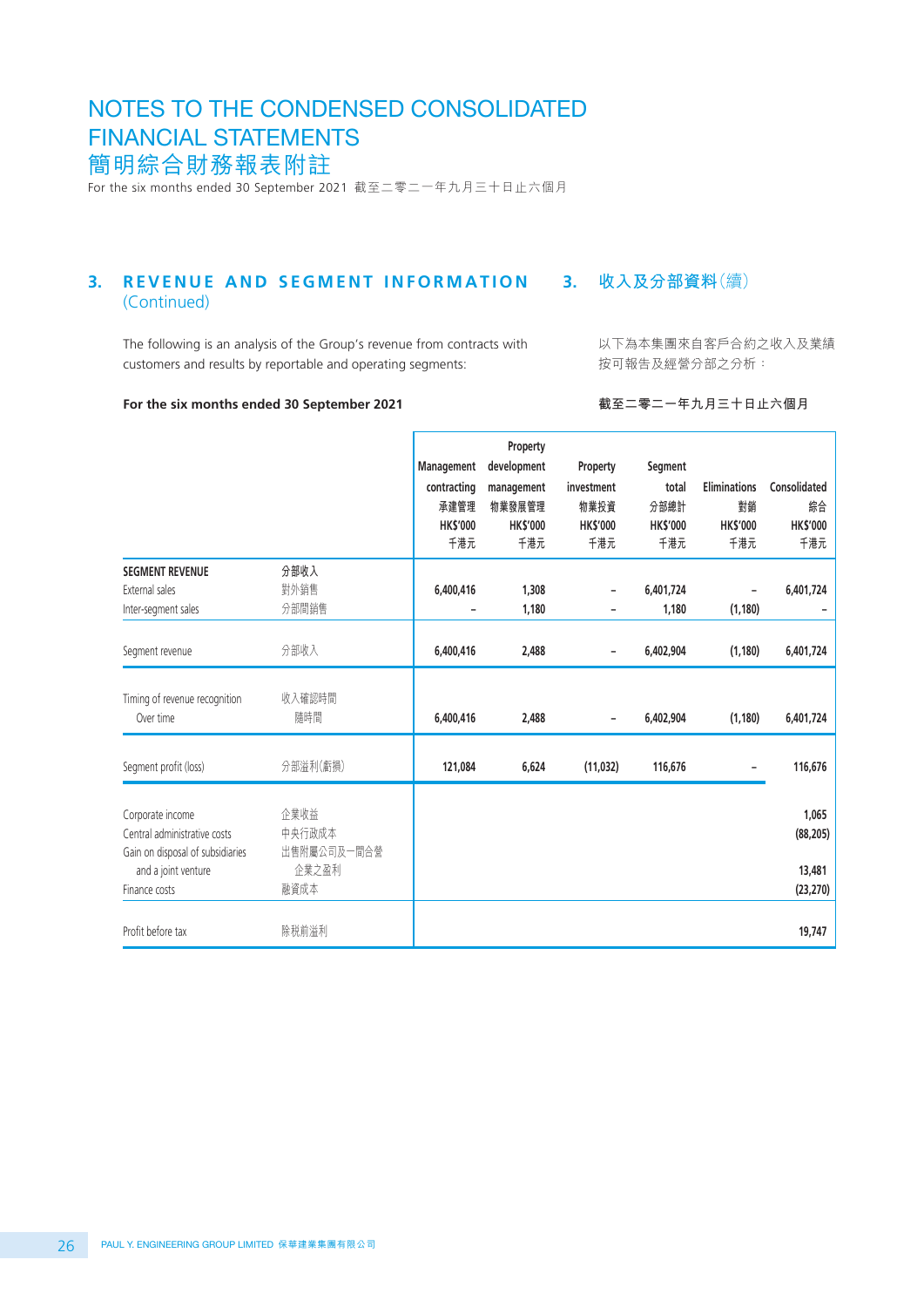For the six months ended 30 September 2021 截至二零二一年九月三十日止六個月

#### **3. 收入及分部資料**(續) **3. REVENUE AND SEGMENT INFORMATION** (Continued)

The following is an analysis of the Group's revenue from contracts with customers and results by reportable and operating segments: (Continued)

**For the six months ended 30 September 2020**

# **截至二零二零年九月三十日止六個月**

以下為本集團來自客戶合約之收入及業績 按可報告及經營分部之分析:(續)

|                               |          |                          | Property        |                          |           |                          |              |
|-------------------------------|----------|--------------------------|-----------------|--------------------------|-----------|--------------------------|--------------|
|                               |          | Management               | development     | Property                 | Segment   |                          |              |
|                               |          | contracting              | management      | investment               | total     | Eliminations             | Consolidated |
|                               |          | 承建管理                     | 物業發展管理          | 物業投資                     | 分部總計      | 對銷                       | 綜合           |
|                               |          | HK\$'000                 | <b>HK\$'000</b> | <b>HK\$'000</b>          | HK\$'000  | HK\$'000                 | HK\$'000     |
|                               |          | 千港元                      | 千港元             | 千港元                      | 千港元       | 千港元                      | 千港元          |
| <b>SEGMENT REVENUE</b>        | 分部收入     |                          |                 |                          |           |                          |              |
| External sales                | 對外銷售     | 5,354,182                | 3,280           | $\overline{\phantom{0}}$ | 5,357,462 | $\overline{\phantom{a}}$ | 5,357,462    |
| Inter-segment sales           | 分部間銷售    | $\overline{\phantom{0}}$ | 1,331           | $\qquad \qquad -$        | 1,331     | (1, 331)                 |              |
| Segment revenue               | 分部收入     | 5,354,182                | 4,611           | $\qquad \qquad -$        | 5,358,793 | (1, 331)                 | 5,357,462    |
|                               |          |                          |                 |                          |           |                          |              |
| Timing of revenue recognition | 收入確認時間   |                          |                 |                          |           |                          |              |
| Over time                     | 隨時間      | 5,354,182                | 4,611           | $\overline{\phantom{0}}$ | 5,358,793 | (1, 331)                 | 5,357,462    |
|                               |          |                          |                 |                          |           |                          |              |
| Segment profit (loss)         | 分部溢利(虧損) | 160,670                  | 1,766           | (5,779)                  | 156,657   |                          | 156,657      |
|                               |          |                          |                 |                          |           |                          |              |
| Corporate income              | 企業收益     |                          |                 |                          |           |                          | 20,190       |
| Central administrative costs  | 中央行政成本   |                          |                 |                          |           |                          | (66, 346)    |
| Impairment allowance on       | 金融資產之減值  |                          |                 |                          |           |                          |              |
| financial assets              | 撥備       |                          |                 |                          |           |                          | (19,083)     |
| Finance costs                 | 融資成本     |                          |                 |                          |           |                          | (23, 147)    |
| Profit before tax             | 除税前溢利    |                          |                 |                          |           |                          | 68,271       |
|                               |          |                          |                 |                          |           |                          |              |

Inter-segment sales are charged at prevailing market rates or at terms determined and agreed by both parties, where no market price was available.

Segment profit (loss) represents profit earned or loss incurred by each reportable and operating segment without allocation of corporate income, central administrative costs, certain impairment allowance on financial assets, finance costs and gain on disposal of subsidiaries and a joint venture. This is the measure reported to the chief operating decision makers for the purposes of resource allocation and performance assessment.

分部間銷售乃按現行市價收取或(倘並無 可供參考之市價)按雙方釐定及同意之條 款收取。

分部溢利(虧損)為各可報告及經營分部之 溢利或虧損,並無分攤企業收益、中央行 政成本、若干金融資產之減值撥備、融資 成本及出售附屬公司及一間合營企業之盈 利。此乃向主要營運決策者呈報用作資源 分配及表現評估之計量方法。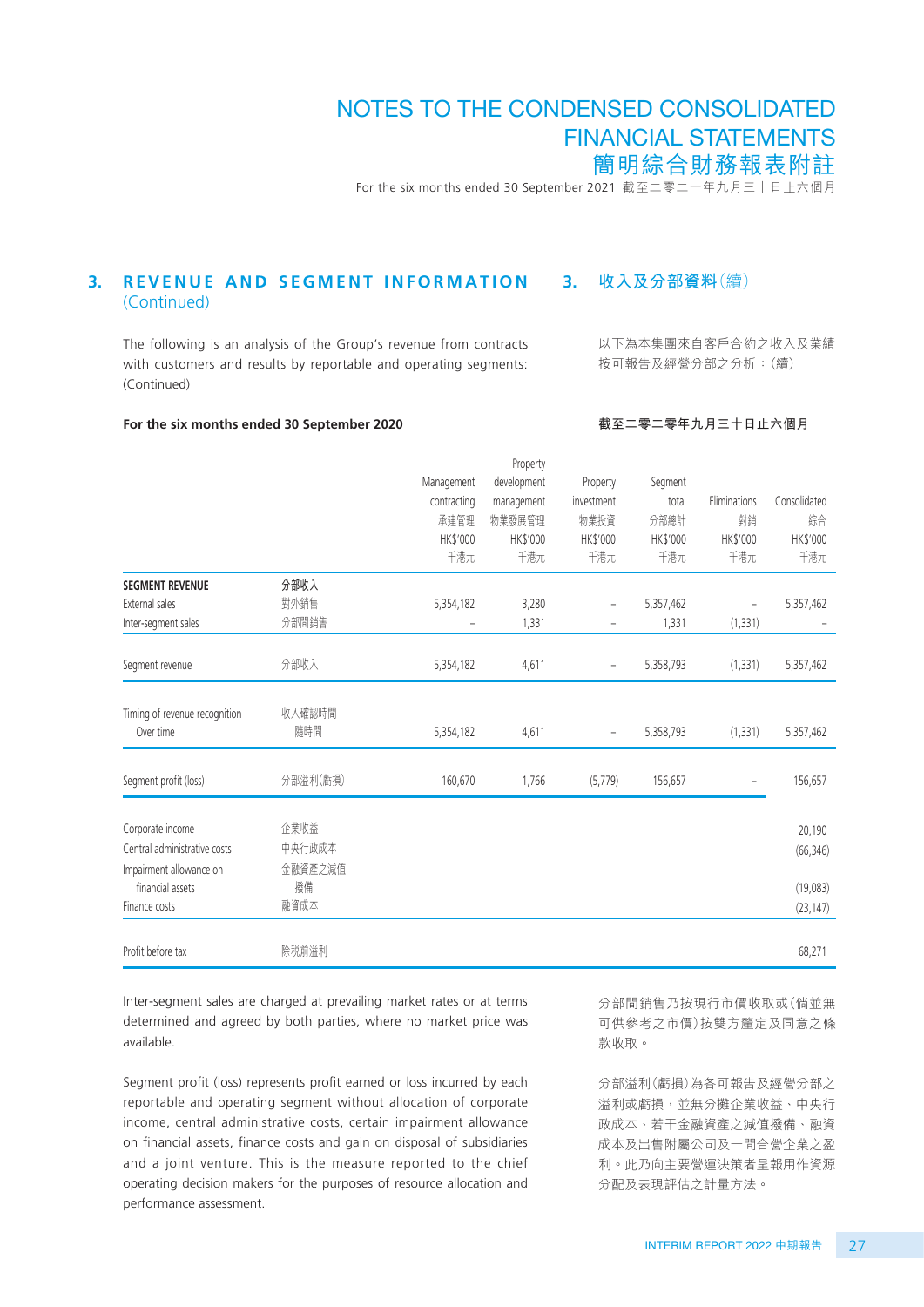## For the six months ended 30 September 2021 截至二零二一年九月三十日止六個月 NOTES TO THE CONDENSED CONSOLIDATED FINANCIAL STATEMENTS 簡明綜合財務報表附註

## **4. INCOME TAX (CREDIT) EXPENSE**

## **4. 所得稅(抵免)費用**

|                               |           |                          | <b>Six months ended</b><br><b>30 September</b> |  |
|-------------------------------|-----------|--------------------------|------------------------------------------------|--|
|                               |           | 截至九月三十日止六個月              |                                                |  |
|                               |           | 2021                     | 2020                                           |  |
|                               |           | 二零二一年<br><b>HK\$'000</b> | 二零二零年<br>HK\$'000                              |  |
|                               |           | 千港元                      | 千港元                                            |  |
| Hong Kong                     | 香港        |                          |                                                |  |
| Current tax                   | 本期税項      | 22                       | 2,458                                          |  |
| Overprovision in prior years  | 過往年度超額撥備  | (2, 350)                 |                                                |  |
|                               |           |                          |                                                |  |
|                               |           | (2,328)                  | 2,458                                          |  |
|                               |           |                          |                                                |  |
| Macau and other jurisdictions | 澳門及其他司法權區 |                          |                                                |  |
| Current tax                   | 本期税項      | 269                      | 91                                             |  |
| Overprovision in prior years  | 過往年度超額撥備  | (132)                    | (1,200)                                        |  |
|                               |           |                          |                                                |  |
|                               |           | 137                      | (1, 109)                                       |  |
|                               |           |                          |                                                |  |
|                               |           | (2, 191)                 | 1,349                                          |  |

Under the two-tiered profits tax rates regime of Hong Kong Profits Tax, the first HK\$2 million of assessable profits of the qualifying group entity will be taxed at 8.25%, and assessable profits above HK\$2 million will be taxed at 16.5%. The assessable profits of group entities not qualifying for the two-tiered profits tax rates regime will continue to be taxed at a flat rate of 16.5%.

Taxation arising in Macau and other jurisdictions is recognised based on management's best estimate of the weighted average annual income tax rate expected for the full financial year.

根據香港利得税的利得税兩級制,合資格 集團實體的首200萬港元應課稅溢利將按 8.25%的稅率徵稅,而超過200萬港元之 應課稅溢利將按16.5%的稅率徵稅。不符 合利得稅兩級制資格的集團實體的應課稅 溢利將繼續劃一按16.5%的稅率徵稅。

在澳門及其他司法權區產生之稅項乃根據 管理層對整個財政年度之預期加權平均全 年所得稅率作出之最佳估計而確認。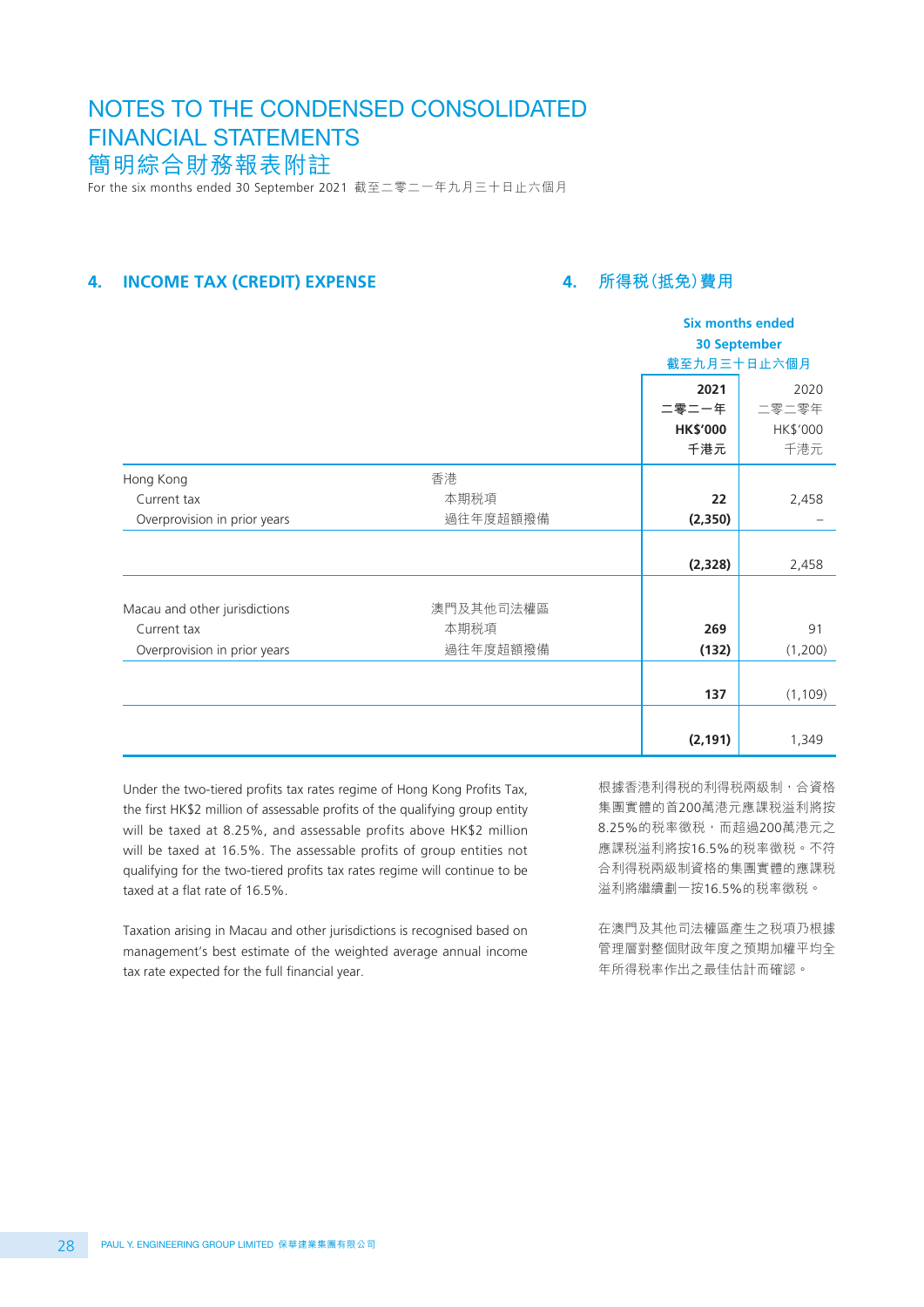For the six months ended 30 September 2021 截至二零二一年九月三十日止六個月

#### **5. PROFIT FOR THE PERIOD**

## **5. 期間溢利**

|                                                     |                     | <b>Six months ended</b> |           |
|-----------------------------------------------------|---------------------|-------------------------|-----------|
|                                                     |                     | <b>30 September</b>     |           |
|                                                     |                     | 截至九月三十日止六個月             |           |
|                                                     |                     | 2021                    | 2020      |
|                                                     |                     | 二零二一年                   | 二零二零年     |
|                                                     |                     | <b>HK\$'000</b>         | HK\$'000  |
|                                                     |                     | 千港元                     | 千港元       |
| Profit for the period has been arrived at after     | 期間溢利已扣除             |                         |           |
| charging (crediting):                               | (計入):               |                         |           |
|                                                     |                     |                         |           |
| Depreciation of property, plant and equipment       | 物業、機械及設備之折舊         | 21,381                  | 20,057    |
| Depreciation of right-of-use assets                 | 使用權資產之折舊            | 16,057                  | 12,880    |
| Loss on disposal of property, plant and equipment   | 出售物業、機械及設備之虧損       | 55                      | 1,541     |
| Staff costs (net of government                      | 計入行政費用內之員工成本        |                         |           |
| grants of HK\$1,288,000                             | (扣除政府補助1,288,000港元) |                         |           |
| $(1.4.2020 \text{ to } 30.9.2020$ : HK\$18,066,000) | (二零二零年四月一日至         |                         |           |
| included in administrative                          | 二零二零年九月三十日:         |                         |           |
| expenses                                            | 18,066,000港元))      | 128,869                 | 85,447    |
| Interest income                                     | 利息收益                | (1,065)                 | (20, 190) |

For the six months ended 30 September 2020, government grants of approximately HK\$47,674,000 was included in cost of sales.

#### **6. DIVIDENDS**

No dividend was paid or proposed during the six months ended 30 September 2021 and 2020, nor has any dividend been proposed since the end of the reporting periods.

#### **7. PROPERTY, PLANT AND EQUIPMENT AND RIGHT-OF-USE ASSETS**

During the period, the Group spent approximately HK\$24,148,000 (1.4.2020 to 30.9.2020: HK\$5,696,000) on property, plant and equipment to expand and upgrade its operating capacity. In addition, the Group has disposed of property, plant and equipment with carrying value of approximately HK\$161,000 (1.4.2020 to 30.9.2020: HK\$1,824,000).

截至二零二零年九月三十日止六個月,計 入銷售成本內之政府補助約為47,674,000 港元。

#### **6. 股息**

截至二零二一年及二零二零年九月三十日 止六個月概無派發或擬派股息,自報告期 末後亦無擬派任何股息。

#### **7. 物業、機械及設備及使用權資 產**

期內,本集團動用約24,148,000港元(二 零二零年四月一日至二零二零年九月三十 日:5,696,000港元)於購置物業、機械及 設備以擴張及提升其經營能力。此外,本 集團出售賬面值約為161,000港元(二零 二零年四月一日至二零二零年九月三十 日:1,824,000港元)之物業、機械及設 備。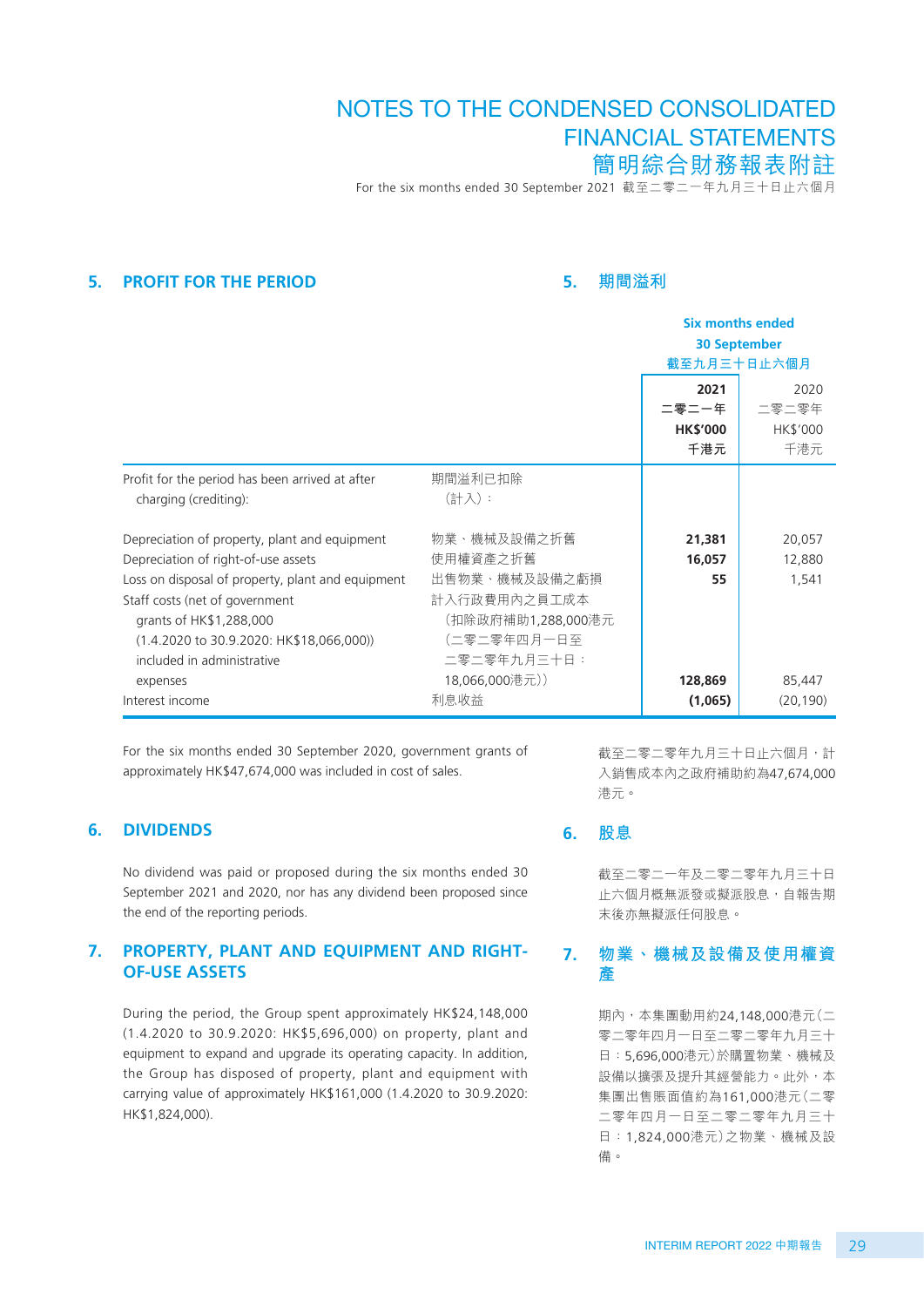For the six months ended 30 September 2021 截至二零二一年九月三十日止六個月

#### **7. PROPERTY, PLANT AND EQUIPMENT AND RIGHT-OF-USE ASSETS** (Continued)

During the period, the Group entered into new lease agreements for the use of properties and recognised right-of-use assets of approximately HK\$17,588,000 (1.4.2020 to 30.9.2020: HK\$3,312,000) and lease liabilities of approximately HK\$17,493,000 (1.4.2020 to 30.9.2020: HK\$3,299,000).

In addition, property, plant and equipment of approximately HK\$1,179,000 and right-of-use assets of approximately HK\$3,449,000 have been consolidated into the Group upon the deemed acquisition of subsidiaries during the period as set out in note 21.

#### **8. INVESTMENT PROPERTIES**

## **7. 物業、機械及設備及使用權資 產**(續)

期內,本集團就使用物業訂立新租賃協 議,並確認使用權資產約17,588,000港 元(二零二零年四月一日至二零二零年九 月三十日:3,312,000港元)及租賃負債 約17,493,000港元(二零二零年四月一日 至二零二零年九月三十日:3,299,000港 元)。

此外,物業、機械及設備約1,179,000港 元以及使用權資產約3,449,000港元已在 期內視作收購附屬公司後於本集團綜合入 賬(詳情見附註21)。

#### **8. 投資物業**

|                                              |                 | Leasehold<br>properties<br>租賃物業<br><b>HK\$'000</b><br>千港元 |
|----------------------------------------------|-----------------|-----------------------------------------------------------|
| Fair value                                   | 公平值             |                                                           |
| Deemed acquisition of subsidiaries (note 21) | 視作收購附屬公司(附註21)及 |                                                           |
| and at 30 September 2021                     | 於二零二一年九月三十日     | 196,919                                                   |

The fair value of the Group's investment properties at 30 September 2021 has been arrived at on the basis of valuations carried out by Asset Appraisal Limited, an independent qualified professional valuer not connected with the Group.

In determining the fair value of leasehold properties in the People's Republic of China (the "PRC"), the highest and best use of the properties is their current use. The comparison method is adopted under which comparison based on information of recent transacted prices of comparable properties is made. Comparable properties of similar size, characteristic and location are analysed in order to arrive at a fair comparison of capital values.

本集團於二零二一年九月三十日之投資物 業之公平值是按由與本集團概無關連之獨 立合資格專業估值師中誠達資產評值顧問 有限公司進行之估值計算。

於釐定於中華人民共和國(「中國」)之租賃 物業之公平值時,物業的最高效及最佳用 途為其現時用途。採用之比較法以可資比 較物業之最近成交價格資料為基準。對面 積、性質及地點相若之可資比較物業進行 分析,以就資本值達致公平比較。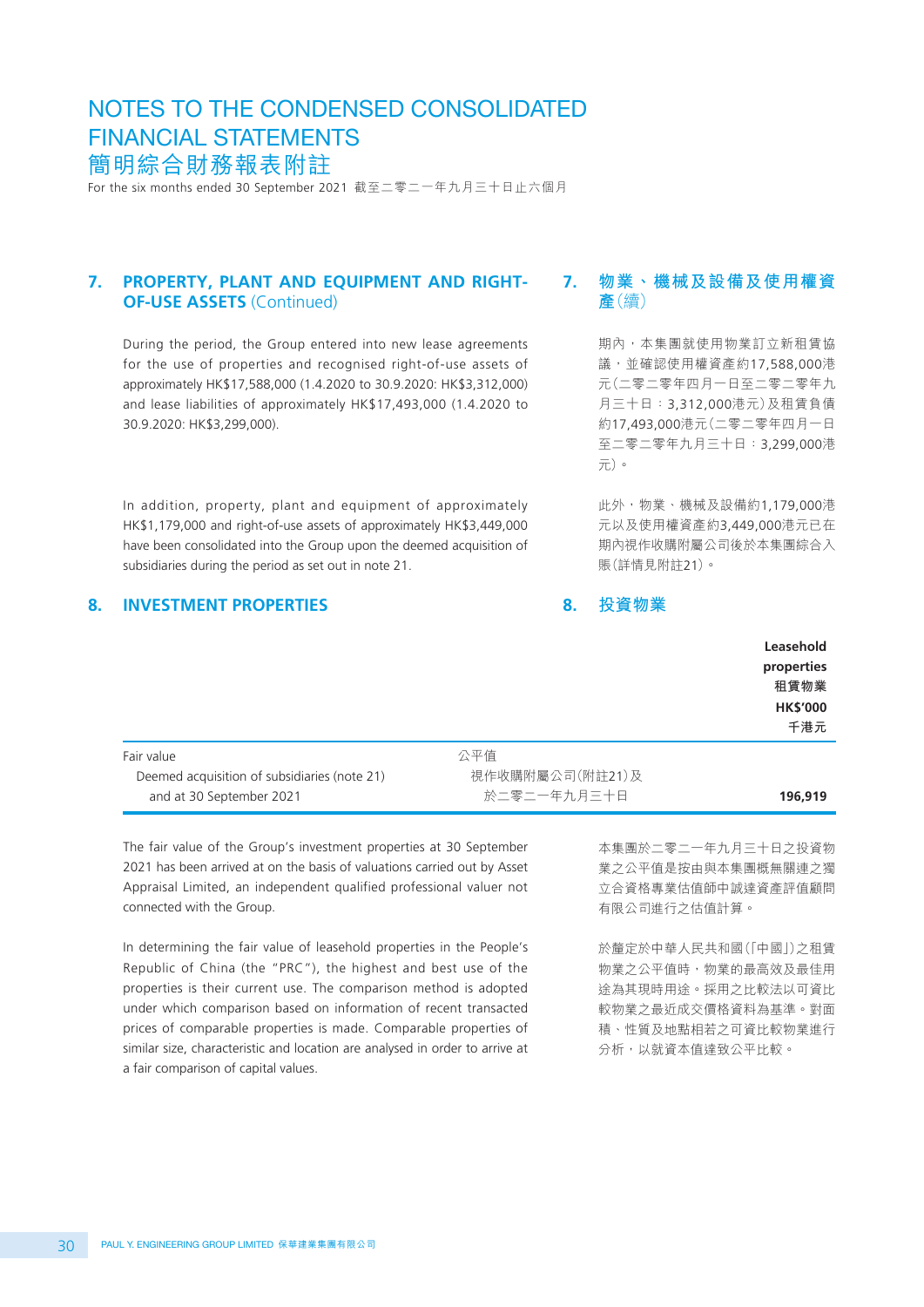For the six months ended 30 September 2021 截至二零二一年九月三十日止六個月

#### **8. INVESTMENT PROPERTIES** (Continued)

One of the key inputs used in valuing the investment properties is the market price of comparable properties with average comparable property floor area price ranged from RMB5,000 to RMB7,000 per square metre, using direct comparison approach and taking into account of the difference in the nature, location and condition. The increase in the market price per square meter of comparable properties would result in an increase in the fair value of the investment properties, and vice versa.

## **9. FINANCIAL ASSETS MEASURED AT FVOCI**

#### **8. 投資物業**(續)

投資物業估值採用之其中一項主要輸入數 據為可資比較物業之市場價格,平均可資 比較物業樓面面積價格為每平方米人民幣 5,000元至人民幣7,000元,乃使用直接 比較法,並考慮到性質、位置及狀況之不 同。可資比較物業之每平方米市場價格上 升,將導致投資物業公平值上升,反之亦 然。

## **9. 按公平值誌入其他全面收益之 金融資產**

|                                |           | 30.9.2021       | 31.3.2021 |
|--------------------------------|-----------|-----------------|-----------|
|                                |           | 二零二一年           | 二零二一年     |
|                                |           | 九月三十日           | 三月三十一日    |
|                                |           | <b>HK\$'000</b> | HK\$'000  |
|                                |           | 千港元             | 千港元       |
| PRC unlisted equity securities | 中國非上市股本證券 | 210,337         |           |

The investment in unlisted equity securities represents 9.9% equity interest in Jiangsu YangKou Port Development and Investment Co., Ltd. ("Yangkou Port Co"), which is engaged in the business of development of port and related infrastructures. As at 30 September 2021, the investment is stated at fair value of approximately HK\$210,337,000.

A reasonable estimate of fair value is determined by using valuation techniques appropriate to the market and industry of the investment. Valuation techniques used to support the valuation include the assetbased approach which uses the fair market value of its total assets minus its total liabilities, and the market approach which uses prices and other relevant information generated by market transactions involving identical or comparable assets or businesses.

In determining the fair value of property assets of Yangkou Port Co under the asset-based approach, the comparison method is adopted under which comparison based on information of recent transacted prices of comparable lands is made. Comparable properties of similar size, characteristic and location are analysed in order to arrive at a fair comparison of capital values.

於非上市股本證券之投資指從事港口及相 關基建設施發展業務之江蘇洋口港投資 開發有限公司(「洋口港公司」)之9.9%股 權。於二零二一年九月三十日,該投資按 公平值約210,337,000港元列賬。

公平值之合理估計乃採用該投資之市場及 行業適用之估值方法釐定。用於支持該估 值之估值方法包括資產基礎法(使用其總 資產減其總負債之公平市值)及市場法(使 用價格及涉及相同或可資比較資產或業務 之市場交易所產生之其他相關資料)。

根據資產基礎法釐定洋口港公司物業資產 之公平值時,採用以可資比較土地之最近 成交價格資料為基準之比較法,對面積、 性質及地點相若之可資比較物業進行分 析,以就資本值達致公平比較。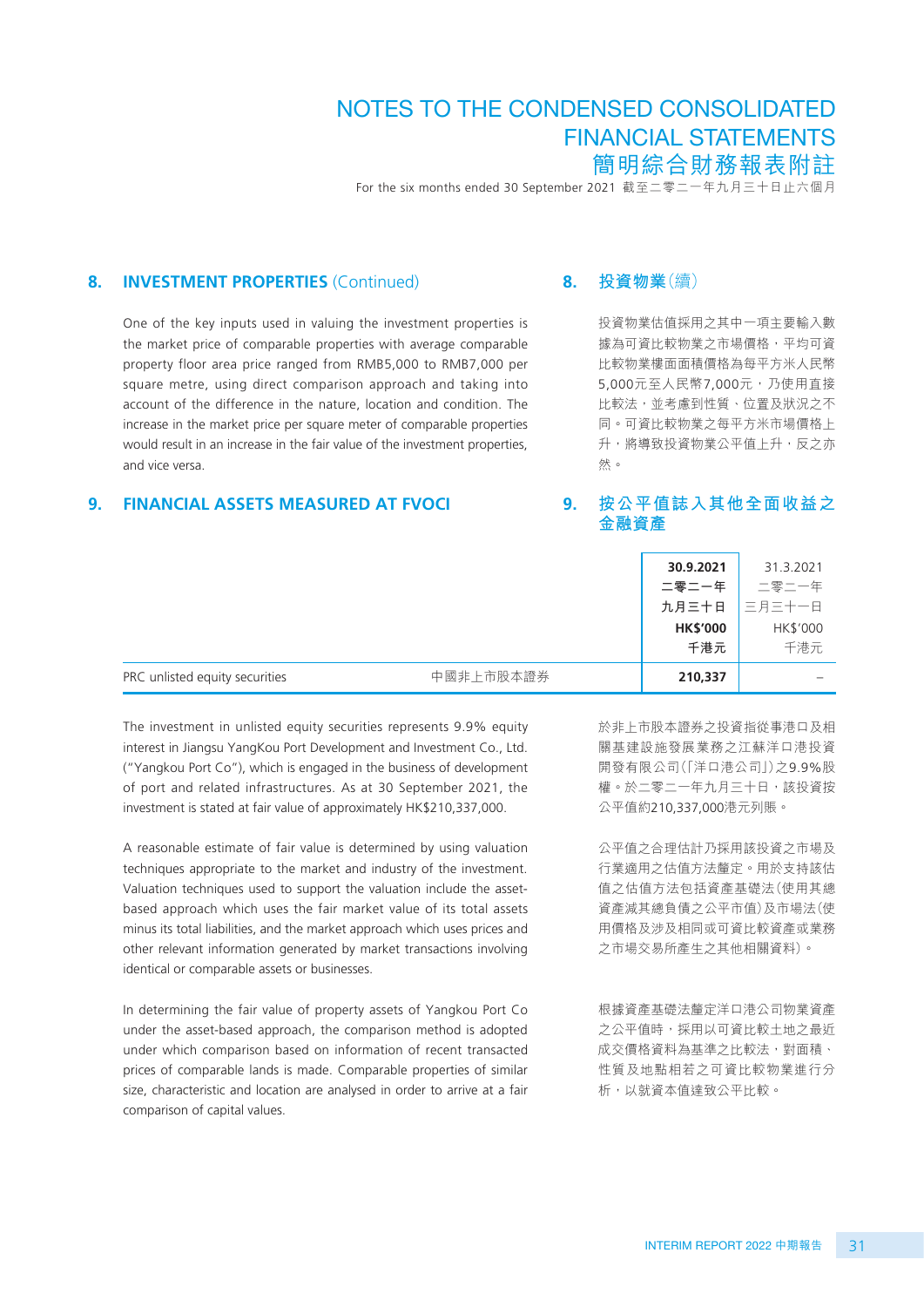For the six months ended 30 September 2021 截至二零二一年九月三十日止六個月

#### **9. FINANCIAL ASSETS MEASURED AT FVOCI**  (Continued)

A key unobservable input being 20% of saleable land discount on comparable lands of Yangkou Port Co to discount the fair value of properties by approximately HK\$1,974 million, has been applied in valuing the properties. A slight increase in the saleable land discount used would result in a significant decrease in fair value measurement of the properties and hence of the unlisted equity securities, and vice versa. A 5% increase in the saleable land discount (i.e. revised to 25%), holding all other variables constant, carrying amount of the properties would decrease by approximately HK\$493 million, and fair value of the Group's investment in corresponding equity instrument would decrease by approximately HK\$17 million.

## **10. STOCK OF PROPERTIES**

## **9. 按公平值誌入其他全面收益之 金融資產**(續)

物業估值採用之一項主要非可觀察輸入數 據為按洋口港公司可資比較土地之20% 可銷售土地折讓,以將物業之公平值折讓 約19.74億港元。可銷售土地折讓輕微上 升將會導致物業及非上市股本證券之公平 值計量出現重大減少,反之亦然。若可銷 售土地折讓上升5%(即修訂至25%),而 所有其他變數保持不變,則物業之賬面 值將減少約4.93億港元及本集團於相關權 益工具投資之公平值將減少約1,700萬港 元。

#### **10. 物業存貨**

|                                    |           | 30.9.2021       | 31.3.2021 |
|------------------------------------|-----------|-----------------|-----------|
|                                    |           | 二零二一年           | 二零二一年     |
|                                    |           | 九月三十日           | 三月三十一日    |
|                                    |           | <b>HK\$'000</b> | HK\$'000  |
|                                    |           | 千港元             | 千港元       |
| Completed properties held for sale | 已完工持作出售物業 | 34,370          |           |

Completed properties held for sale are situated in Jiangsu Province, the PRC. At 30 September 2021, completed properties held for sale amounting to approximately HK\$34,370,000 are carried at net realisable value which represents the sales proceeds estimated based on the comparable properties of similar size, characteristic and location under prevailing market condition, less applicable selling expenses.

已完工持作出售物業位於中國江蘇省。於 二零二一年九月三十日,已完工持作出售 物業約34,370,000港元按可變現淨值列 賬,其指基於現行市場情況下相若面積、 性質及地點的可資比較物業之銷售所得款 項估算,並減去適用之銷售開支。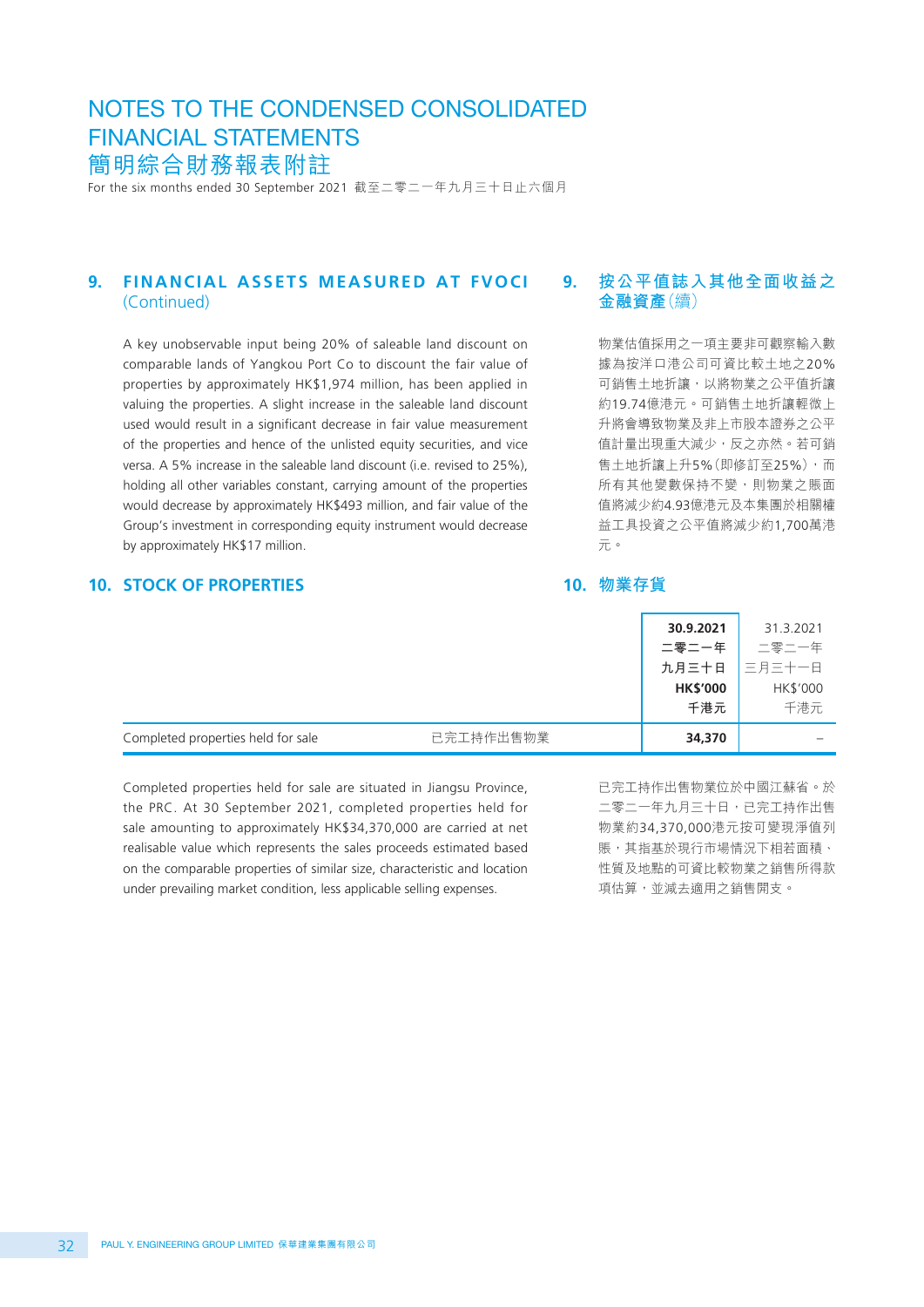For the six months ended 30 September 2021 截至二零二一年九月三十日止六個月

#### **11. 貿易及其他應收款項、訂金及 預付款項 11. TRADE AND OTHER DEBTORS, DEPOSITS AND PREPAYMENTS**

|                                                                                 |                             | 30.9.2021<br>二零二一年<br>九月三十日<br><b>HK\$'000</b><br>千港元 | 31.3.2021<br>二零二一年<br>三月三十一日<br>HK\$'000<br>千港元 |
|---------------------------------------------------------------------------------|-----------------------------|-------------------------------------------------------|-------------------------------------------------|
| Trade debtors                                                                   | 貿易應收款項                      | 1,777,865                                             | 567,353                                         |
| Less: Impairment allowance                                                      | 減:減值撥備                      | (78, 726)                                             | (52, 283)                                       |
|                                                                                 |                             | 1,699,139                                             | 515,070                                         |
| Advance payments to sub-contractors<br>Construction and material purchase costs | 向分判商支付之預付款項<br>代分判商支付之建造及材料 | 286,542                                               | 282,798                                         |
| paid on behalf of sub-contractors                                               | 採購成本                        | 300,336                                               | 215,040                                         |
| Other debtors, deposits and prepayments                                         | 其他應收款項、訂金及預付款項              | 340,122                                               | 152,344                                         |
| Less: Impairment allowance                                                      | 減:減值撥備                      | 927,000<br>(179, 278)                                 | 650,182<br>(13, 863)                            |
|                                                                                 |                             | 747,722                                               | 636,319                                         |
|                                                                                 |                             | 2,446,861                                             | 1,151,389                                       |

Trade debtors mainly arise from management contracting business. The Group's credit terms for its management contracting business are negotiated at terms determined and agreed with its trade customers. The credit periods are ranging from 60 to 90 days.

貿易應收款項主要來自承建管理業務。本 集團承建管理業務之信貸期乃與其貿易客 戶磋商及訂立。信貸期由60日至90日不 等。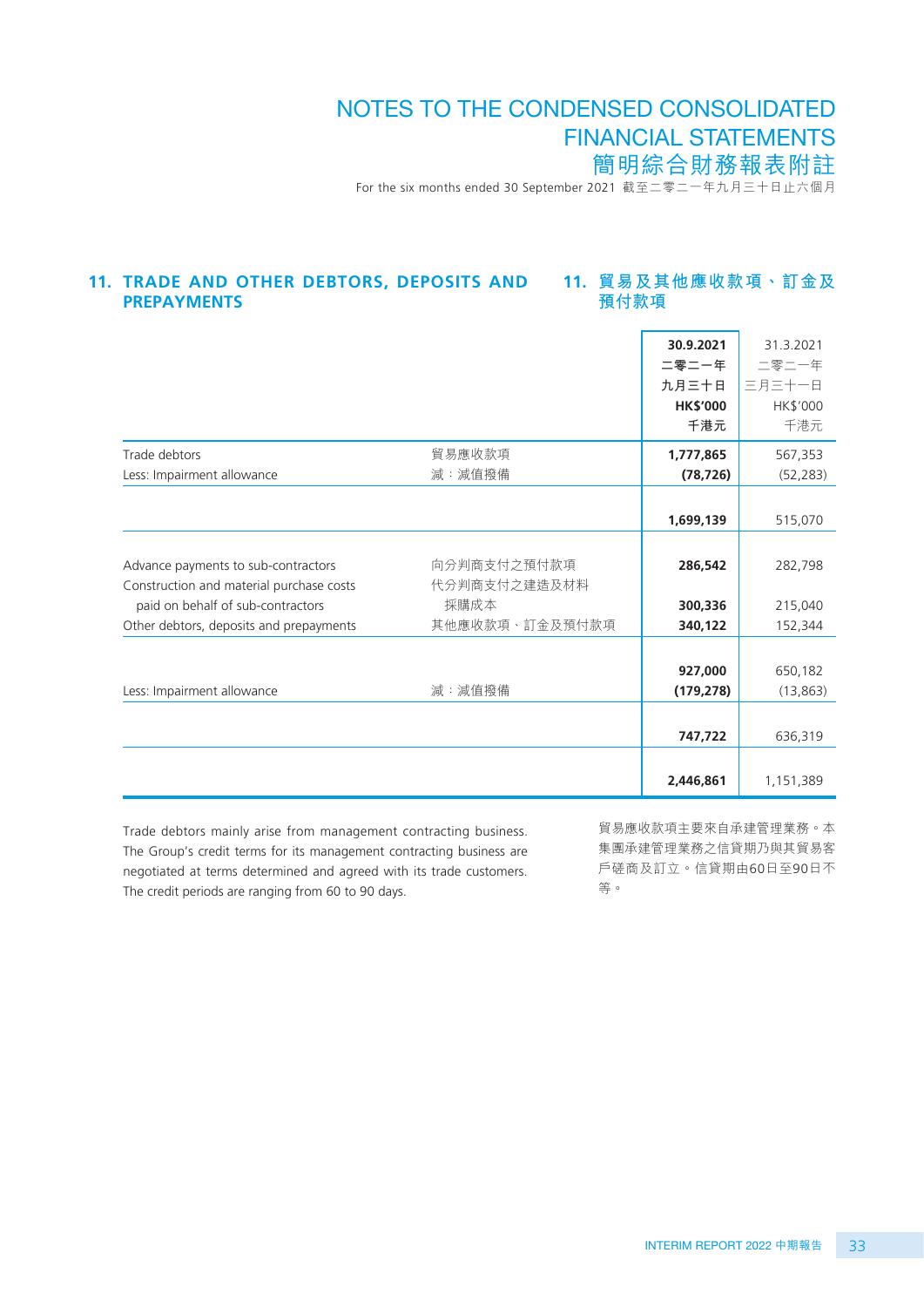For the six months ended 30 September 2021 截至二零二一年九月三十日止六個月

#### **11. TRADE AND OTHER DEBTORS, DEPOSITS AND PREPAYMENTS** (Continued)

The aged analysis of trade debtors, net of impairment allowance, presented based on the invoice date at the end of the reporting period is as follows:

## **11. 貿易及其他應收款項、訂金及 預付款項**(續)

於報告期末,以發票日期為基準呈報之經 扣減減值撥備後之貿易應收款項之賬齡分 析如下:

|                                                         |                      | 30.9.2021<br>二零二一年<br>九月三十日<br><b>HK\$'000</b><br>千港元 | 31.3.2021<br>二零二一年<br>三月三十一日<br>HK\$'000<br>千港元 |
|---------------------------------------------------------|----------------------|-------------------------------------------------------|-------------------------------------------------|
| Within 90 days<br>More than 90 days and within 180 days | 90日内<br>超過90日但於180日內 | 652,164<br>10,802                                     | 500,916<br>182                                  |
| More than 180 days                                      | 超過180日               | 1,036,173<br>1,699,139                                | 13,972<br>515,070                               |

Included in the trade debtors aged more than 180 days was an amount of approximately HK\$1,017,986,000 (31.3.2021: Nil) reclassified during the period from amounts due from former fellow subsidiaries of the Group which is covered by the retention right over the building constructed under the construction contracts.

包括在賬齡超過180日的貿易應收款項 中,約1,017,986,000港元(二零二一年三 月三十一日:無)的款項乃於期內由應收 本集團前同系附屬公司款項重新分類,該 等款項受根據建築合約建造的建築物之留 置權保障。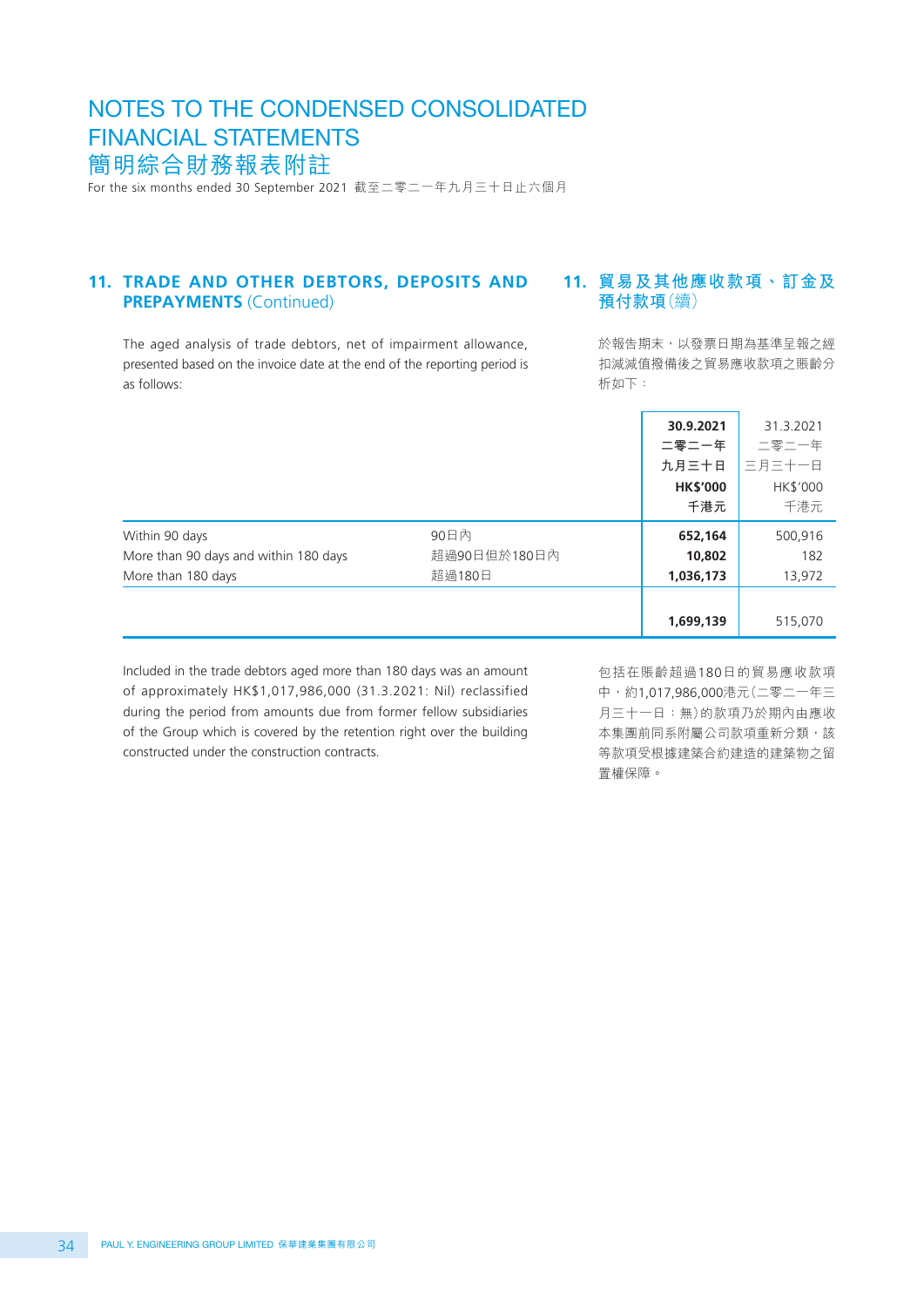For the six months ended 30 September 2021 截至二零二一年九月三十日止六個月

## **12. CONTRACT ASSETS AND LIABILITIES**

## **12. 合約資產及負債**

|                                                                                                         |                                       |                    | 30.9.2021<br>二零二一年<br>九月三十日 | 31.3.2021<br>二零二一年<br>三月三十一日 |
|---------------------------------------------------------------------------------------------------------|---------------------------------------|--------------------|-----------------------------|------------------------------|
|                                                                                                         |                                       | <b>NOTES</b><br>附註 | <b>HK\$'000</b><br>千港元      | HK\$'000<br>千港元              |
| Retention held by customers<br>Unbilled revenue of construction contracts<br>Advances from customers of | 客戶持有之保固金<br>建築合約未發票據之收入<br>預收建築合約客戶   | (a)<br>(b)         | 1,313,830<br>3,249,110      | 1,276,053<br>2,459,778       |
| construction contracts                                                                                  | 款項                                    | (c)                | (540, 205)                  | (738, 498)                   |
| Less: Impairment allowance                                                                              | 減:減值撥備                                |                    | 4,022,735<br>(10, 523)      | 2,997,333<br>(9,781)         |
|                                                                                                         |                                       |                    | 4,012,212                   | 2,987,552                    |
| Analysed as:<br>Contract assets<br>Contract liabilities                                                 | 分析為:<br>合約資產<br>合約負債                  | (d)                | 4,344,845<br>(332, 633)     | 3,439,178<br>(451, 626)      |
|                                                                                                         |                                       |                    | 4,012,212                   | 2,987,552                    |
| Retention held by customers expected<br>to be settled:<br>- within 12 months from the end of            | 客戶持有預期將於下列期間結清<br>之保固金:<br>一報告期末起計12個 |                    |                             |                              |
| the reporting period                                                                                    | 月內                                    |                    | 727,022                     | 660,165                      |
| $-$ after 12 months from the end of                                                                     | 一報告期末起計12個                            |                    |                             |                              |
| the reporting period                                                                                    | 月後                                    |                    | 586,808                     | 615,888                      |
|                                                                                                         |                                       |                    | 1,313,830                   | 1,276,053                    |

#### Notes:

(a) Retention held by customers represents the Group's right to consideration for works performed and the rights are conditional upon the satisfaction of the service quality by the customers over a certain period as stipulated in the contracts. The retention held by customers are transferred to trade debtors when the rights become unconditional, which is typically at the expiration of the defect liability period.

附註:

(a) 客戶持有之保固金指本集團就所完成 工程獲得收取代價的權利,而該等權 利須待客戶於合約訂明之一段期間內 對服務質素表示滿意後方可作實。當 該等權利成為無條件(一般於保修期 屆滿時)時,客戶持有之保固金轉移 至貿易應收款項。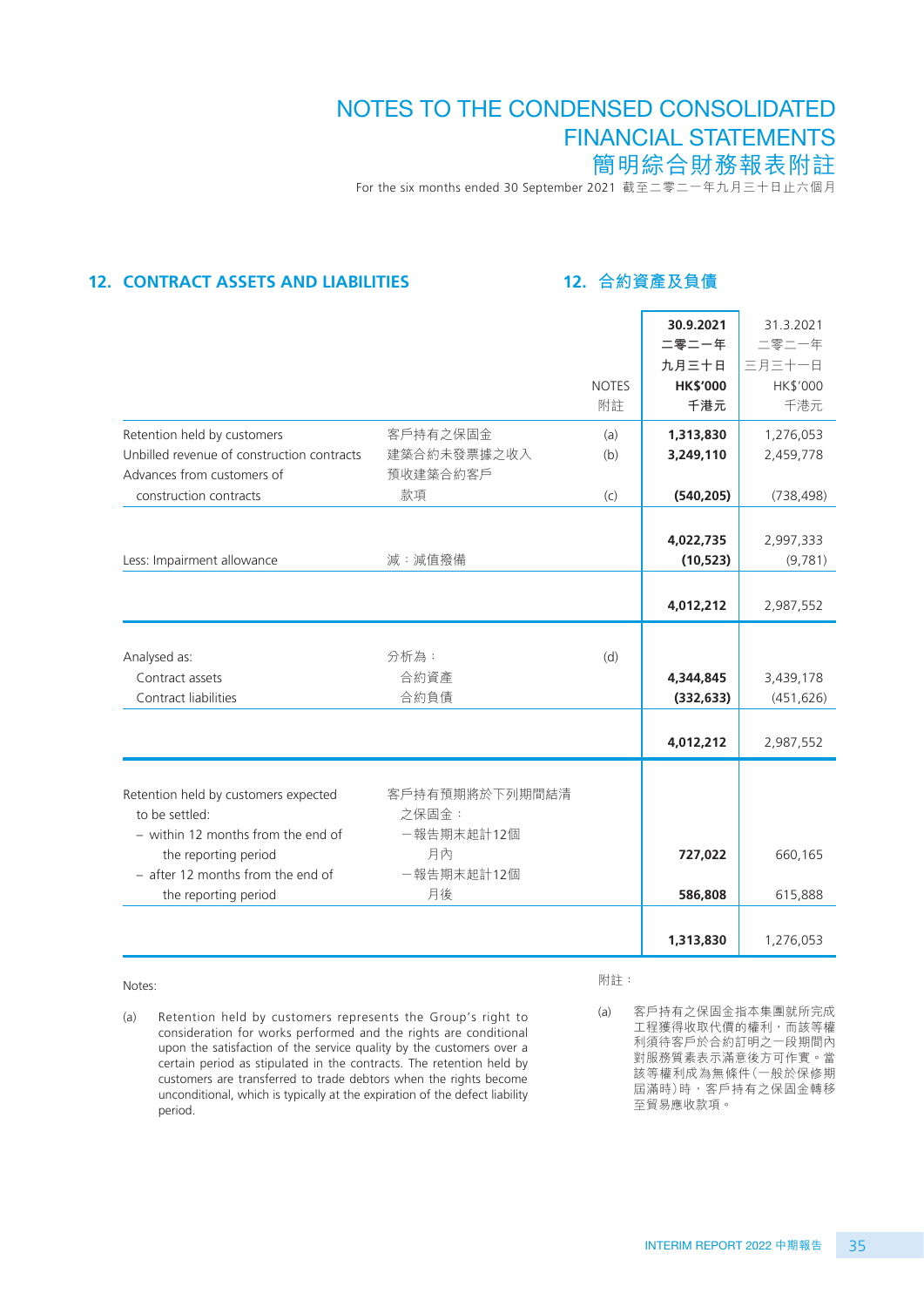For the six months ended 30 September 2021 截至二零二一年九月三十日止六個月

#### 12. **CONTRACT ASSETS AND LIABILITIES** (Continued)

Notes: (Continued)

- (b) Unbilled revenue represents the Group's right to consideration for works completed and not yet certified because the rights are conditional upon the satisfaction by the customers on the construction works completed by the Group and the works is pending for the certification by the customers. The unbilled revenue is transferred to trade debtors when the rights become unconditional, which is typically at the time the Group obtains the certification of the completed construction works from the customers.
- (c) Advances from customers include the non-refundable payment received from customers, for which the Group has obligation to transfer goods or services to customers.
- (d) A contract asset and a contract liability relating to the same contract are accounted for and presented on a net basis.

The Group classifies these contract assets as current because the Group expects to realise them in its normal operating cycle.

Contract liabilities of the Group, which are expected to be settled within the Group's normal operating cycle, are classified as current.

## **13. OTHER LOANS RECEIVABLE**

#### **12. 合約資產及負債**(續)

附註:(續)

- (b) 未發票據之收入指本集團就已完成但 尚未核實的工程收取代價的權利,因 為該等權利須待客戶滿意本集團所完 成建築工程後方可作實,而有關工程 仍有待客戶核實。當該等權利成為無 條件(一般為本集團獲得客戶核實已 完成建築工程時)時,未發票據之收 入轉移至貿易應收款項。
- (c) 來自客戶之預收款項包括從客戶收到 不可退還的付款,本集團就此有向客 戶轉移貨品或服務的責任。
- (d) 與同一合約相關的合約資產及合約負 債按淨額基準入賬及呈列。

本集團將該等合約資產分類為流動資 産,乃因本集團預期於其正常營運週 期內將其變現。

本集團將合約負債分類為流動負債, 乃因本集團預期於其正常營運週期內 償還有關負債。

#### **13. 其他應收貸款**

|                                                      |                  | 30.9.2021<br>二零二一年<br>九月三十日<br><b>HK\$'000</b><br>千港元 | 31.3.2021<br>二零二一年<br>三月三十一日<br>HK\$'000<br>千港元 |
|------------------------------------------------------|------------------|-------------------------------------------------------|-------------------------------------------------|
| Other loans receivable<br>Less: Impairment allowance | 其他應收貸款<br>減:減值撥備 | 447,855<br>(270, 629)                                 | 63,855<br>(63, 855)                             |
|                                                      |                  | 177,226                                               |                                                 |

The gross amounts of other loans receivable are unsecured, interest bearing at floating rates at the best lending rate in Hong Kong plus 2% to 6% per annum and are repayable on demand.

其他應收貸款總額為無抵押、按香港最 優惠利率加年息2%至6%之浮動利率計 息,並須於要求時償還。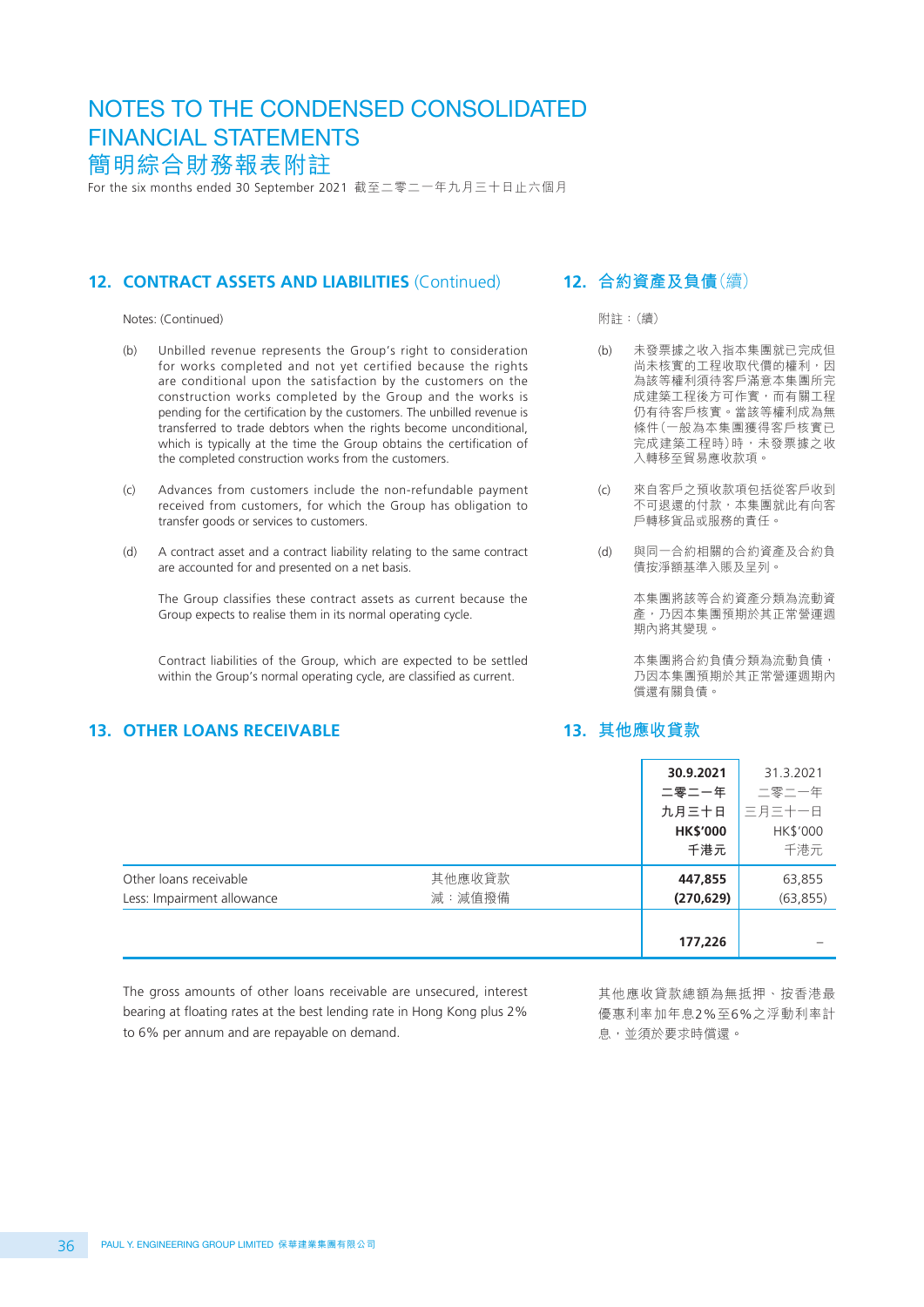For the six months ended 30 September 2021 截至二零二一年九月三十日止六個月

#### **13. OTHER LOANS RECEIVABLE** (continued)

Included in other loans receivable, gross carrying amounts of HK\$65,000,000 (31.3.2021: Nil) and HK\$319,000,000 (31.3.2021: Nil) were reclassified during the period from loans to former ultimate holding company and a former fellow subsidiary respectively.

The gross carrying amount of approximately HK\$181,770,000 with impairment allowance of approximately HK\$4,544,000 at the end of the reporting period was an advance to a former fellow subsidiary for its trade balance settlement, which is covered by the retention right over the building constructed under the construction contracts.

#### **14. TRADE AND OTHER CREDITORS AND ACCRUED EXPENSES**

#### **13. 其他應收貸款**(續)

其他應收貸款中,包括賬面總值為 65,000,000港元(二零二一年三月三十一 日:無)及319,000,000港元(二零二一年 三月三十一日:無)乃於期內分別自向前 最終控股公司及一間前同系附屬公司貸款 重新分類。

於報告期末,賬面總值約181,770,000港 元(減值撥備約4,544,000港元)之墊款, 乃供一間前同系附屬公司作為償還其貿易 結餘,該款項受根據建築合約建造的建築 物之留置權保障。

#### **14. 貿易及其他應付款項及應計開 支**

|                                         |               | 30.9.2021<br>二零二一年<br>九月三十日<br><b>HK\$'000</b><br>千港元 | 31.3.2021<br>二零二一年<br>三月三十一日<br>HK\$'000<br>千港元 |
|-----------------------------------------|---------------|-------------------------------------------------------|-------------------------------------------------|
| Trade creditors                         | 貿易應付款項        | 1,111,358                                             | 591,439                                         |
| Retention held by the Group expected    | 本集團持有預期將於下列期間 |                                                       |                                                 |
| to be settled:                          | 結清之保固金:       |                                                       |                                                 |
| - within 12 months from the end of the  | -報告期末起計12個    |                                                       |                                                 |
| reporting period                        | 月內            | 853,383                                               | 855,816                                         |
| $-$ after 12 months from the end of the | -報告期末起計12個    |                                                       |                                                 |
| reporting period                        | 月後            | 527,555                                               | 454,255                                         |
| Accrued construction costs              | 應計建築成本        | 2,280,410                                             | 1,984,178                                       |
| Other creditors and accrued expenses    | 其他應付款項及應計開支   | 631,275                                               | 497.899                                         |
|                                         |               |                                                       |                                                 |
|                                         |               | 5,403,981                                             | 4,383,587                                       |

The average credit period on trade creditors is 90 days. The Group has financial risk management policies in place to ensure that all payables are within the credit time frame.

貿易應付款項之平均信貸期為90日。本 集團設有金融風險管理政策,確保所有應 付款項均在信貸時限內。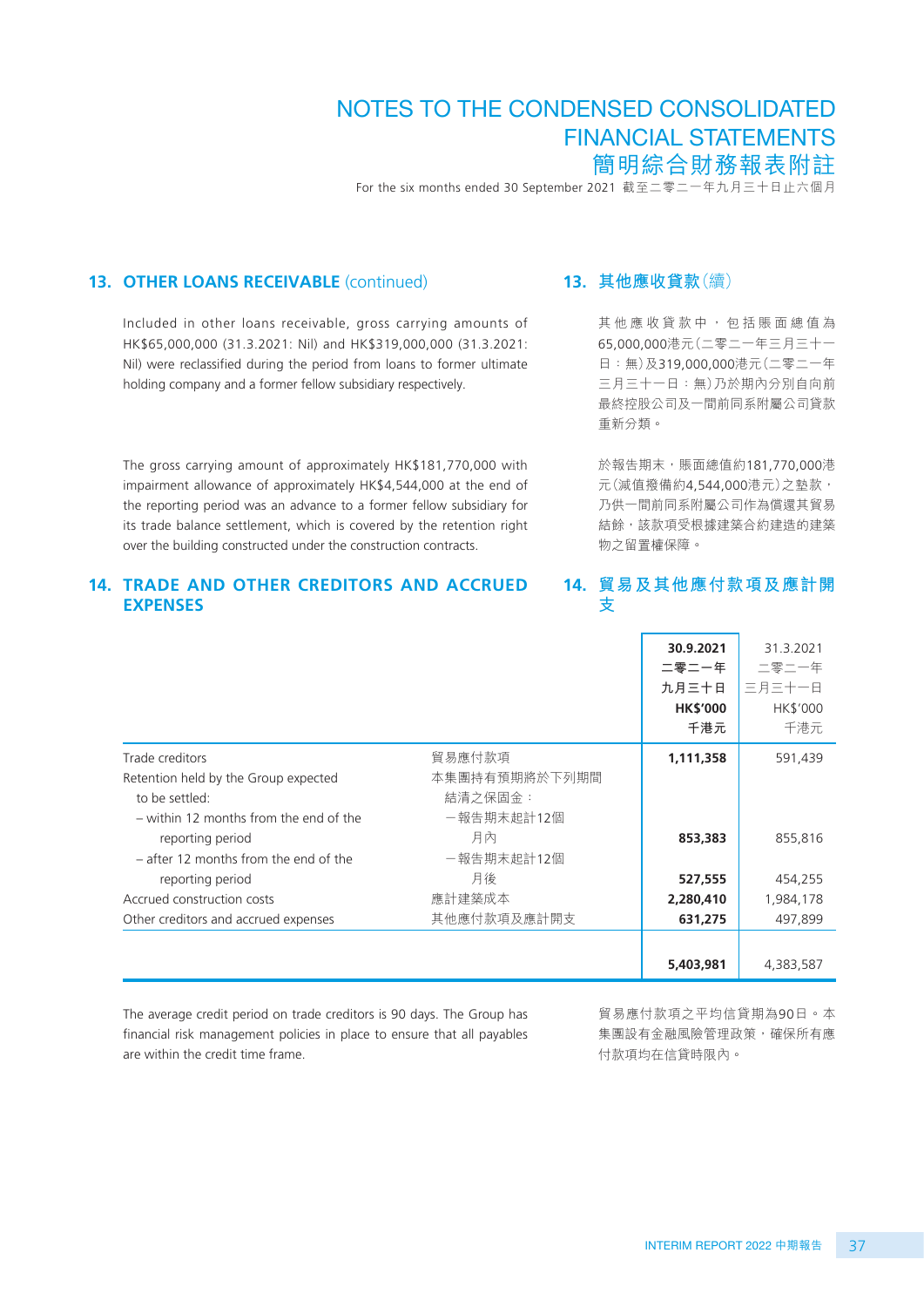For the six months ended 30 September 2021 截至二零二一年九月三十日止六個月

#### **14. TRADE AND OTHER CREDITORS AND ACCRUED EXPENSES** (Continued)

## **14. 貿易及其他應付款項及應計開 支**(續)

The aged analysis of trade creditors presented based on the invoice date at the end of the reporting period is as follows:

於報告期末,以發票日期為基準呈報之貿 易應付款項之賬齡分析如下:

|                                       |              | 30.9.2021       | 31.3.2021 |
|---------------------------------------|--------------|-----------------|-----------|
|                                       |              | 二零二一年           | 二零二一年     |
|                                       |              | 九月三十日           | 三月三十一日    |
|                                       |              | <b>HK\$'000</b> | HK\$'000  |
|                                       |              | 千港元             | 千港元       |
| Within 90 days                        | 90日内         | 1,089,823       | 567,944   |
| More than 90 days and within 180 days | 超過90日但於180日內 | 1,347           | 3,827     |
| More than 180 days                    | 超過180日       | 20,188          | 19,668    |
|                                       |              |                 |           |
|                                       |              | 1,111,358       | 591,439   |

#### **15. BANK BORROWINGS**

During the period, the Group repaid bank borrowings of approximately HK\$429,600,000 (1.4.2020 to 30.9.2020: HK\$641,000,000) and raised bank borrowings of approximately HK\$812,695,000 (1.4.2020 to 30.9.2020: HK\$899,900,000) for the Group's operation.

#### **15. 銀行借款**

期內,本集團償還約429,600,000港元 (二零二零年四月一日至二零二零年九 月三十日:641,000,000港元)之銀行借 款,並新造銀行借款約812,695,000港元 (二零二零年四月一日至二零二零年九月 三十日:899,900,000港元)作為本集團 之營運所需。

#### **16. SHARE CAPITAL**

#### **16. 股本**

|                                                                                      |                                                      | Number of<br>shares<br>股份數目 | Amount<br>金額<br><b>HK\$'000</b><br>千港元 |
|--------------------------------------------------------------------------------------|------------------------------------------------------|-----------------------------|----------------------------------------|
| Ordinary shares of HK\$0.10 each                                                     | 每股面值0.10港元之普通股                                       |                             |                                        |
| Authorised:<br>Unlimited number of ordinary shares                                   | 法定:<br>無限數目之普通股                                      | N/A不適用                      | N/A不適用                                 |
| Issued and fully paid:<br>At 1 April 2020,<br>31 March 2021 and<br>30 September 2021 | 已發行及繳足:<br>於二零二零年四月一日、<br>二零二一年三月三十一日及<br>二零二一年九月三十日 | 1,220,558,996               | 122,056                                |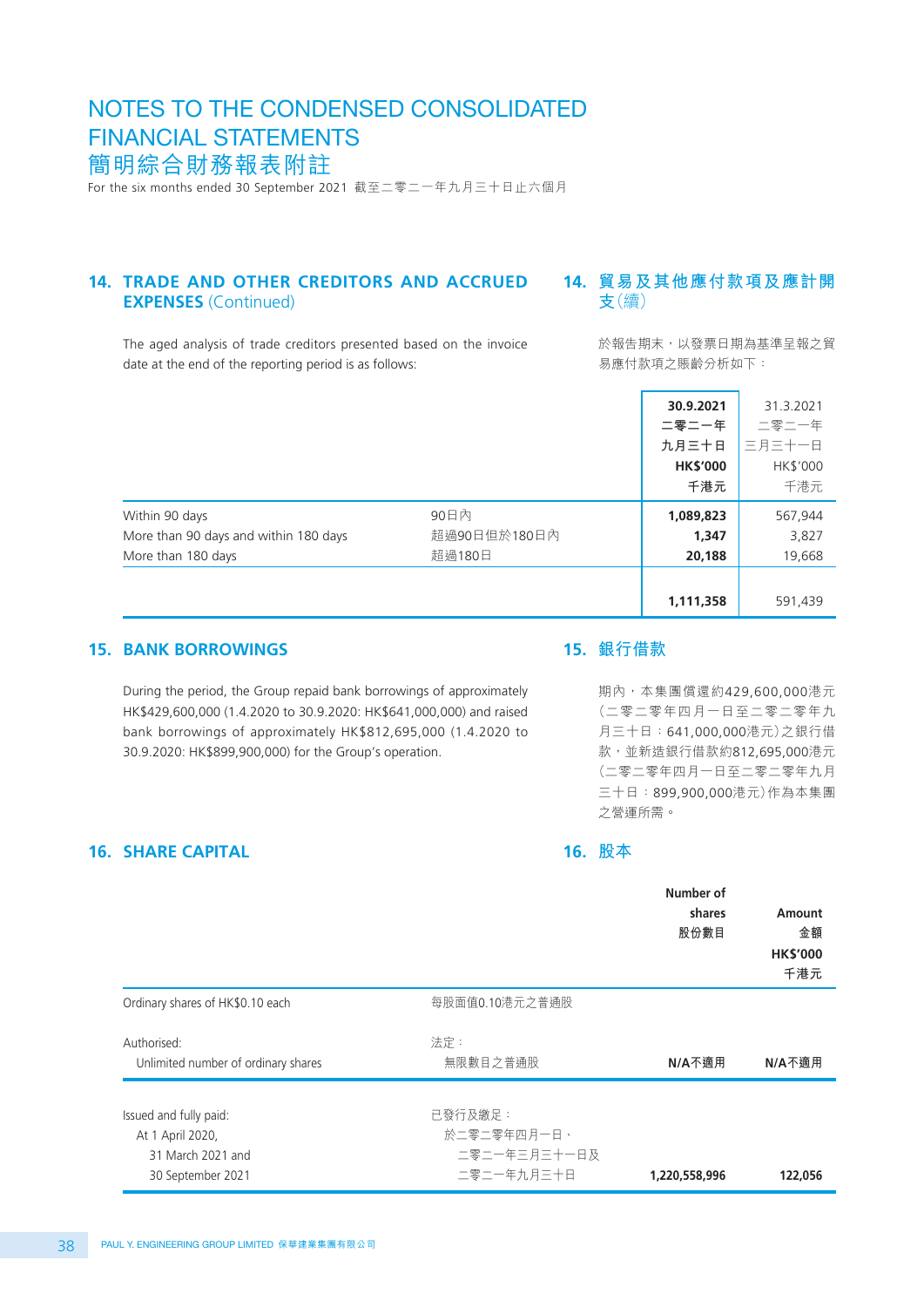For the six months ended 30 September 2021 截至二零二一年九月三十日止六個月

#### **17. FAIR VALUE MEASUREMENT OF FINANCIAL INSTRUMENTS**

The fair values of financial assets and financial liabilities are determined as follows:

**(a) Fair values of financial assets and financial liabilities that are not measured at fair value on a recurring basis**

The carrying amounts of financial assets and financial liabilities recorded at amortised cost in the condensed consolidated financial statements approximate their fair values.

The fair values of these financial assets and financial liabilities are determined in accordance with generally accepted pricing models based on discounted cash flow analysis.

**(b) Fair values of financial assets and financial liabilities that are measured at fair value on a recurring basis**

As at 30 September 2021, the fair value of the Group's financial assets measured at FVOCI of approximately HK\$210,337,000 (31.3.2021: Nil) is based on Level 3 measurement (inputs which are unobservable inputs for the asset or liability) using the valuation techniques described in note 9.

There were no transfers between the different levels of the fair value hierarchy during the period.

**(c) Reconciliation of Level 3 fair value measurement of financial instruments**

#### **17. 金融工具之公平值計量**

金融資產及金融負債之公平值按以下方式 釐定:

**(a) 並非按經常基準以公平值計量之金 融資產及金融負債之公平值**

> 於簡明綜合財務報表中按攤銷成本 入賬之金融資產及金融負債之賬面 值與其公平值相若。

> 該等金融資產及金融負債之公平值 乃按公認定價模式基於貼現現金流 量分析而釐定。

**(b) 按經常基準以公平值計量之金融資 產及金融負債之公平值**

> 於二零二一年九月三十日,按公平 值誌入其他全面收益之本集團金融 資產之公平值約210,337,000港元 (二零二一年三月三十一日:無)乃 基於第三級計量(其輸入數據是資 產或負債之不可觀察輸入數據)使 用附註9所述之估值方法計算。

期內,公平值等級各級別之間並無 轉移。

**(c) 金融工具之第三級公平值計量之對 賬**

|                                                                          |                                | Unlisted equity<br>instrument<br>非上市權益工具<br><b>HK\$'000</b><br>千港元 |
|--------------------------------------------------------------------------|--------------------------------|--------------------------------------------------------------------|
| Deemed acquisition of subsidiaries (note 21)<br>and at 30 September 2021 | 視作收購附屬公司(附註21)及<br>於二零二一年九月三十日 | 210,337                                                            |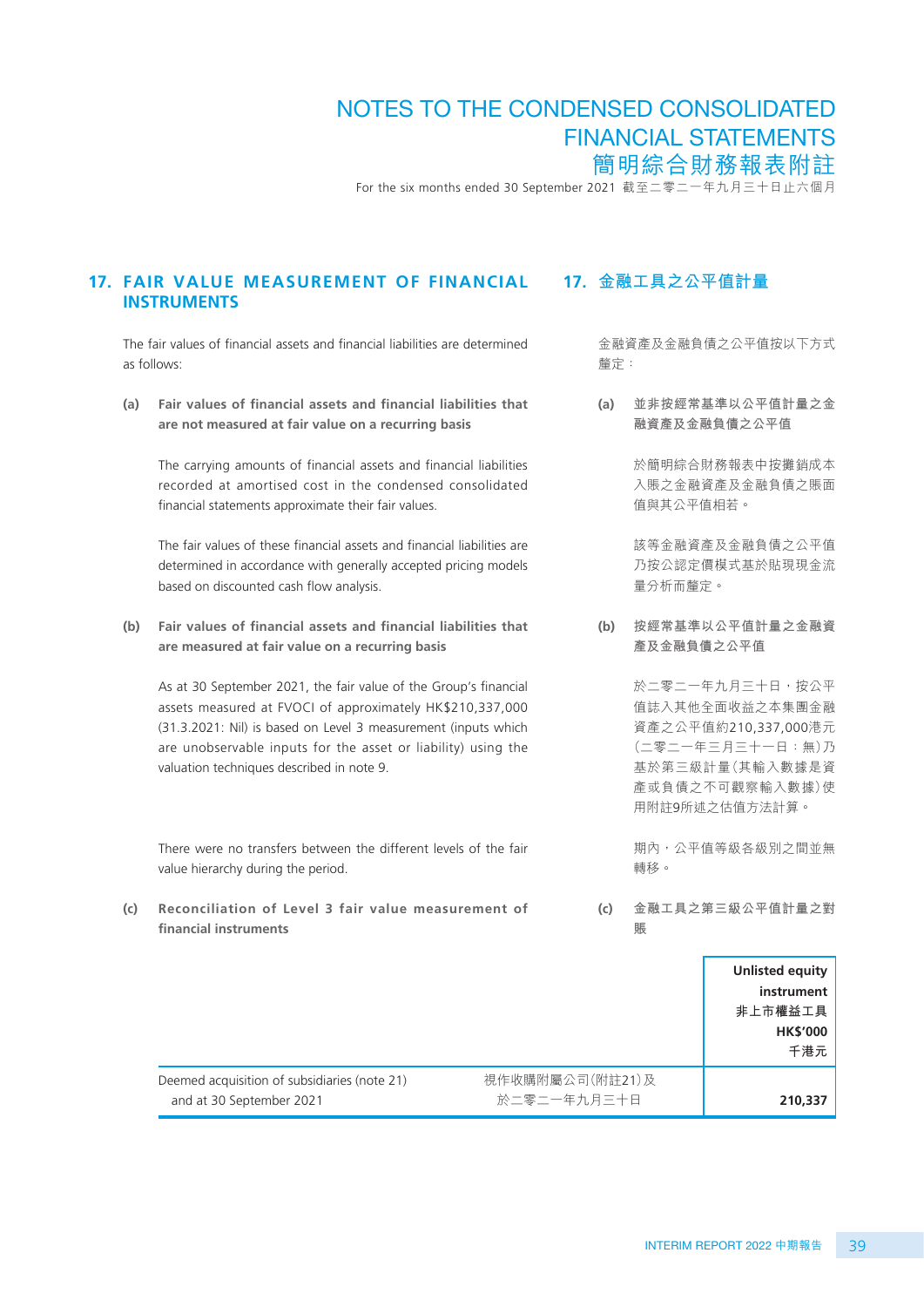For the six months ended 30 September 2021 截至二零二一年九月三十日止六個月

## **18. CAPITAL COMMITMENTS**

#### **18. 資本承擔**

|                                                                                                                                                                                |                                                | 30.9.2021<br>二零二一年<br>九月三十日<br><b>HK\$'000</b><br>千港元 | 31.3.2021<br>二零二一年<br>三月三十一日<br>HK\$'000<br>千港元 |
|--------------------------------------------------------------------------------------------------------------------------------------------------------------------------------|------------------------------------------------|-------------------------------------------------------|-------------------------------------------------|
| Capital expenditure in respect of the acquisition<br>of property, plant and equipment contracted<br>for but not provided in the condensed<br>consolidated financial statements | 已訂約但未於簡明綜合<br>財務報表內撥備有關<br>購置物業、機械及設備<br>之資本開支 | 6,248                                                 | 549                                             |

#### **19. CONTINGENT LIABILITIES**

## **19. 或然負債**

|                                                                                                            |                                      | 30.9.2021<br>二零二一年<br>九月三十日<br><b>HK\$'000</b><br>千港元 | 31.3.2021<br>二零二一年<br>三月三十一日<br>HK\$'000<br>千港元 |
|------------------------------------------------------------------------------------------------------------|--------------------------------------|-------------------------------------------------------|-------------------------------------------------|
| Indemnities issued to financial institutions<br>for bonds on construction contracts of<br>joint operations | 就合營業務之建築合約獲授<br>之保證而向金融機構發出<br>之彌償保證 | 28,526                                                | 28,526                                          |

In addition, a subsidiary of the Company was involved in a dispute with a sub-contractor alleging a final payment of approximately HK\$38,000,000 being due under a sub-contract for construction works, for which the subsidiary assesses no entitlement. The Group is of the view that the claim is groundless and that it would not lead to a material adverse impact on the financial position of the Group. No provision has therefore been made in the condensed consolidated financial statements as at 30 September 2021.

此外,本公司一間附屬公司涉及一宗與分 判建築工程有關之糾紛。分判商聲稱在分 判合約下有一筆金額約38,000,000港元的 應收工程款項,而在附屬公司的評審中, 分判商並無該權利。本集團認為有關申索 毫無根據,且不會對本集團之財務狀況造 成重大不利影響。因此,於二零二一年九 月三十日之簡明綜合財務報表中並無作出 任何撥備。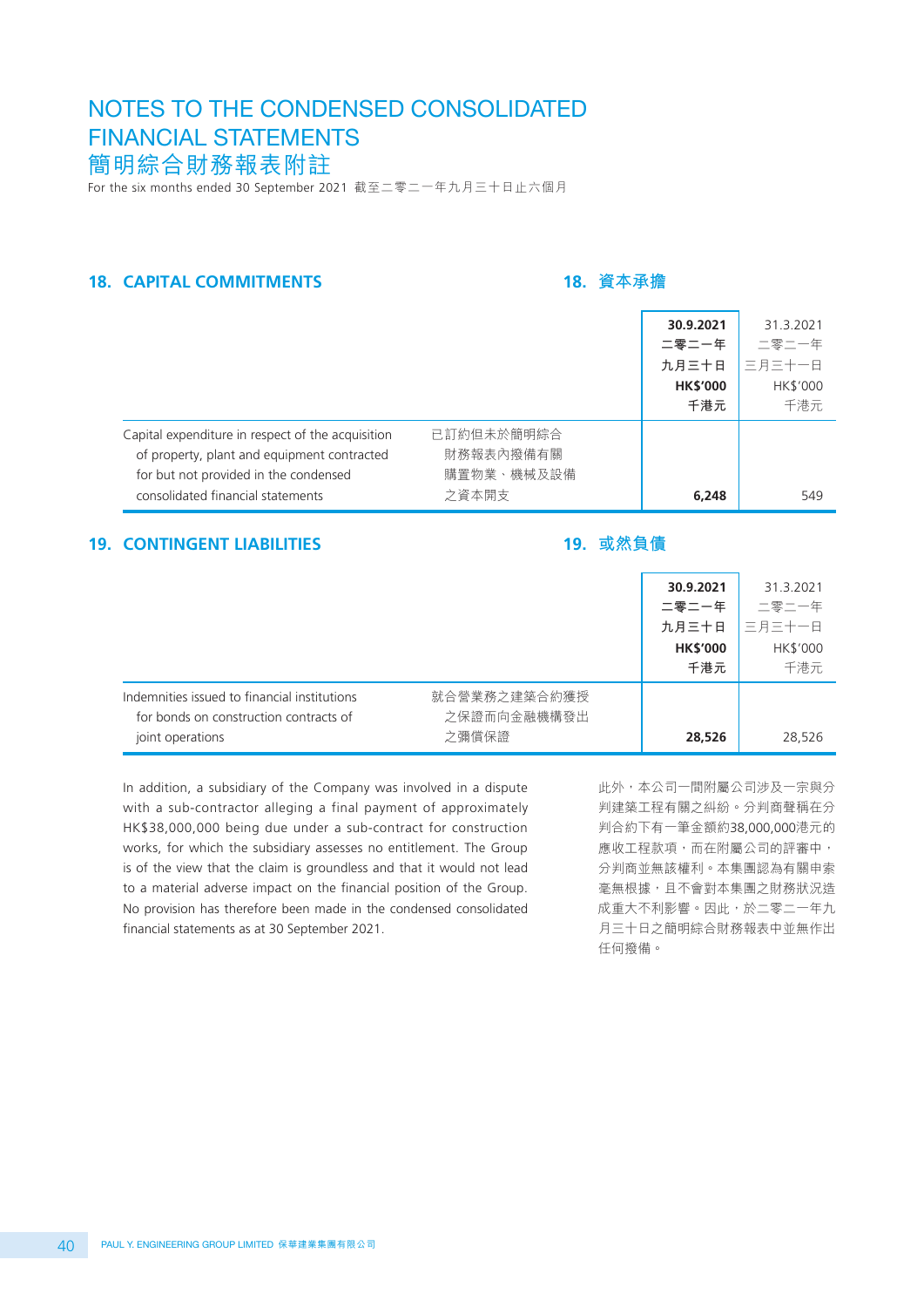For the six months ended 30 September 2021 截至二零二一年九月三十日止六個月

#### **20. RELATED PARTY DISCLOSURES**

## **20. 關連人士之披露**

**(a) Related party transactions**

Save as disclosed elsewhere in the condensed consolidated financial statements, the Group also entered into the following significant transactions with its related parties during the period:

#### **(a) 關連人士交易**

除簡明綜合財務報表其他部分所披 露者外,本集團於期內亦與其關連 人士訂立以下重大交易:

**Six months ended**

|                                                                                 |                                                                          | <b>30 September</b><br>截至九月三十日止六個月      |                                         |
|---------------------------------------------------------------------------------|--------------------------------------------------------------------------|-----------------------------------------|-----------------------------------------|
| Class of related party<br>關連人士類別                                                | <b>Nature of transaction</b><br>交易性質                                     | 2021<br>二零二一年<br><b>HK\$'000</b><br>千港元 | 2020<br>二零二零年<br><b>HK\$'000</b><br>千港元 |
| Joint ventures<br>合營企業                                                          | Revenue from construction contracts<br>建築合約收入<br>Interest income<br>利息收益 | 240,317<br>20                           | 55,219<br>93                            |
| Ultimate holding company (note (i))<br>最終控股公司(附註(i))                            | Interest income<br>利息收益                                                  |                                         | 2,933                                   |
| Fellow subsidiaries (note (i))<br>同系附屬公司(附註(i))                                 | Revenue from construction contracts<br>建築合約收入<br>Interest income<br>利息收益 |                                         | 273,933<br>11,196                       |
| A subsidiary of a substantial shareholder<br>(note (ii))<br>主要股東之一間附屬公司(附註(ii)) | Interest expense<br>利息開支                                                 |                                         | 2,457                                   |

#### Notes:

(i) On 18 May 2021, South Shore Holdings Limited ("South Shore") ceased to be the ultimate holding company of the Company. Accordingly, the transactions with South Shore and its subsidiaries were no longer included in the significant related party transactions with effect from 18 May 2021.

(ii) The subsidiary of a substantial shareholder was resolved to voluntarily wind up. As a result of the liquidation and appointment of liquidators, the transactions with the subsidiary of a substantial shareholder were no longer included in the significant related party transactions with effect from 31 March 2021.

#### 附註:

(i) 於二零二一年五月十八日,南 岸集團有限公司(「南岸」)不再 為本公司之最終控股公司。因 此,與南岸及其附屬公司的交 易不再計入重大關連人士交 易,自二零二一年五月十八日 起生效。

(ii) 主要股東之附屬公司已議決自 願清盤。因清盤及委任清盤 人,與主要股東附屬公司進行 之交易不再計入重大關連人 士交易,自二零二一年三月 三十一日起生效。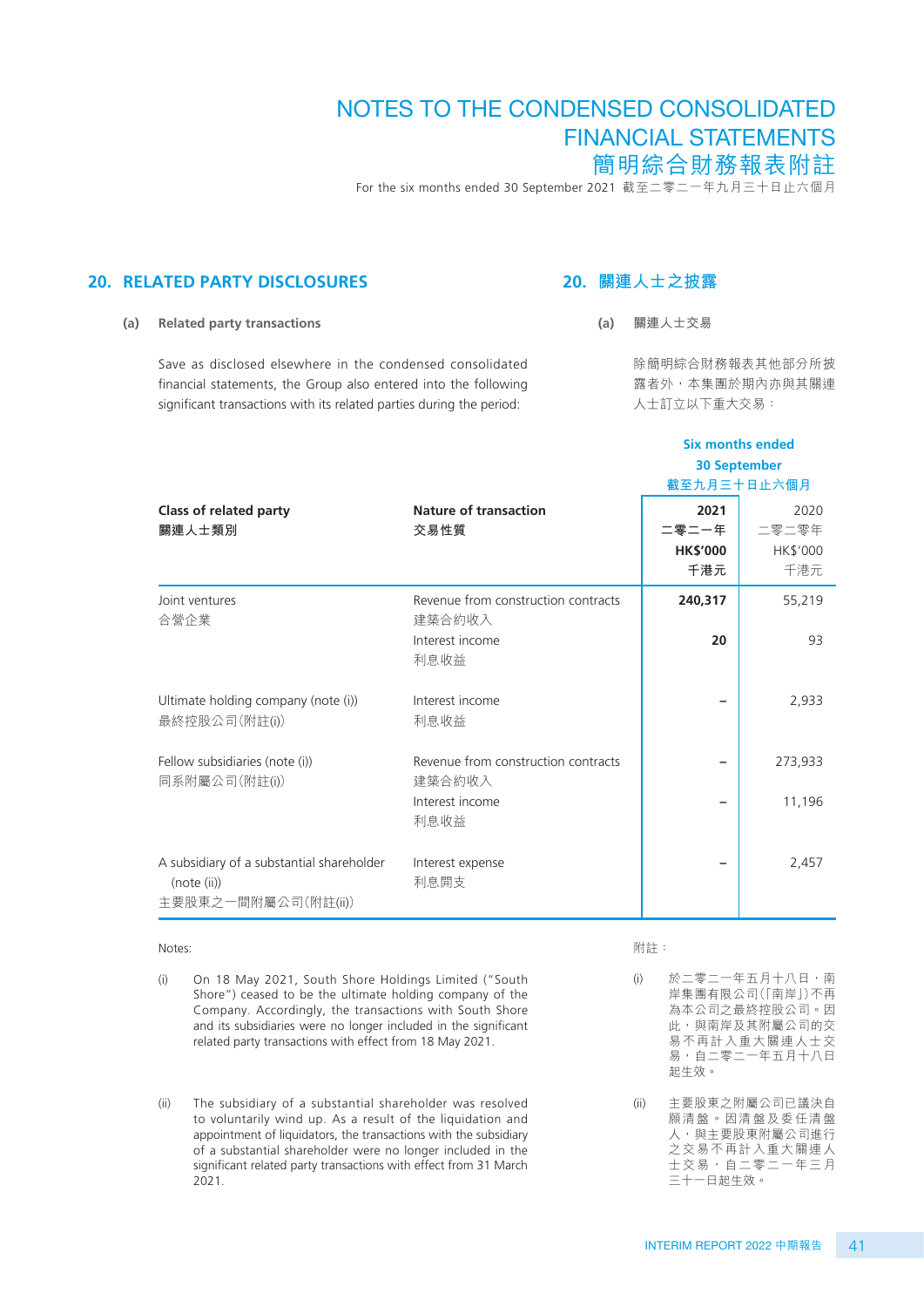For the six months ended 30 September 2021 截至二零二一年九月三十日止六個月

#### **20. RELATED PARTY DISCLOSURES** (Continued)

- **(b) Amounts due from/to ultimate holding company and fellow subsidiaries/loans to ultimate holding company and a fellow subsidiary**
	- **(i) Amount due from ultimate holding company**

## **20. 關連人士之披露**(續)

- **(b) 應收╱付最終控股公司及同系附屬 公司款項╱向最終控股公司及一間 同系附屬公司貸款**
	- **(i) 應收最終控股公司款項**

|                            |         | 30.9.2021<br>二零二一年<br>九月三十日<br><b>HK\$'000</b><br>千港元 | 31.3.2021<br>二零二一年<br>三月三十一日<br>HK\$'000<br>千港元 |
|----------------------------|---------|-------------------------------------------------------|-------------------------------------------------|
| Trade and other balance    | 貿易及其他結餘 |                                                       |                                                 |
| Other balance              | 其他結餘    | -                                                     | 70,941                                          |
| Less: Impairment allowance | 減:減值撥備  | $\overline{\phantom{0}}$                              | (70, 941)                                       |
|                            |         |                                                       |                                                 |

**(ii) Amounts due from fellow subsidiaries**

**(ii) 應收同系附屬公司款項**

|                                                           |                 | 30.9.2021<br>二零二一年<br>九月三十日<br><b>HK\$'000</b><br>千港元 | 31.3.2021<br>二零二一年<br>三月三十一日<br>HK\$'000<br>千港元 |
|-----------------------------------------------------------|-----------------|-------------------------------------------------------|-------------------------------------------------|
|                                                           |                 |                                                       |                                                 |
| Trade and other balances<br>Trade balances                | 貿易及其他結餘<br>貿易結餘 |                                                       | 1,044,088                                       |
| Other balance                                             | 其他結餘            | 140                                                   | 94,474                                          |
|                                                           |                 |                                                       |                                                 |
|                                                           |                 | 140                                                   | 1,138,562                                       |
| Less: Impairment allowance                                | 減:減值撥備          |                                                       | (120, 576)                                      |
|                                                           |                 |                                                       |                                                 |
|                                                           |                 | 140                                                   | 1,017,986                                       |
| The trade balances due from fellow subsidiaries which had |                 |                                                       | 應收同系附屬公司之貿易結                                    |

The trade balances due from fellow subsidiaries which had a credit period of 90 days on average were aged more than 180 days based on the invoice date as at 31 March 2021.

| 厼 iǐ 眉公 曰 人 貝 勿 純 餘之平均信貸期為90日,而 於二零二一年三月三十一日 以發票日期為基準之賬齡為 超過180日。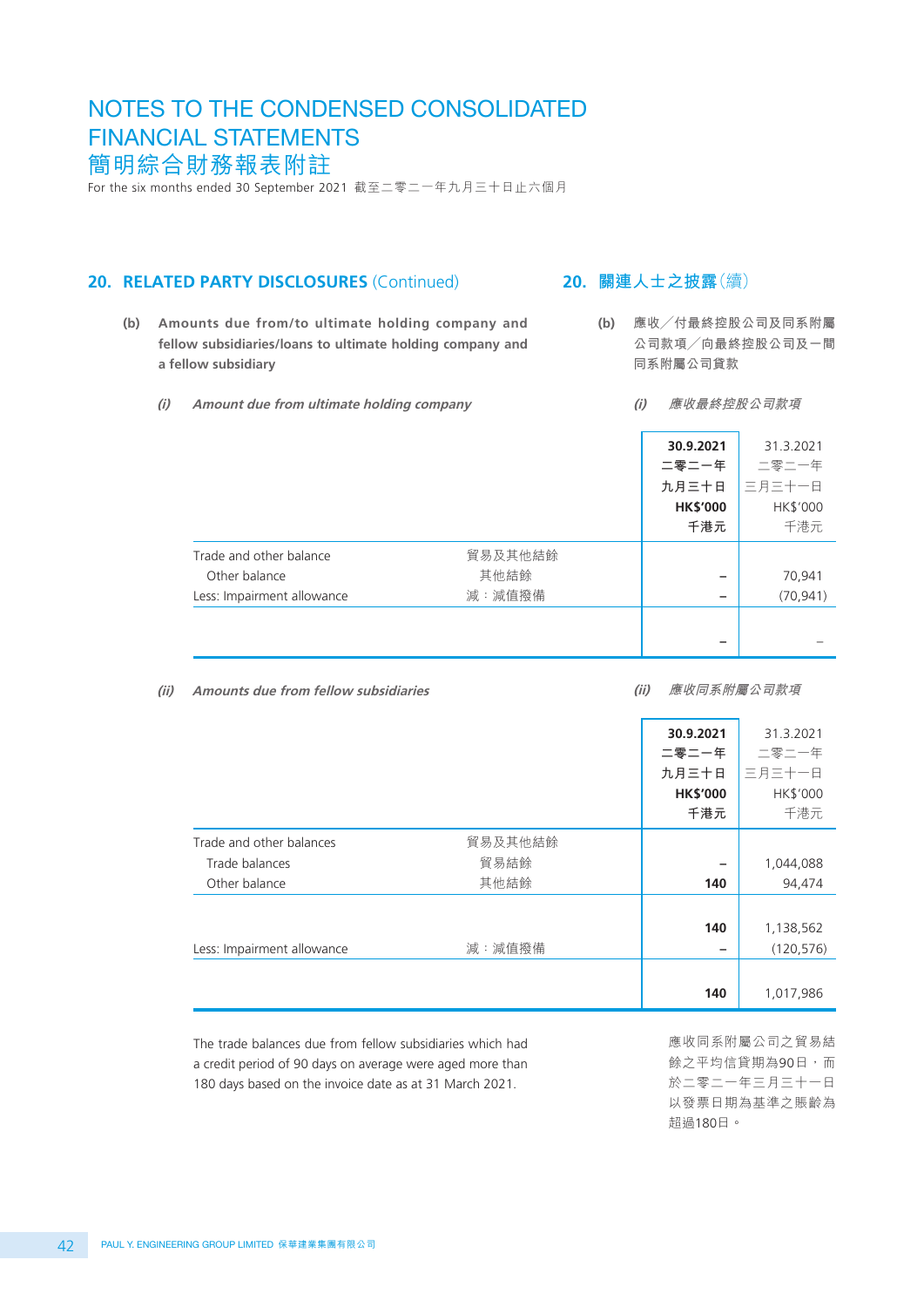For the six months ended 30 September 2021 截至二零二一年九月三十日止六個月

#### 20. RELATED PARTY DISCLOSURES (Continued)

- **(b) Amounts due from/to ultimate holding company and fellow subsidiaries/loans to ultimate holding company and a fellow subsidiary** (Continued)
	- **(iii) Loan to ultimate holding company**

## **20. 關連人士之披露**(續)

**(b) 應收╱付最終控股公司及同系附屬 公司款項╱向最終控股公司及一間 同系附屬公司貸款**(續)

**(iii) 向最終控股公司貸款**

|                                                                |                     | 30.9.2021<br>二零二一年<br>九月三十日<br><b>HK\$'000</b><br>千港元 | 31.3.2021<br>二零二一年<br>三月三十一日<br>HK\$'000<br>千港元 |
|----------------------------------------------------------------|---------------------|-------------------------------------------------------|-------------------------------------------------|
| Loan to ultimate holding company<br>Less: Impairment allowance | 向最終控股公司貸款<br>減:減值撥備 |                                                       | 65,000<br>(65,000)                              |
|                                                                |                     |                                                       |                                                 |

As at 31 March 2021, the loan to ultimate holding company was unsecured, interest bearing at a floating rate at the best lending rate in Hong Kong plus 4% per annum and was repayable within one year.

於二零二一年三月三十一 日,向最終控股公司貸款為 無抵押、按香港最優惠利率 加年息4%之浮動利率計息及 須於一年內償還。

#### **(iv) Loan to a fellow subsidiary**

**(iv) 向一間同系附屬公司貸款**

|                             |             | 30.9.2021       | 31.3.2021  |
|-----------------------------|-------------|-----------------|------------|
|                             |             | 二零二一年           | 二零二一年      |
|                             |             | 九月三十日           | 三月三十一日     |
|                             |             | <b>HK\$'000</b> | HK\$'000   |
|                             |             | 千港元             | 千港元        |
| Loan to a fellow subsidiary | 向一間同系附屬公司貸款 |                 | 319,000    |
| Less: Impairment allowance  | 減:減值撥備      |                 | (141, 774) |
|                             |             |                 |            |
|                             |             |                 | 177,226    |

As at 31 March 2021, the loan to a fellow subsidiary was unsecured, interest bearing at a floating rate at the best lending rate in Hong Kong plus 2% per annum and was repayable within one year.

於二零二一年三月三十一 日,向一間同系附屬公司貸 款為無抵押、按香港最優惠 利率加年息2%之浮動利率計 息及須於一年內償還。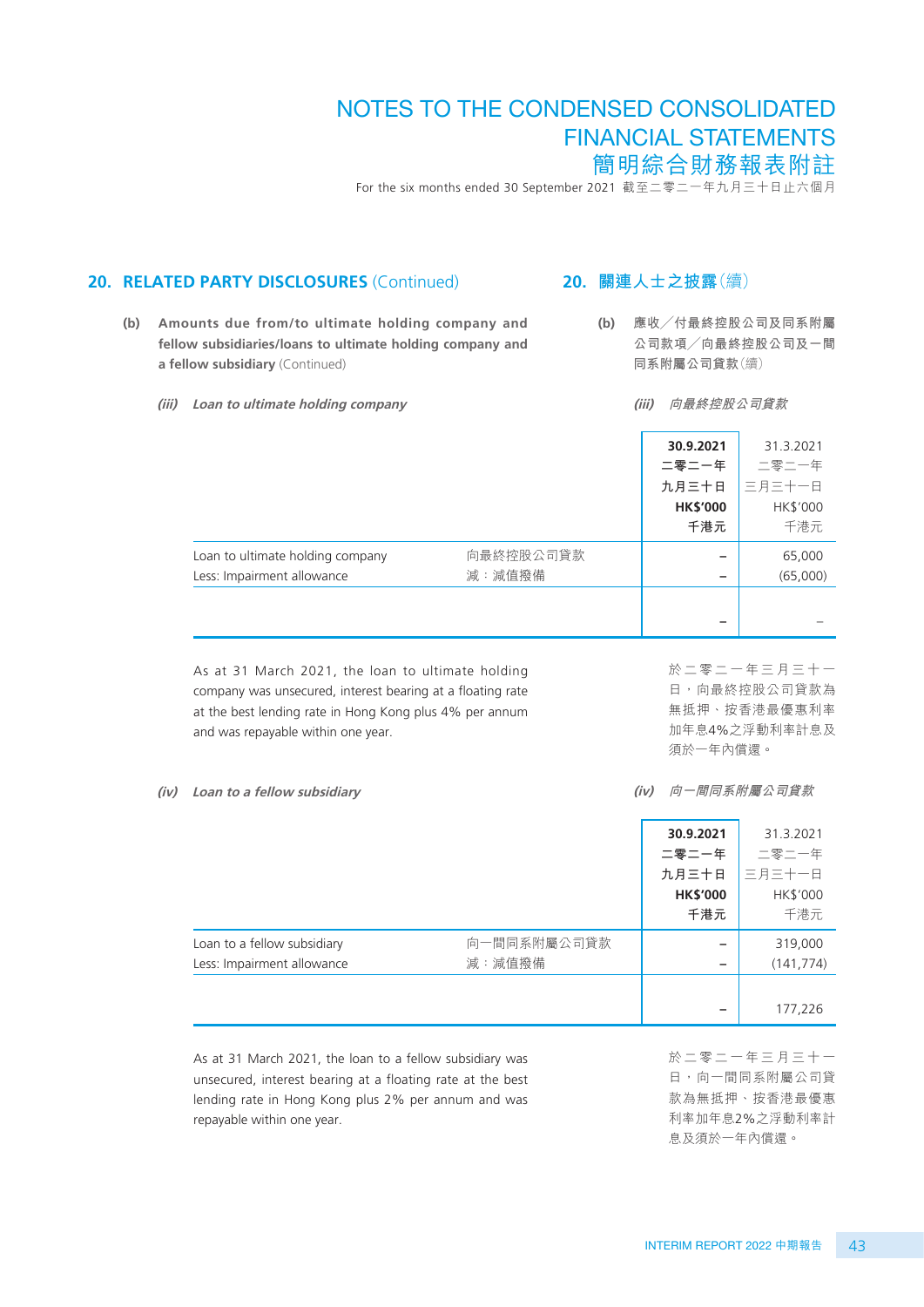For the six months ended 30 September 2021 截至二零二一年九月三十日止六個月

#### 20. RELATED PARTY DISCLOSURES (Continued)

- **(b) Amounts due from/to ultimate holding company and fellow subsidiaries/loans to ultimate holding company and a fellow subsidiary** (Continued)
	- **(v) Amounts due to fellow subsidiaries**

**20. 關連人士之披露**(續)

**(b) 應收╱付最終控股公司及同系附屬 公司款項╱向最終控股公司及一間 同系附屬公司貸款**(續)

**(v) 應付同系附屬公司款項**

|                                            |                 | 30.9.2021<br>二零二一年<br>九月三十日<br><b>HK\$'000</b><br>千港元 | 31.3.2021<br>二零二一年<br>三月三十一日<br>HK\$'000<br>千港元 |
|--------------------------------------------|-----------------|-------------------------------------------------------|-------------------------------------------------|
| Trade and other balances<br>Other balances | 貿易及其他結餘<br>其他結餘 | 9,990                                                 |                                                 |

#### **(c) Amounts due from/to associates and joint ventures**

**(c) 應收╱付聯營公司及合營企業款項**

| Amounts due from associates |         |  | 應收聯營公司款項        |           |
|-----------------------------|---------|--|-----------------|-----------|
|                             |         |  | 30.9.2021       | 31.3.2021 |
|                             |         |  | 二零二一年           | 二零二一年     |
|                             |         |  | 九月三十日           | 三月三十一日    |
|                             |         |  | <b>HK\$'000</b> | HK\$'000  |
|                             |         |  | 千港元             | 千港元       |
| Trade and other balances    | 貿易及其他結餘 |  |                 |           |
| Other balances              | 其他結餘    |  | 5,820           | 18,642    |

**<sup>(</sup>ii) Amounts due from joint ventures**

**<sup>(</sup>ii) 應收合營企業款項**

|                 | 二零二一年<br>九月三十日<br><b>HK\$'000</b><br>千港元 | 二零二一年<br>三月三十一日<br>HK\$'000<br>千港元 |
|-----------------|------------------------------------------|------------------------------------|
| 貿易及其他結餘<br>其他結餘 | 1,508                                    | 3,679                              |
|                 |                                          | 1,183<br>4,862                     |
|                 | 非貿易結餘                                    | 1,508                              |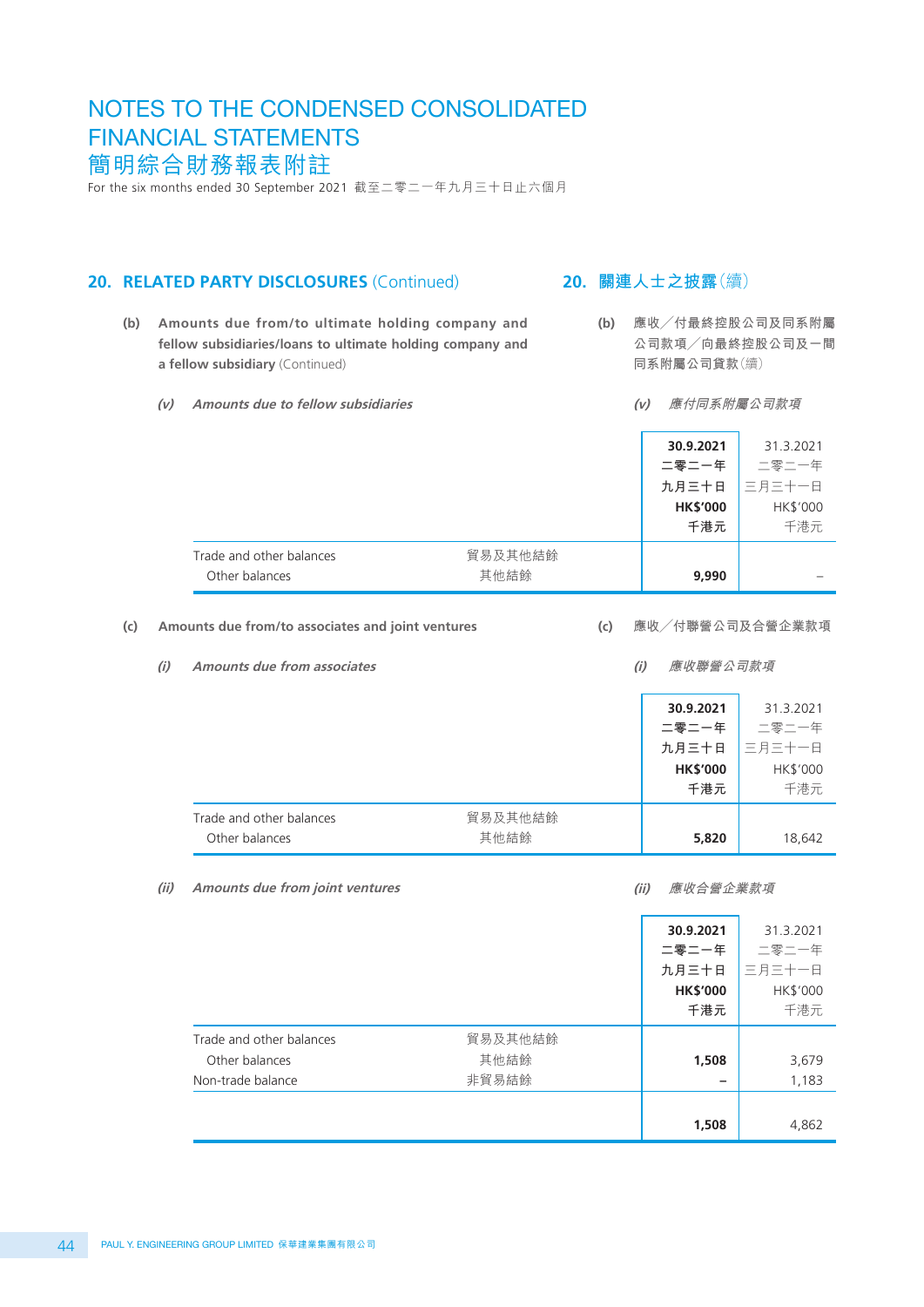For the six months ended 30 September 2021 截至二零二一年九月三十日止六個月

#### 20. RELATED PARTY DISCLOSURES (Continued)

- **(c) Amounts due from/to associates and joint ventures**  (Continued)
	- **(iii) Amount due to a joint venture**

#### **20. 關連人士之披露**(續)

- **(c) 應收╱付聯營公司及合營企業款項** (續)
	- **(iii) 應付一間合營企業款項**

|                                          |                 | 30.9.2021<br>二零二一年<br>九月三十日<br><b>HK\$'000</b><br>千港元 | 31.3.2021<br>二零二一年<br>三月三十一日<br>HK\$'000<br>千港元 |
|------------------------------------------|-----------------|-------------------------------------------------------|-------------------------------------------------|
| Trade and other balance<br>Other balance | 貿易及其他結餘<br>其他結餘 | 60                                                    | 60                                              |

**(d) Amounts due from/to joint operations/other partners of joint operations**

Amounts represent balances due from and to joint operations, which are deemed to be borne by other partners of such joint operations, and other partners of joint operations. The balances due from joint operations and other partners of joint operations are approximately HK\$31,035,000 (31.3.2021: HK\$16,894,000) and approximately HK\$89,528,000 (31.3.2021: HK\$73,356,000), respectively. The balances due to joint operations and other partners of joint operations are approximately HK\$78,719,000 (31.3.2021: HK\$55,540,000) and approximately HK\$11,734,000 (31.3.2021: HK\$11,544,000), respectively.

**(d) 應收╱付合營業務╱合營業務其他 夥伴款項**

> 該等款項指應收及應付合營業務 (被視為將由該等合營業務其他夥 伴承擔)及合營業務其他夥伴之結 餘。應收合營業務及合營業務其 他夥伴之結餘分別約31,035,000 港元(二零二一年三月三十一日: 16,894,000港元)及約89,528,000 港元(二零二一年三月三十一日: 73,356,000港元)。應付合營業務 及合營業務其他夥伴之結餘分別約 78,719,000港元(二零二一年三月 三十一日:55,540,000港元)及約 11,734,000港元(二零二一年三月 三十一日:11,544,000港元)。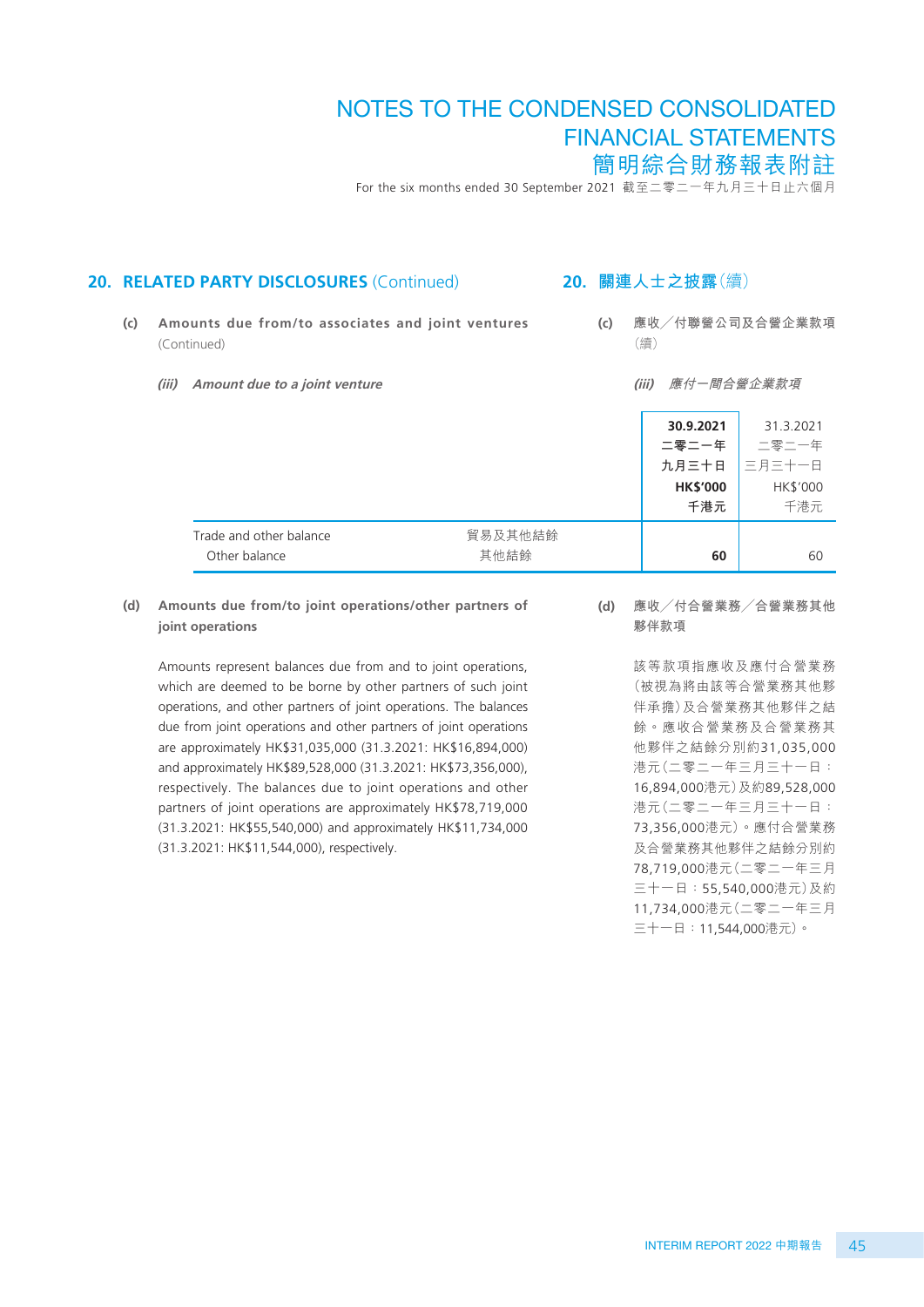For the six months ended 30 September 2021 截至二零二一年九月三十日止六個月

#### 20. RELATED PARTY DISCLOSURES (Continued)

- **(d) Amounts due from/to joint operations/other partners of joint operations** (Continued)
	- **(i) Amounts due from joint operations/other partners of joint operations**

## **20. 關連人士之披露**(續)

**(d) 應收╱付合營業務╱合營業務其他 夥伴款項**(續)

> **(i) 應收合營業務╱合營業務其 他夥伴款項**

|                          |         | 30.9.2021<br>二零二一年<br>九月三十日<br><b>HK\$'000</b><br>千港元 | 31.3.2021<br>二零二一年<br>三月三十一日<br>HK\$'000<br>千港元 |
|--------------------------|---------|-------------------------------------------------------|-------------------------------------------------|
| Trade and other balances | 貿易及其他結餘 |                                                       |                                                 |
| Trade balance            | 貿易結餘    | 350                                                   | 353                                             |
| Other balances           | 其他結餘    | 60,856                                                | 30,540                                          |
| Non-trade balances       | 非貿易結餘   | 59,357                                                | 59,357                                          |
|                          |         |                                                       |                                                 |
|                          |         | 120,563                                               | 90,250                                          |

The trade balance due from joint operations/other partners of joint operations which has a credit period of 90 days is aged more than 180 days based on the invoice date at the end of the reporting period.

應收合營業務╱合營業務其 他夥伴之貿易結餘之信貸期 為90日,而於報告期末以發 票日期為基準之賬齡為超過 180日。

#### **(ii) Amounts due to joint operations/other partners of joint operations**

**(ii) 應付合營業務╱合營業務其 他夥伴款項**

|                          |         | 30.9.2021       | 31.3.2021 |
|--------------------------|---------|-----------------|-----------|
|                          |         | 二零二一年           | 二零二一年     |
|                          |         | 九月三十日           | 三月三十一日    |
|                          |         | <b>HK\$'000</b> | HK\$'000  |
|                          |         | 千港元             | 千港元       |
| Trade and other balances | 貿易及其他結餘 |                 |           |
| Trade balance            | 貿易結餘    | 569             | 573       |
| Other balances           | 其他結餘    | 30,527          | 7,154     |
| Non-trade balances       | 非貿易結餘   | 59,357          | 59,357    |
|                          |         |                 |           |
|                          |         | 90,453          | 67,084    |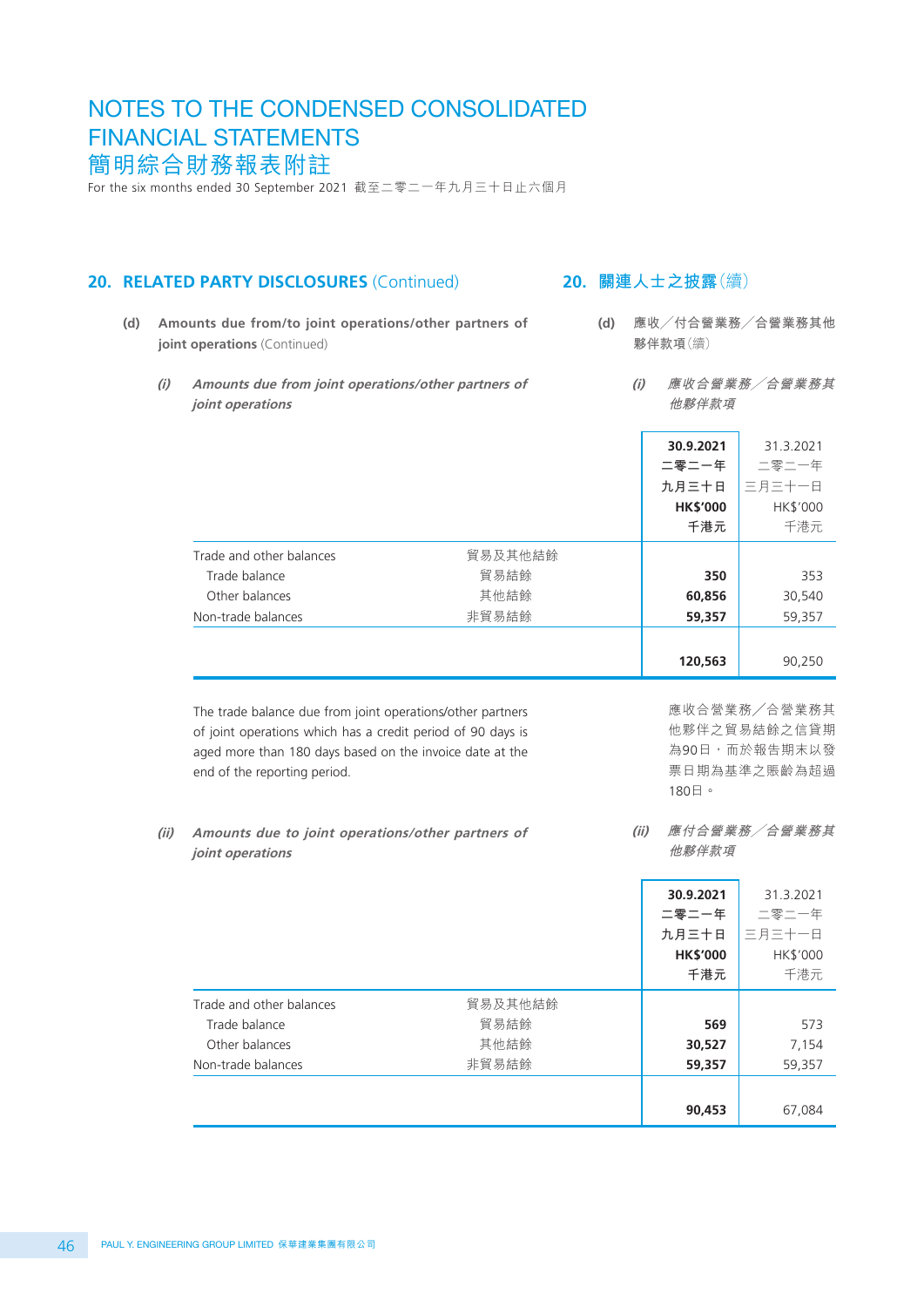For the six months ended 30 September 2021 截至二零二一年九月三十日止六個月

**20. 關連人士之披露**(續)

**(d) 應收╱付合營業務╱合營業務其他**

#### **joint operations** (Continued) **(ii) Amounts due to joint operations/other partners of joint operations** (Continued) The trade balance due to joint operations/other partners of joint operations which has a credit period of 90 days is aged more than 180 days based on the invoice date at the end of the reporting period. **(e) Amount due from/to a related company/loan from a related company (i) Amount due from a related company 30.9.2021** 31.3.2021 **二零二一年 九月三十日** 二零二一年 三月三十一日 **HK\$'000** HK\$'000 **千港元** 千港元 Trade and other balance <br> **Trade and other balance** Trade balance 貿易結餘 **–** 94 The trade balance due from a related company which had a credit period of 90 days was aged more than 180 days based on the invoice date as at 31 March 2021. **(ii) Amount due to a related company 30.9.2021** 31.3.2021 **二零二一年 九月三十日** 二零二一年 三月三十一日 **HK\$'000** HK\$'000 **千港元** 千港元 Trade and other balance <br>
Trade and other balance Other balance 其他結餘 **–** 12,202 **夥伴款項**(續) **(ii) 應付合營業務╱合營業務其 他夥伴款項**(續) 應付合營業務╱合營業務其 他夥伴之貿易結餘之信貸期 為90日,而於報告期末以發 票日期為基準之賬齡為超過 180日。 **(e) 應收╱付一間關連公司款項╱一間 關連公司借款 (i) 應收一間關連公司款項** 應收一間關連公司之貿易結 餘之信貸期為90日,而於二 零二一年三月三十一日以發 票日期為基準之賬齡為超過 180日。 **(ii) 應付一間關連公司款項**

20. RELATED PARTY DISCLOSURES (Continued)

**(d) Amounts due from/to joint operations/other partners of**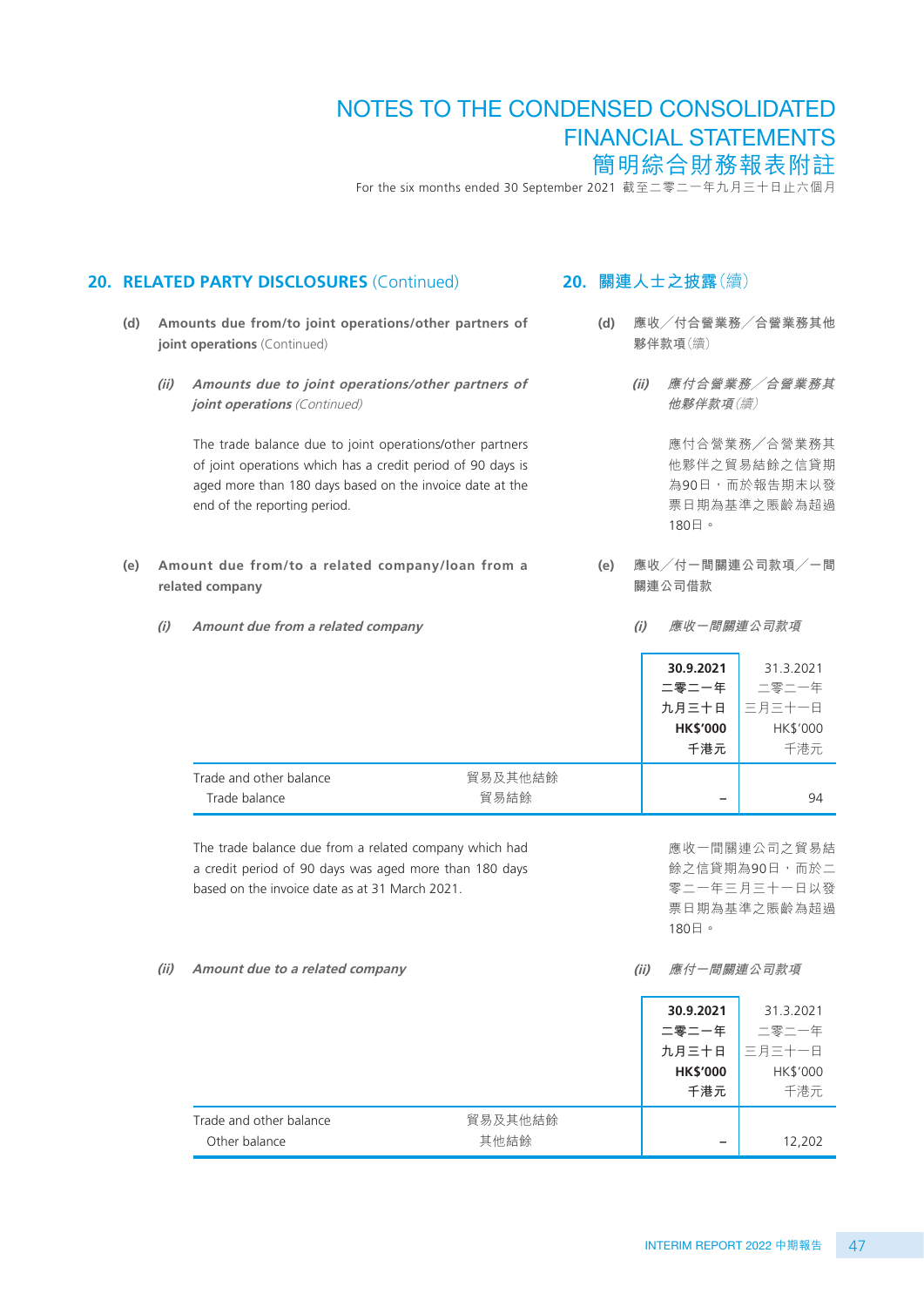For the six months ended 30 September 2021 截至二零二一年九月三十日止六個月

#### 20. RELATED PARTY DISCLOSURES (Continued)

- **(e) Amount due from/to a related company/loan from a related company** (Continued)
	- **(iii) Loan from a related company**

The loan from a related company was unsecured, interest bearing at a floating rate at the best lending rate in Hong Kong plus 2% per annum and was assigned during the period as the consideration of the disposal as detailed in note 22.

The related company is the subsidiary of a substantial shareholder of the Company.

- **(f)** Other balances and non-trade balances due from/to ultimate holding company, fellow subsidiaries, associates, joint ventures, joint operations/other partners of joint operations and a related company are unsecured, interest-free and repayable on demand except for the non-trade balance due from a joint venture of approximately HK\$1,183,000 as at 31 March 2021 which was interest bearing at a fixed rate of 6% per annum and was fully repaid during the period.
- **(g) The remuneration of directors during the period is as follows:**

## **20. 關連人士之披露**(續)

- **(e) 應收╱付一間關連公司款項╱一間 關連公司借款**(續)
	- **(iii) 一間關連公司借款**

一間關連公司借款為無抵 押、按香港最優惠利率加年 息2%之浮動利率計息,並於 期內轉讓作為附註22所詳述 之出售事項之代價。

關連公司為本公司一名主要股東之 附屬公司。

- **(f)** 應收╱付最終控股公司、同系附屬 公司、聯營公司、合營企業、合 營業務╱合營業務其他夥伴及一間 關連公司之其他結餘及非貿易結餘 為無抵押、免息及須於要求時償 還,惟於二零二一年三月三十一日 應收一間合營企業之非貿易結餘約 1,183,000港元按固定年利率6% 計息除外,該結餘已於期內悉數償 還。
- **(g) 期內董事之薪酬如下:**

|                                                 |              |                                         | <b>Six months ended</b><br><b>30 September</b><br>截至九月三十日止六個月 |  |
|-------------------------------------------------|--------------|-----------------------------------------|---------------------------------------------------------------|--|
|                                                 |              | 2021<br>二零二一年<br><b>HK\$'000</b><br>千港元 | 2020<br>二零二零年<br>HK\$'000<br>千港元                              |  |
| Short-term benefits<br>Post-employment benefits | 短期福利<br>退休福利 | 9,671<br>482                            | 9,032<br>9                                                    |  |
|                                                 |              | 10,153                                  | 9,041                                                         |  |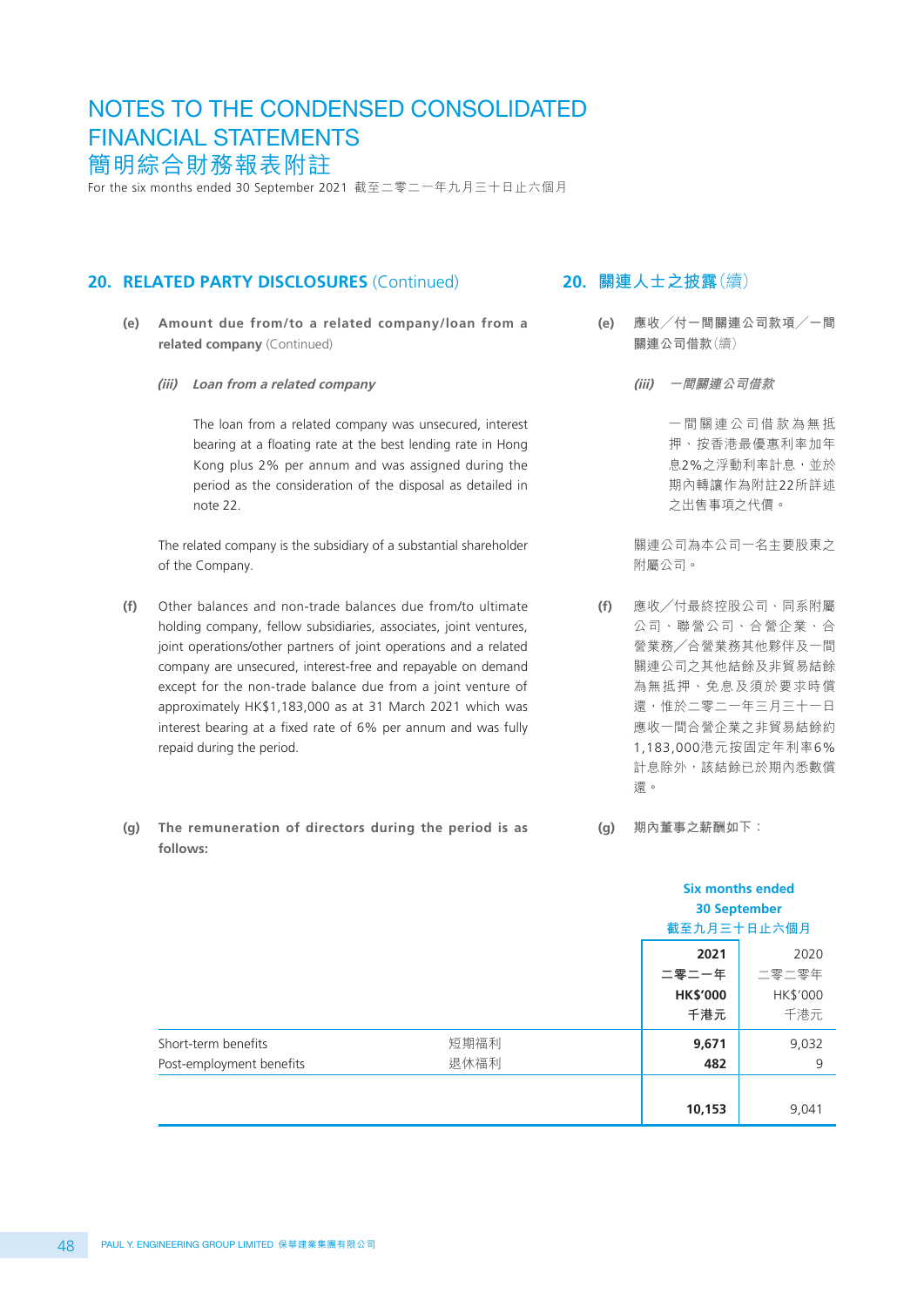For the six months ended 30 September 2021 截至二零二一年九月三十日止六個月

#### **21. ACQUISITION OF ASSETS THROUGH DEEMED ACQUISITION OF SUBSIDIARIES**

On 30 September 2021, the Company received an irrevocable and unconditional assignment of the voting rights of 100% shareholding (the "Voting Rights") in Grand Scheme from Blue River Holdings Limited ("Blue River"), the ultimate holding company of the Company, at nil consideration. Upon accepting the assignment of the Voting Rights, Grand Scheme and its subsidiaries, which are principally engaged in investment, sale and leasing of properties, become wholly-owned subsidiaries of the Group on 30 September 2021.

The transaction has been accounted for as an acquisition of assets and liabilities as no business process is acquired.

The effect of the deemed acquisition is summarised below:

### **21. 透過視作收購附屬公司進行之 資產收購**

於二零二一年九月三十日,本公司獲本公 司之最終控股公司藍河控股有限公司(「藍 河」)無償轉讓Grand Scheme之100%股權 之投票權(「投票權」),此轉讓乃不可撤回 及無條件。於接納轉讓該批投票權後, Grand Scheme及其附屬公司於二零二一 年九月三十日成為本集團之全資附屬公 司,其主要從事物業投資、銷售及租賃。

由於並無收購任何業務流程,故該交易以 一項資產及負債收購入賬。

該視作收購之影響概述如下:

|                                                   |                   | <b>HK\$'000</b> |
|---------------------------------------------------|-------------------|-----------------|
|                                                   |                   | 千港元             |
| Fair value of net assets acquired:                | 所收購資產淨值之公平值:      |                 |
| Property, plant and equipment                     | 物業、機械及設備          | 1,179           |
| Right-of-use assets                               | 使用權資產             | 3,449           |
| Investment properties                             | 投資物業              | 196,919         |
| Financial assets measured at FVOCI                | 按公平值誌入其他全面收益之金融資產 | 210,337         |
| Stock of properties                               | 物業存貨              | 34,370          |
| Trade and other debtors, deposits and prepayments | 貿易及其他應收款項、訂金及預付款項 | 5,043           |
| Taxation recoverable                              | 可收回税項             | 1               |
| Bank balances and cash                            | 銀行結餘及現金           | 22,688          |
| Trade and other creditors and accrued expenses    | 貿易及其他應付款項及應計開支    | (16, 323)       |
| Amounts due to fellow subsidiaries                | 應付同系附屬公司款項        | (13, 416)       |
| Taxation payable                                  | 應付税項              | (1, 221)        |
| Lease liabilities                                 | 租賃負債              | (3, 457)        |
| Deferred tax liabilities                          | 遞延税項負債            | (13, 204)       |
|                                                   |                   |                 |
|                                                   |                   | 426,365         |
| Deemed contribution from holding company          | 視作控股公司之出資         | (426, 365)      |
|                                                   |                   |                 |
| Cash consideration                                | 現金代價              |                 |
|                                                   |                   |                 |
| Net cash inflow arising from deemed acquisition:  | 視作收購產生之現金流入淨額:    |                 |
| Bank balances and cash acquired                   | 已收購銀行結餘及現金        | 22,688          |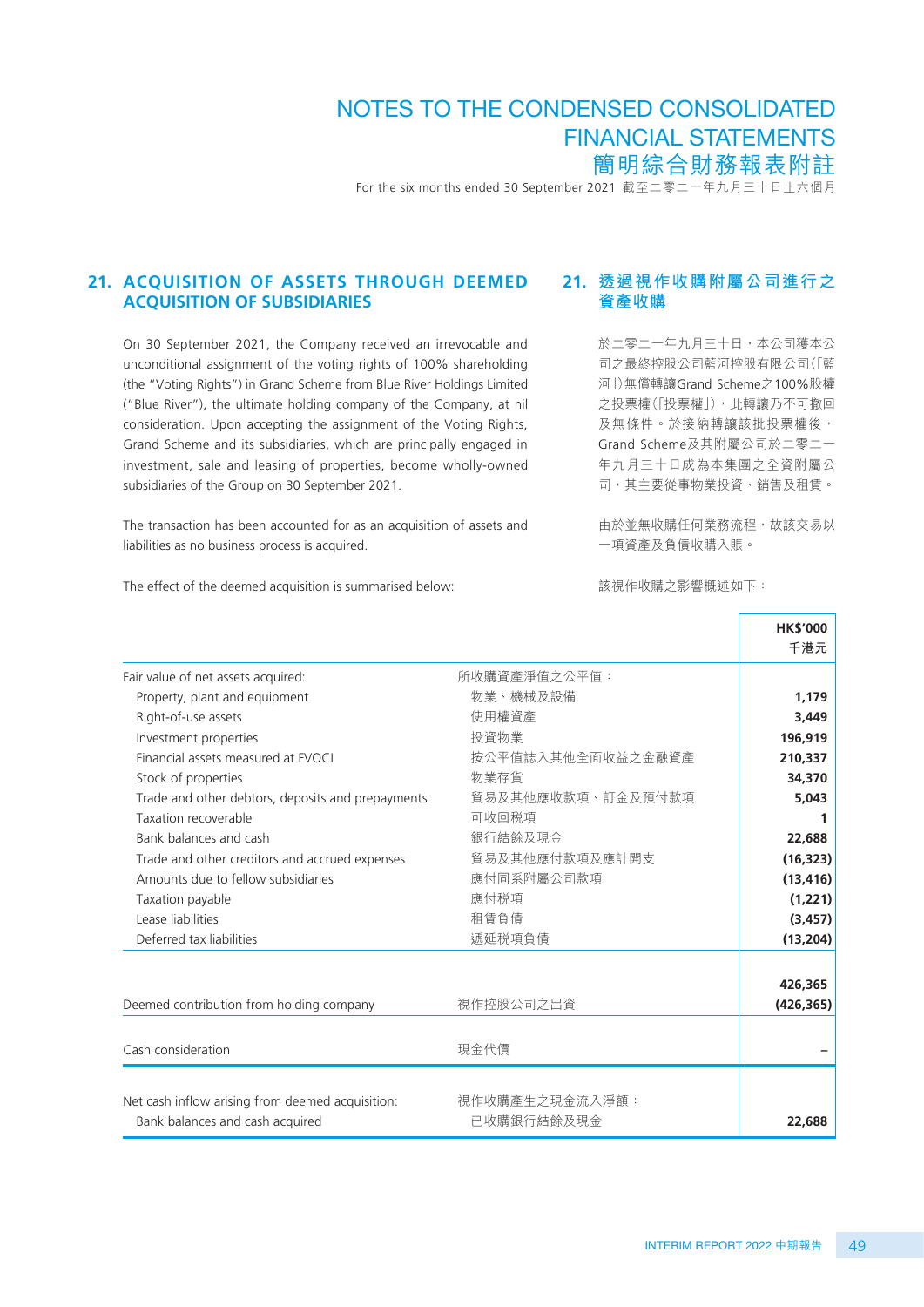For the six months ended 30 September 2021 截至二零二一年九月三十日止六個月

#### **22. DISPOSAL OF SUBSIDIARIES AND A JOINT VENTURE 22. 出售附屬公司及一間合營企業**

During the six months ended 30 September 2021, the Group disposed of its interests in a joint venture, 浙江美聯置業有限公司 ("浙江美聯") through disposal of subsidiaries to Blue River. 浙江美聯 is a wholly foreign-owned enterprise established in the PRC and is principally engaged in property investment which holds an office building in the PRC for rental through its wholly-owned subsidiary. The above transaction has been accounted for as disposal of subsidiaries and a joint venture.

於截至二零二一年九月三十日止六個月, 本集團透過出售附屬公司出售其於一間 合營企業浙江美聯置業有限公司(「浙江美 聯」)之權益予藍河。浙江美聯為一間於中 國成立之外商獨資企業,透過其全資附屬 公司,主要從事物業投資並持有一幢位於 中國的辦公大樓作租賃之用。上述交易列 作出售附屬公司及一間合營企業入賬。

The effect of the disposal is summarised below:

該出售之影響概述如下:

|                                                                       |                        | <b>HK\$'000</b> |
|-----------------------------------------------------------------------|------------------------|-----------------|
|                                                                       |                        | 千港元             |
| Net assets disposed of:                                               | 所出售資產淨值:               |                 |
| Interests in a joint venture                                          | 一間合營企業權益               | 79,247          |
| Other creditors and accrued expenses                                  | 其他應付款項及應計開支            | (4, 318)        |
|                                                                       |                        |                 |
|                                                                       |                        | 74,929          |
| Release of translation reserve upon disposal                          | 於出售後撥回匯兑儲備             | (2,641)         |
|                                                                       |                        | 72,288          |
| Consideration satisfied by:                                           | 代價支付方式:                |                 |
| Assignment of loan and interest payable                               | 轉讓應付一間前關連公司            |                 |
| to a former related company                                           | 之貸款及利息                 | (85, 769)       |
| Gain on disposal                                                      | 出售所得之盈利                | 13,481          |
| Net cash inflow arising from disposal:<br>Cash consideration received | 出售產生之現金流入淨額:<br>已收現金代價 |                 |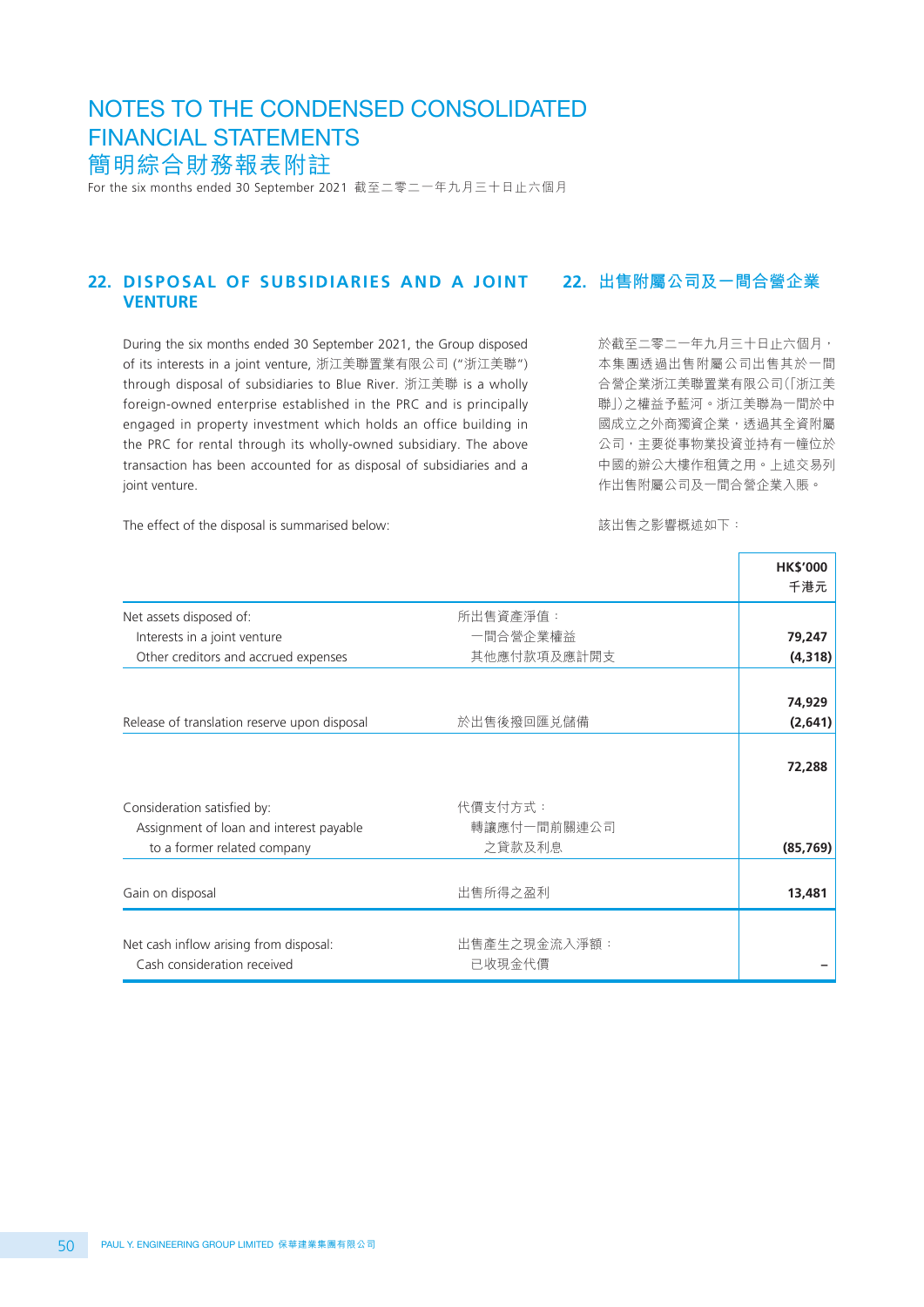# CORPORATE INFORMATION 公司資料

#### **BOARD OF DIRECTORS**

Chan Fut Yan Deputy Chairman (Executive Director) Lee Hang Wing, James Chief Executive Officer (Executive Director) Law Hon Wa, William Chief Financial Officer (Executive Director)

#### **COMPANY SECRETARY**

Wu Shek Chun, Wilfred

#### **AUDITOR**

Crowe (HK) CPA Limited Registered Public Interest Entity Auditors

#### **PRINCIPAL BANKERS**

Bangkok Bank Public Company Limited, Hong Kong Branch Bank of China (Hong Kong) Limited Bank of China, Macau Branch BNP Paribas China Construction Bank (Asia) Corporation Limited China CITIC Bank International Limited China CITIC Bank International Limited Macau Branch China CITIC Bank International Limited Singapore Branch Chong Hing Bank Limited Dah Sing Bank, Limited DBS Bank Limited DBS Bank (China) Limited, Beijing Branch Hang Seng Bank Limited Hang Seng Bank (China) Limited, Beijing Branch Shanghai Commercial Bank Limited The Bank of East Asia, Limited The Bank of East Asia, Limited, Macau Branch The Bank of East Asia (China) Limited, Beijing Branch The Hongkong and Shanghai Banking Corporation Limited United Overseas Bank Limited, Hong Kong Branch

#### **董事會**

陳佛恩 副主席(執行董事) 李恒頴 行政總裁(執行董事) 羅漢華 財務總裁(執行董事)

#### **公司秘書**

鄔碩晉

#### **核數師**

國富浩華(香港)會計師事務所有限公司 註冊公眾利益實體核數師

#### **主要往來銀行**

盤谷銀行香港分行 中國銀行(香港)有限公司 中國銀行,澳門分行 法國巴黎銀行 中國建設銀行(亞洲)股份有限公司 中信銀行(國際)有限公司 中信銀行(國際)有限公司澳門分行 中信銀行(國際)有限公司新加坡分行 創興銀行有限公司 大新銀行有限公司 星展銀行有限公司 星展銀行(中國)有限公司,北京分行 恒生銀行有限公司 恒生銀行(中國)有限公司,北京分行 上海商業銀行有限公司 東亞銀行有限公司 東亞銀行有限公司,澳門分行 東亞銀行(中國)有限公司,北京分行 香港上海滙豐銀行有限公司 大華銀行有限公司,香港分行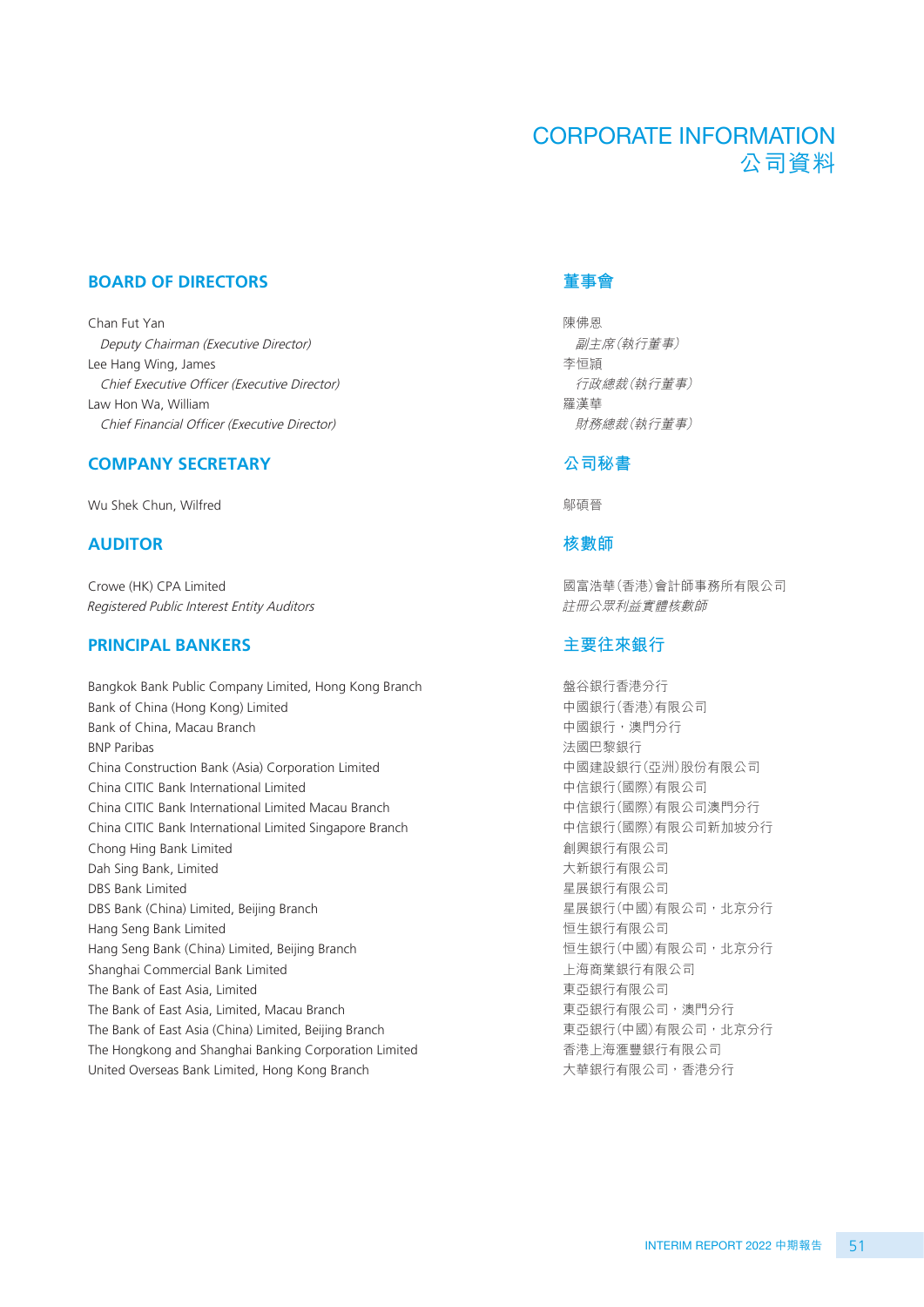# CORPORATE INFORMATION 公司資料

## **REGISTERED OFFICE**

Vistra Corporate Services Centre Wickhams Cay II Road Town Tortola, VG1110 British Virgin Islands

#### **PRINCIPAL PLACE OF BUSINESS**

11/F, Paul Y. Centre 51 Hung To Road Kwun Tong, Kowloon Hong Kong Tel: +852 2831 8338 Fax: +852 2833 1030

#### **TRANSFER AGENT**

Tricor Standard Limited Level 54, Hopewell Centre 183 Queen's Road East Hong Kong

#### **WEBSITE**

www.pyengineering.com

## **註冊辦事處**

Vistra Corporate Services Centre Wickhams Cay II Road Town Tortola, VG1110 British Virgin Islands

## **主要營業地點**

香港 九龍觀塘 鴻圖道51號 保華企業中心11樓 電話:+852 2831 8338 傳真:+852 2833 1030

#### **股份過戶代理人**

卓佳標準有限公司 香港 皇后大道東183號 合和中心54樓

## **網址**

www.pyengineering.com